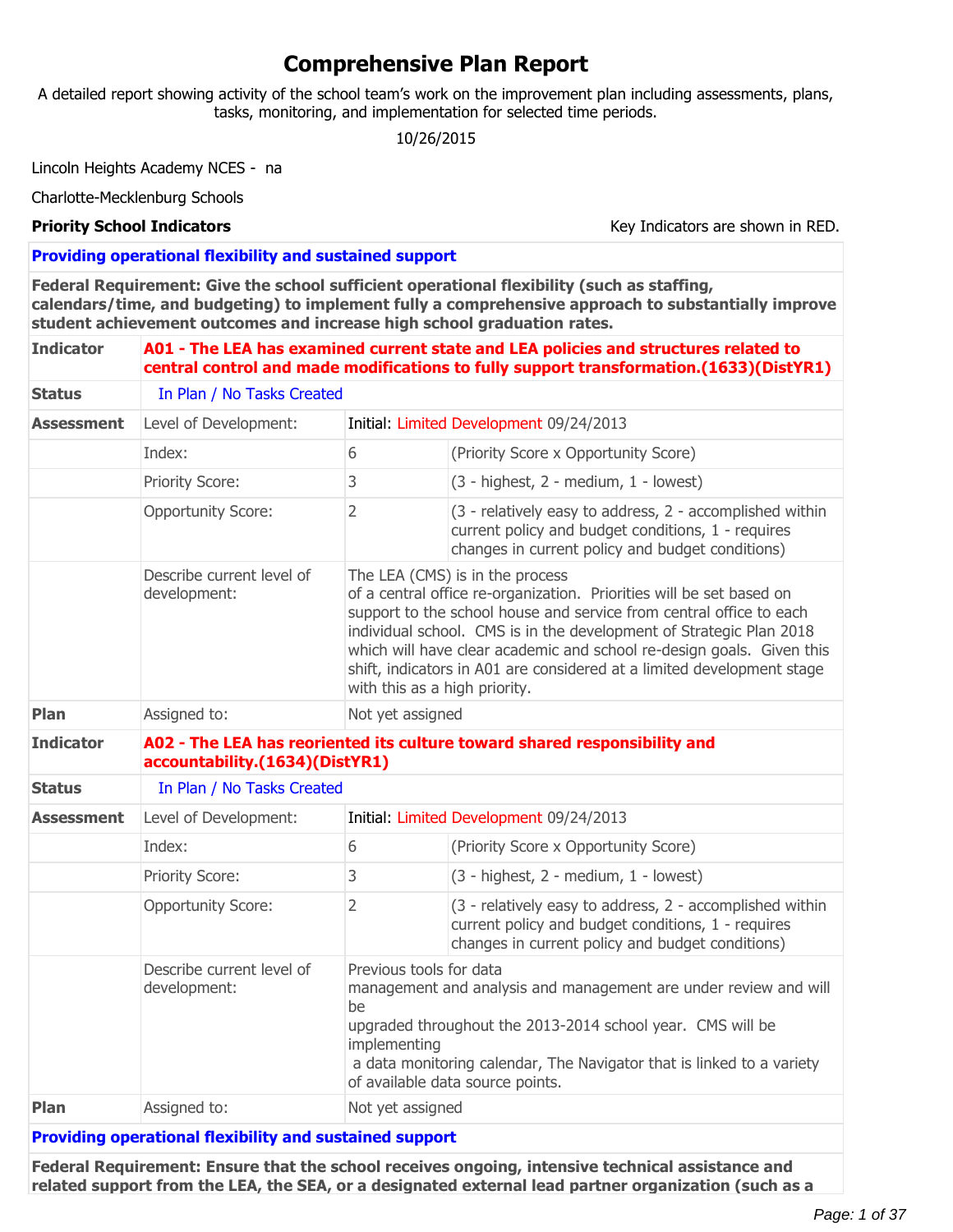|                   | school turnaround organization or EMO).                                                                                                                  |                                                                                                                                                                                                                                                                                                                                       |                                                                                                                                                                    |
|-------------------|----------------------------------------------------------------------------------------------------------------------------------------------------------|---------------------------------------------------------------------------------------------------------------------------------------------------------------------------------------------------------------------------------------------------------------------------------------------------------------------------------------|--------------------------------------------------------------------------------------------------------------------------------------------------------------------|
| <b>Indicator</b>  | B15 - The LEA provides the school transformation team members with information on<br>what the school can do to promote rapid improvement.(1663)(DistYR1) |                                                                                                                                                                                                                                                                                                                                       |                                                                                                                                                                    |
| <b>Status</b>     | In Plan / No Tasks Created                                                                                                                               |                                                                                                                                                                                                                                                                                                                                       |                                                                                                                                                                    |
| <b>Assessment</b> | Level of Development:                                                                                                                                    | Initial: Limited Development 09/24/2013                                                                                                                                                                                                                                                                                               |                                                                                                                                                                    |
|                   | Index:                                                                                                                                                   | 4                                                                                                                                                                                                                                                                                                                                     | (Priority Score x Opportunity Score)                                                                                                                               |
|                   | <b>Priority Score:</b>                                                                                                                                   | 2                                                                                                                                                                                                                                                                                                                                     | $(3 - highest, 2 - medium, 1 - lowest)$                                                                                                                            |
|                   | <b>Opportunity Score:</b>                                                                                                                                | 2                                                                                                                                                                                                                                                                                                                                     | (3 - relatively easy to address, 2 - accomplished within<br>current policy and budget conditions, 1 - requires<br>changes in current policy and budget conditions) |
|                   | Describe current level of<br>development:                                                                                                                | Through the introduction and<br>implementation of Strategic Plan 2018, schools will be provided<br>professional development, tools and support for transforming their<br>school.<br>CMS central services have undergone a shift to provide support to<br>schools in identifying what is needed to truly promote rapid<br>improvement. |                                                                                                                                                                    |
| Plan              | Assigned to:                                                                                                                                             | Not yet assigned                                                                                                                                                                                                                                                                                                                      |                                                                                                                                                                    |
|                   | Developing and increasing teacher and school leader effectiveness                                                                                        |                                                                                                                                                                                                                                                                                                                                       |                                                                                                                                                                    |

**Federal Requirement: Replace the principal who led the school prior to commencement of the transformation model.**

| <b>Indicator</b>  |                                   |                                                                                                                                                                                                                                                                                                                                                                                                                                                                                                                                                                                                                                                                                                       | C01 - The LEA has determined whether an existing principal in position for two years or<br>less has the necessary competencies to be a transformation leader.(1639)(DistYR1) |  |
|-------------------|-----------------------------------|-------------------------------------------------------------------------------------------------------------------------------------------------------------------------------------------------------------------------------------------------------------------------------------------------------------------------------------------------------------------------------------------------------------------------------------------------------------------------------------------------------------------------------------------------------------------------------------------------------------------------------------------------------------------------------------------------------|------------------------------------------------------------------------------------------------------------------------------------------------------------------------------|--|
| <b>Status</b>     | <b>Full Implementation</b>        |                                                                                                                                                                                                                                                                                                                                                                                                                                                                                                                                                                                                                                                                                                       |                                                                                                                                                                              |  |
| <b>Assessment</b> | Level of Development:             |                                                                                                                                                                                                                                                                                                                                                                                                                                                                                                                                                                                                                                                                                                       | Initial: Full Implementation 09/24/2013                                                                                                                                      |  |
|                   | Evidence:                         | All new CMS principals are given a two year contract during that time<br>they<br>participate in a district wide induction program. In the first year,<br>principals<br>are assigned a mentoring coach who meets with them monthly to<br>provide<br>professional development and support. In the second year, principals<br>participate in the SAM's Project, which includes a coach and extensive<br>professional development. Additionally, all CMS principals are evaluated<br>using<br>the North Carolina School Executive Performance Evaluation tool.<br>Throughout the<br>year they are monitored consistently using a professional development<br>plan that<br>targets their areas for growth. |                                                                                                                                                                              |  |
| <b>Indicator</b>  | be change leaders.(1644)(DistYR1) |                                                                                                                                                                                                                                                                                                                                                                                                                                                                                                                                                                                                                                                                                                       | C06 - The LEA selects and hires qualified principals with the necessary competencies to                                                                                      |  |
| <b>Status</b>     | In Plan / No Tasks Created        |                                                                                                                                                                                                                                                                                                                                                                                                                                                                                                                                                                                                                                                                                                       |                                                                                                                                                                              |  |
| <b>Assessment</b> | Level of Development:             | Initial: Limited Development 09/24/2013                                                                                                                                                                                                                                                                                                                                                                                                                                                                                                                                                                                                                                                               |                                                                                                                                                                              |  |
|                   | Index:                            | 6                                                                                                                                                                                                                                                                                                                                                                                                                                                                                                                                                                                                                                                                                                     | (Priority Score x Opportunity Score)                                                                                                                                         |  |
|                   | Priority Score:                   | 3                                                                                                                                                                                                                                                                                                                                                                                                                                                                                                                                                                                                                                                                                                     | (3 - highest, 2 - medium, 1 - lowest)                                                                                                                                        |  |
|                   | <b>Opportunity Score:</b>         | $\overline{2}$                                                                                                                                                                                                                                                                                                                                                                                                                                                                                                                                                                                                                                                                                        | (3 - relatively easy to address, 2 - accomplished within<br>current policy and budget conditions, 1 - requires<br>changes in current policy and budget conditions)           |  |
|                   | Describe current level of         |                                                                                                                                                                                                                                                                                                                                                                                                                                                                                                                                                                                                                                                                                                       | CMS is currently working with many challenges in attracting and                                                                                                              |  |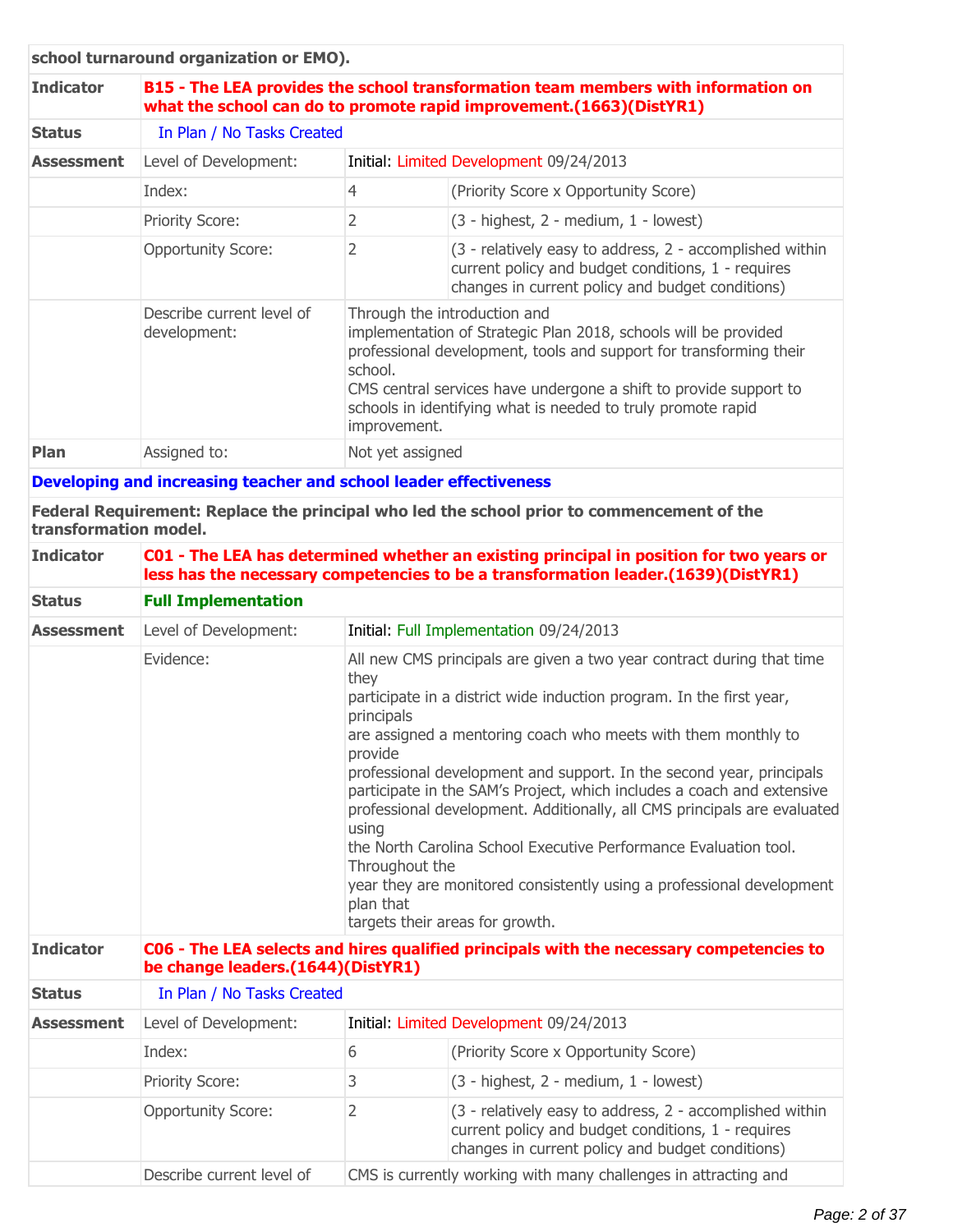|                   | development:                                | retaining top talent. All new CMS<br>principals are given a two year contract and they participate in an<br>induction program. Activities include coaching, participation in the<br>SAMS project, and extensive professional development. Principals are<br>evaluated using the North Carolina Executive Performance Evaluation<br>Tool. Targeted professional development is provided. Attention to the<br>development of strong leaders is ongoing.                                                                                                                                                                                                                                                                                                                                                                                                                                                                                                                                                           |                                                                                                                                                                                                                                                                                                                                                                                                                                                                                                                                                                                                                                                                                                                                                                                  |  |
|-------------------|---------------------------------------------|-----------------------------------------------------------------------------------------------------------------------------------------------------------------------------------------------------------------------------------------------------------------------------------------------------------------------------------------------------------------------------------------------------------------------------------------------------------------------------------------------------------------------------------------------------------------------------------------------------------------------------------------------------------------------------------------------------------------------------------------------------------------------------------------------------------------------------------------------------------------------------------------------------------------------------------------------------------------------------------------------------------------|----------------------------------------------------------------------------------------------------------------------------------------------------------------------------------------------------------------------------------------------------------------------------------------------------------------------------------------------------------------------------------------------------------------------------------------------------------------------------------------------------------------------------------------------------------------------------------------------------------------------------------------------------------------------------------------------------------------------------------------------------------------------------------|--|
| Plan              | Assigned to:                                | Not yet assigned                                                                                                                                                                                                                                                                                                                                                                                                                                                                                                                                                                                                                                                                                                                                                                                                                                                                                                                                                                                                |                                                                                                                                                                                                                                                                                                                                                                                                                                                                                                                                                                                                                                                                                                                                                                                  |  |
| <b>Indicator</b>  | change.(1665)(SchoolYR1)                    |                                                                                                                                                                                                                                                                                                                                                                                                                                                                                                                                                                                                                                                                                                                                                                                                                                                                                                                                                                                                                 | C08 - The principal effectively and clearly communicates the message of                                                                                                                                                                                                                                                                                                                                                                                                                                                                                                                                                                                                                                                                                                          |  |
| <b>Status</b>     | In Plan / No Tasks Created                  |                                                                                                                                                                                                                                                                                                                                                                                                                                                                                                                                                                                                                                                                                                                                                                                                                                                                                                                                                                                                                 |                                                                                                                                                                                                                                                                                                                                                                                                                                                                                                                                                                                                                                                                                                                                                                                  |  |
| <b>Assessment</b> | Level of Development:                       |                                                                                                                                                                                                                                                                                                                                                                                                                                                                                                                                                                                                                                                                                                                                                                                                                                                                                                                                                                                                                 | Initial: Limited Development 10/20/2013                                                                                                                                                                                                                                                                                                                                                                                                                                                                                                                                                                                                                                                                                                                                          |  |
|                   | Index:                                      | 9                                                                                                                                                                                                                                                                                                                                                                                                                                                                                                                                                                                                                                                                                                                                                                                                                                                                                                                                                                                                               | (Priority Score x Opportunity Score)                                                                                                                                                                                                                                                                                                                                                                                                                                                                                                                                                                                                                                                                                                                                             |  |
|                   | Priority Score:                             | 3                                                                                                                                                                                                                                                                                                                                                                                                                                                                                                                                                                                                                                                                                                                                                                                                                                                                                                                                                                                                               | (3 - highest, 2 - medium, 1 - lowest)                                                                                                                                                                                                                                                                                                                                                                                                                                                                                                                                                                                                                                                                                                                                            |  |
|                   | <b>Opportunity Score:</b>                   | 3                                                                                                                                                                                                                                                                                                                                                                                                                                                                                                                                                                                                                                                                                                                                                                                                                                                                                                                                                                                                               | (3 - relatively easy to address, 2 - accomplished within<br>current policy and budget conditions, 1 - requires<br>changes in current policy and budget conditions)                                                                                                                                                                                                                                                                                                                                                                                                                                                                                                                                                                                                               |  |
|                   | Describe current level of<br>development:   | 06/30/15 Since the development of our original indistar plan there has<br>been a change in leadership. The current principal complete year one<br>of her principalship in 2014-2015. An entry plan was created and<br>implemented to navigate the change. Insight survey data supports<br>that we are on the right track as our domaine score is only one point<br>away from the top quartile schools in the district. According to the<br>Spring 2015 scores: Teachers understand how our actions contribute<br>to school priorities and goals (63%) Leaders at my school seek out<br>feedback from teachers.(58%) When my school leadership commits to<br>a program or priority, they follow through. (42%) My school has<br>effective instructional leadership.(63%) My school leaders articulate a<br>clear overarching vision that<br>drives priorities, goals and decision making within the school. (56%)<br>My school leaders model the behavior they hope to see across the<br>school community. (68%) |                                                                                                                                                                                                                                                                                                                                                                                                                                                                                                                                                                                                                                                                                                                                                                                  |  |
| Plan              | Assigned to:                                | Katherine Willenbrock                                                                                                                                                                                                                                                                                                                                                                                                                                                                                                                                                                                                                                                                                                                                                                                                                                                                                                                                                                                           |                                                                                                                                                                                                                                                                                                                                                                                                                                                                                                                                                                                                                                                                                                                                                                                  |  |
|                   | How it will look when fully<br>met:         |                                                                                                                                                                                                                                                                                                                                                                                                                                                                                                                                                                                                                                                                                                                                                                                                                                                                                                                                                                                                                 | When this objective is fully implemented we will have a Cultural Index<br>Domain score of 8.0 or above in the area of Leadership. Our goal is to<br>improve our survey response to a score of 80% or higher on the<br>following survey questions: 1) Teachers understand how our actions<br>contribute to school priorities and goals. 2) Leaders at my school seek<br>out feedback from teachers. 3) When my school leadership commits to<br>a program or priority, they follow through. 4) My school has effective<br>instructional leadership. 5) My school leaders articulate a clear<br>overarching vision that drives priorities, goals and decision making<br>within the school. 6) My school leaders model the behavior they hope<br>to see across the school community. |  |
|                   | Target Date:                                | 05/24/2016                                                                                                                                                                                                                                                                                                                                                                                                                                                                                                                                                                                                                                                                                                                                                                                                                                                                                                                                                                                                      |                                                                                                                                                                                                                                                                                                                                                                                                                                                                                                                                                                                                                                                                                                                                                                                  |  |
| <b>Indicator</b>  | and improving instruction.(1712)(SchoolYR1) |                                                                                                                                                                                                                                                                                                                                                                                                                                                                                                                                                                                                                                                                                                                                                                                                                                                                                                                                                                                                                 | C13 - The principal focuses on building leadership capacity, achieving learning goals,                                                                                                                                                                                                                                                                                                                                                                                                                                                                                                                                                                                                                                                                                           |  |
| <b>Status</b>     | <b>Full Implementation</b>                  |                                                                                                                                                                                                                                                                                                                                                                                                                                                                                                                                                                                                                                                                                                                                                                                                                                                                                                                                                                                                                 |                                                                                                                                                                                                                                                                                                                                                                                                                                                                                                                                                                                                                                                                                                                                                                                  |  |
| <b>Assessment</b> | Level of Development:                       |                                                                                                                                                                                                                                                                                                                                                                                                                                                                                                                                                                                                                                                                                                                                                                                                                                                                                                                                                                                                                 | Initial: Full Implementation 10/20/2013                                                                                                                                                                                                                                                                                                                                                                                                                                                                                                                                                                                                                                                                                                                                          |  |
|                   | Evidence:                                   |                                                                                                                                                                                                                                                                                                                                                                                                                                                                                                                                                                                                                                                                                                                                                                                                                                                                                                                                                                                                                 | On the state working conditions survey Morgan school has raised its<br>score in several areas that impact leadership capacity. According to                                                                                                                                                                                                                                                                                                                                                                                                                                                                                                                                                                                                                                      |  |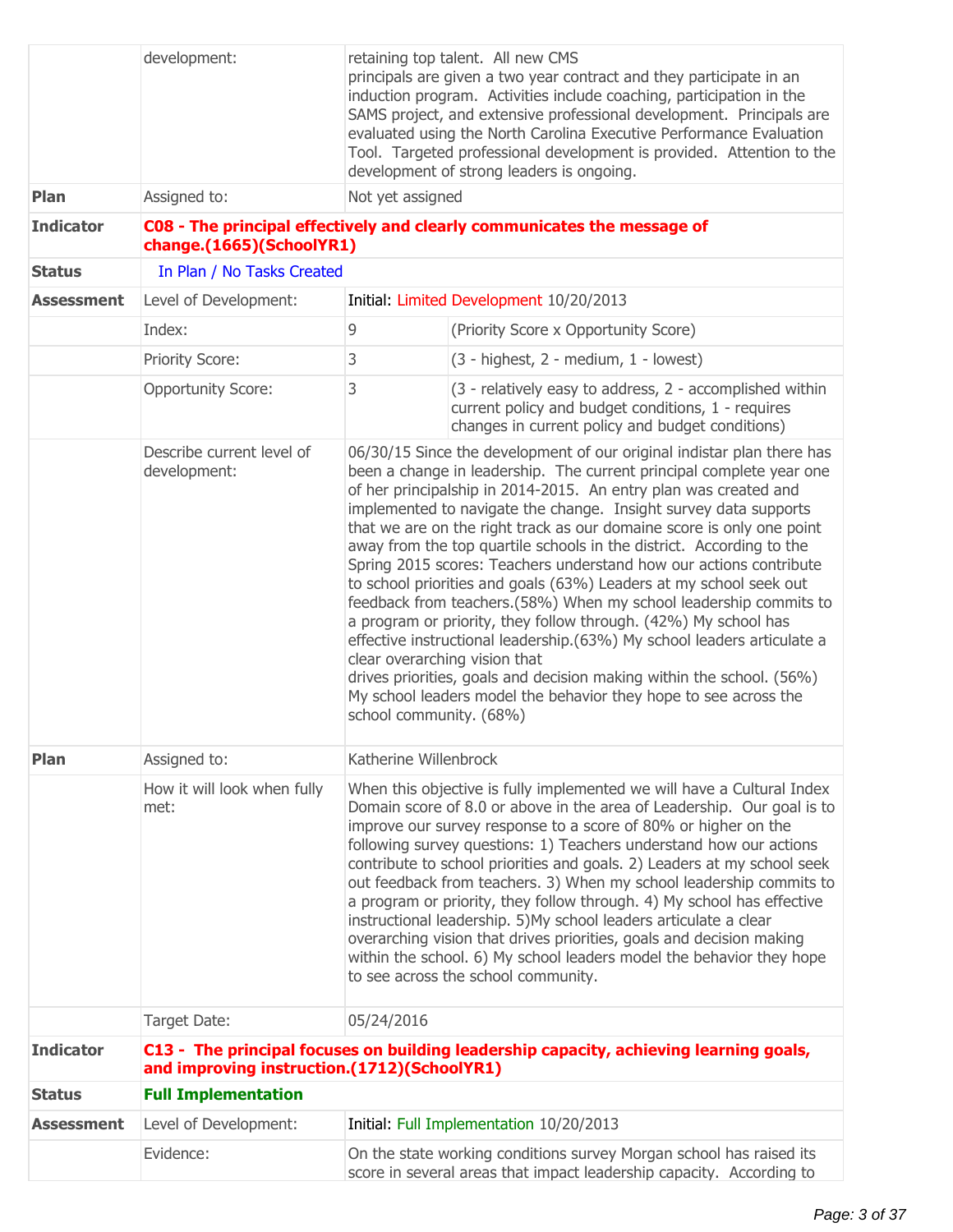|  | the survey: Teachers are recognized as educational experts (up from    |
|--|------------------------------------------------------------------------|
|  | 61.9 in 2010 to 76.2% in 2012), Teachers are encouraged to             |
|  | participate in school leadership positions (up from 75% in 2010 to     |
|  | 85.7% in 2012) and Teachers have an appropriate level of influence on  |
|  | decision making (up from 35% in 2010 to 73.7% in 2012). In the         |
|  | areas related to achieving learning goals and improving instruction,   |
|  | 80% of teachers feel that professional development provided enhances   |
|  | their ability to implement instructional strategies that meet diverse  |
|  | student learning needs, and to improve student learning; 95% of        |
|  | teachers responded that they are encouraged to try new things to       |
|  | improve instruction, and that supports provided translate to           |
|  | improvements in instruction. It is necessary that teachers continue to |
|  | be provided the support and opportunities for growth as we move        |
|  | forward to sustain our efforts. We will need to collect behavioral and |
|  | academic data to support the impact our changes have on student        |
|  | learning.                                                              |

## **Developing and increasing teacher and school leader effectiveness**

**Federal Requirement: Use rigorous, transparent, and equitable evaluation systems for teachers and principals that a) take into account data on student growth as a significant factor as well as other factors, such as multiple observation-based assessments of performance and ongoing collections of professional practice reflective of student achievement and increased high school graduation rates; and b) are designed and developed with teacher and principal involvement.**

| <b>Indicator</b>  |                                           | D01 - The principal regularly evaluates a range of teacher skills and knowledge, using a<br>variety of valid and reliable tools.(1671)(SchoolYR1) |                                                                                                                                                                                                                                                                                                                                                                                                                                                                                                                                                                                                                                                                                                                                                                                              |
|-------------------|-------------------------------------------|---------------------------------------------------------------------------------------------------------------------------------------------------|----------------------------------------------------------------------------------------------------------------------------------------------------------------------------------------------------------------------------------------------------------------------------------------------------------------------------------------------------------------------------------------------------------------------------------------------------------------------------------------------------------------------------------------------------------------------------------------------------------------------------------------------------------------------------------------------------------------------------------------------------------------------------------------------|
| <b>Status</b>     | Tasks completed: 5 of 6 (83%)             |                                                                                                                                                   |                                                                                                                                                                                                                                                                                                                                                                                                                                                                                                                                                                                                                                                                                                                                                                                              |
| <b>Assessment</b> | Level of Development:                     |                                                                                                                                                   | Initial: Limited Development 10/20/2013                                                                                                                                                                                                                                                                                                                                                                                                                                                                                                                                                                                                                                                                                                                                                      |
|                   | Index:                                    | 3                                                                                                                                                 | (Priority Score x Opportunity Score)                                                                                                                                                                                                                                                                                                                                                                                                                                                                                                                                                                                                                                                                                                                                                         |
|                   | Priority Score:                           | 3                                                                                                                                                 | $(3 - highest, 2 - medium, 1 - lowest)$                                                                                                                                                                                                                                                                                                                                                                                                                                                                                                                                                                                                                                                                                                                                                      |
|                   | <b>Opportunity Score:</b>                 | 1                                                                                                                                                 | (3 - relatively easy to address, 2 - accomplished within<br>current policy and budget conditions, 1 - requires<br>changes in current policy and budget conditions)                                                                                                                                                                                                                                                                                                                                                                                                                                                                                                                                                                                                                           |
|                   | Describe current level of<br>development: |                                                                                                                                                   | The administrative team meets all District expectations for the formal<br>evaluation process. As of 6/30/2015 the team discussed the challenges<br>we faced as a school this year as well as progress towards our goals.<br>We have a plan in place to regularly evaluate teachers, but struggled<br>to implement this plan due to several members of the administrative<br>team taking short and long term medical leave. The team agreed that<br>extending this goal through the first quarter will allow for collection of<br>evidence that this plan is effective.                                                                                                                                                                                                                       |
| Plan              | Assigned to:                              | Katherine Willenbrock                                                                                                                             |                                                                                                                                                                                                                                                                                                                                                                                                                                                                                                                                                                                                                                                                                                                                                                                              |
|                   | How it will look when fully<br>met:       |                                                                                                                                                   | Every two weeks all teachers will have at least one walk through and<br>will be provided with timely written and verbal feedback in reference to<br>that walk through. The walk through form is based on best practices as<br>outlined in the North Carolina Teacher Evaluation Instrument. The walk<br>throughs will be completed by the literacy and academic facilitators,<br>Title I instructional coaches, and members of the administrative team.<br>In additional to walk throughs, teachers will receive feedback through<br>formal and informal observations completed by administrators, peers<br>and instructional support staff.<br>5/5/15 The team discussed the challenges we faced as a school this<br>year as well as progress towards our goals. We have a plan in place to |
|                   |                                           |                                                                                                                                                   | regularly evaluate teachers, but struggled to implement this plan due<br>to several members of the administrative team taking short and long<br>term medical leave. The team agreed that extending this goal through                                                                                                                                                                                                                                                                                                                                                                                                                                                                                                                                                                         |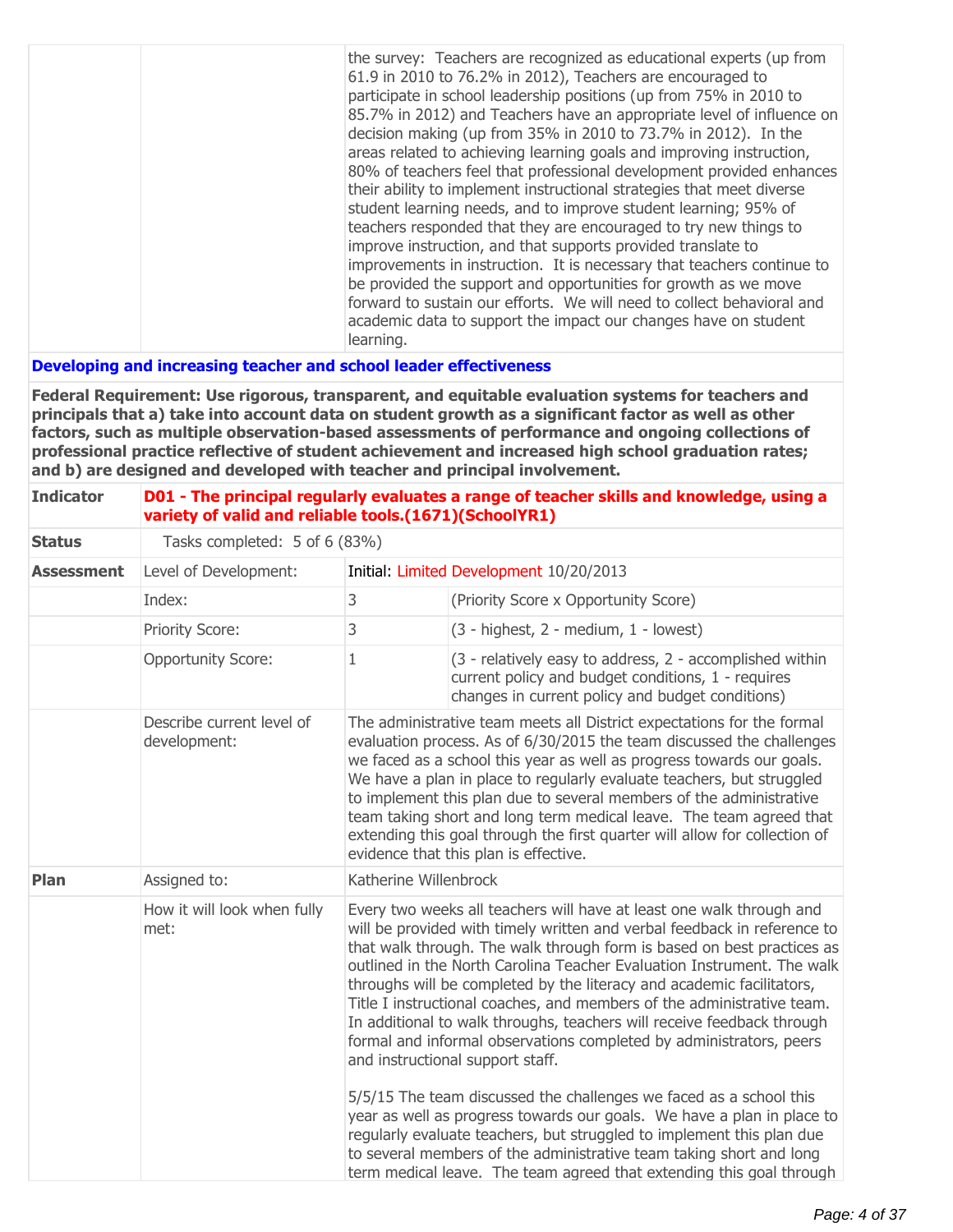|                                | the first quarter will allow for collection of evidence that this plan is<br>effective.<br>• As of 6/30/2015 the team discussed the challenges we faced as a<br>school this year as well as progress towards our goals. We have a plan<br>in place to regularly evaluate teachers, but struggled to implement this<br>plan due to several members of the administrative team taking short<br>and long term medical leave. The team agreed that extending this<br>goal through the first quarter will allow for collection of evidence that<br>this plan is effective.<br>The spring InSight survey for teh 2014-2015 school year, we exceeded<br>the district response rating for observation and feedback. 65% of the<br>teachers believe that feedback is valuable and improves their teaching.<br>Over 60% of the teachers believe that the evaluator has an accurate<br>perception of their classroom. When fully implemented, these<br>numbers will meet or exceed the top quartile of district responses. |
|--------------------------------|-----------------------------------------------------------------------------------------------------------------------------------------------------------------------------------------------------------------------------------------------------------------------------------------------------------------------------------------------------------------------------------------------------------------------------------------------------------------------------------------------------------------------------------------------------------------------------------------------------------------------------------------------------------------------------------------------------------------------------------------------------------------------------------------------------------------------------------------------------------------------------------------------------------------------------------------------------------------------------------------------------------------|
| Target Date:                   | 05/24/2016                                                                                                                                                                                                                                                                                                                                                                                                                                                                                                                                                                                                                                                                                                                                                                                                                                                                                                                                                                                                      |
| Tasks:                         |                                                                                                                                                                                                                                                                                                                                                                                                                                                                                                                                                                                                                                                                                                                                                                                                                                                                                                                                                                                                                 |
|                                | 1. Academic walk-through data will be shared with individual teachers immediately, compiled into a<br>Google doc. every two weeks, and will be discussed during common planning on a monthly basis.                                                                                                                                                                                                                                                                                                                                                                                                                                                                                                                                                                                                                                                                                                                                                                                                             |
| Assigned to:                   | Eugenia Hopper                                                                                                                                                                                                                                                                                                                                                                                                                                                                                                                                                                                                                                                                                                                                                                                                                                                                                                                                                                                                  |
| Added date:                    | 10/29/2013                                                                                                                                                                                                                                                                                                                                                                                                                                                                                                                                                                                                                                                                                                                                                                                                                                                                                                                                                                                                      |
| <b>Target Completion Date:</b> | 01/31/2014                                                                                                                                                                                                                                                                                                                                                                                                                                                                                                                                                                                                                                                                                                                                                                                                                                                                                                                                                                                                      |
| Frequency:                     | monthly                                                                                                                                                                                                                                                                                                                                                                                                                                                                                                                                                                                                                                                                                                                                                                                                                                                                                                                                                                                                         |
| Comments:                      | A Plan has been developed including a schedule where all members of<br>the academic support and administrative team will regularly walk<br>through every classroom. The form and google doc have been<br>created. It is noted that there is a change in administration.                                                                                                                                                                                                                                                                                                                                                                                                                                                                                                                                                                                                                                                                                                                                         |
| <b>Task Completed:</b>         | 01/24/2014                                                                                                                                                                                                                                                                                                                                                                                                                                                                                                                                                                                                                                                                                                                                                                                                                                                                                                                                                                                                      |
| weeks.                         | 2. Develop a walk through schedule for the year to ensure that every teacher is seen every two                                                                                                                                                                                                                                                                                                                                                                                                                                                                                                                                                                                                                                                                                                                                                                                                                                                                                                                  |
| Assigned to:                   | Melissa Melton                                                                                                                                                                                                                                                                                                                                                                                                                                                                                                                                                                                                                                                                                                                                                                                                                                                                                                                                                                                                  |
| Added date:                    | 11/01/2013                                                                                                                                                                                                                                                                                                                                                                                                                                                                                                                                                                                                                                                                                                                                                                                                                                                                                                                                                                                                      |
| <b>Target Completion Date:</b> | 11/15/2013                                                                                                                                                                                                                                                                                                                                                                                                                                                                                                                                                                                                                                                                                                                                                                                                                                                                                                                                                                                                      |
| Comments:                      | This is complete. The schedule is updated every 4 weeks.                                                                                                                                                                                                                                                                                                                                                                                                                                                                                                                                                                                                                                                                                                                                                                                                                                                                                                                                                        |
| <b>Task Completed:</b>         | 11/15/2013                                                                                                                                                                                                                                                                                                                                                                                                                                                                                                                                                                                                                                                                                                                                                                                                                                                                                                                                                                                                      |
| track walk through data.       | 3. Develop a walk through form to provide immediate feedback to teachers and a Google Doc. to                                                                                                                                                                                                                                                                                                                                                                                                                                                                                                                                                                                                                                                                                                                                                                                                                                                                                                                   |
| Assigned to:                   | <b>Melissa Melton</b>                                                                                                                                                                                                                                                                                                                                                                                                                                                                                                                                                                                                                                                                                                                                                                                                                                                                                                                                                                                           |
| Added date:                    | 11/01/2013                                                                                                                                                                                                                                                                                                                                                                                                                                                                                                                                                                                                                                                                                                                                                                                                                                                                                                                                                                                                      |
| <b>Target Completion Date:</b> | 11/22/2013                                                                                                                                                                                                                                                                                                                                                                                                                                                                                                                                                                                                                                                                                                                                                                                                                                                                                                                                                                                                      |
| Comments:                      | A form has been created, but additional time is needed for the form to<br>be printed on triplicate paper which will allow for the immediate<br>feedback                                                                                                                                                                                                                                                                                                                                                                                                                                                                                                                                                                                                                                                                                                                                                                                                                                                         |
| <b>Task Completed:</b>         | 11/15/2013                                                                                                                                                                                                                                                                                                                                                                                                                                                                                                                                                                                                                                                                                                                                                                                                                                                                                                                                                                                                      |
| development.                   | 4. The administrative team will develop a plan to utilize the data collected through walk-thrus to<br>provide individualized and targeted support to teachers in the form of coaching and professional                                                                                                                                                                                                                                                                                                                                                                                                                                                                                                                                                                                                                                                                                                                                                                                                          |
| Assigned to:                   | Katherine Willenbrock                                                                                                                                                                                                                                                                                                                                                                                                                                                                                                                                                                                                                                                                                                                                                                                                                                                                                                                                                                                           |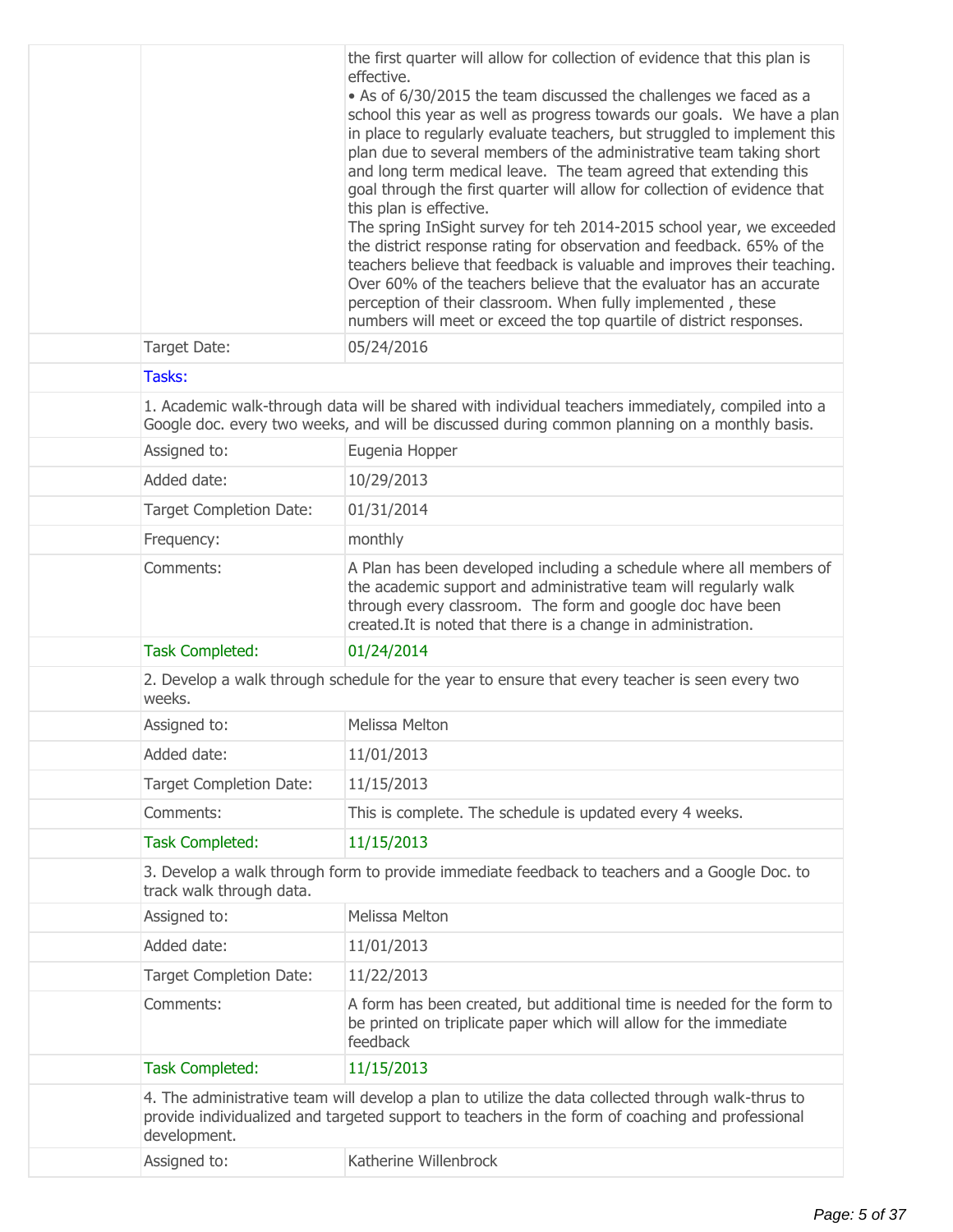|                   | Added date:                                                                                                                                                                 | 02/14/2014                                                                                                                                                                                                                                                                                                                                                                                                                                                                                       |                                                                                                                                                                                                                                                                                                                                                                                                                                    |  |
|-------------------|-----------------------------------------------------------------------------------------------------------------------------------------------------------------------------|--------------------------------------------------------------------------------------------------------------------------------------------------------------------------------------------------------------------------------------------------------------------------------------------------------------------------------------------------------------------------------------------------------------------------------------------------------------------------------------------------|------------------------------------------------------------------------------------------------------------------------------------------------------------------------------------------------------------------------------------------------------------------------------------------------------------------------------------------------------------------------------------------------------------------------------------|--|
|                   | <b>Target Completion Date:</b>                                                                                                                                              | 09/26/2014                                                                                                                                                                                                                                                                                                                                                                                                                                                                                       |                                                                                                                                                                                                                                                                                                                                                                                                                                    |  |
|                   | Comments:                                                                                                                                                                   | This date was pushed back due to several instructional days lost to<br>inclement weather. 5/30/14 The team has developed a plan, but due<br>to testing, and other challenges the team has not been able to<br>implement the plan therefore the timeline has been extended to<br>9/26/14.10/23/14 The team has utilized data from walk-throughs and<br>staff surveys to provide professional development to teachers during<br>their instructional planning both optional and mandatory sessions. |                                                                                                                                                                                                                                                                                                                                                                                                                                    |  |
|                   | <b>Task Completed:</b>                                                                                                                                                      | 09/12/2014                                                                                                                                                                                                                                                                                                                                                                                                                                                                                       |                                                                                                                                                                                                                                                                                                                                                                                                                                    |  |
|                   | measure to rate teacher performance                                                                                                                                         |                                                                                                                                                                                                                                                                                                                                                                                                                                                                                                  | 5. The administrative team will explore the use of student and parent surveys as an additional                                                                                                                                                                                                                                                                                                                                     |  |
|                   | Assigned to:                                                                                                                                                                | Melissa Melton                                                                                                                                                                                                                                                                                                                                                                                                                                                                                   |                                                                                                                                                                                                                                                                                                                                                                                                                                    |  |
|                   | Added date:                                                                                                                                                                 | 05/30/2014                                                                                                                                                                                                                                                                                                                                                                                                                                                                                       |                                                                                                                                                                                                                                                                                                                                                                                                                                    |  |
|                   | <b>Target Completion Date:</b>                                                                                                                                              | 04/30/2015                                                                                                                                                                                                                                                                                                                                                                                                                                                                                       |                                                                                                                                                                                                                                                                                                                                                                                                                                    |  |
|                   | Comments:                                                                                                                                                                   | 10/23/14 Due to new administration, the team has decided to push<br>back the date to explore the use of student and parent surveys as an<br>additional measure to rate teacher performance.<br>2/10/15 Due to changes in PTA and administration out on medical<br>leave, this task has been pushed back.                                                                                                                                                                                         |                                                                                                                                                                                                                                                                                                                                                                                                                                    |  |
|                   |                                                                                                                                                                             |                                                                                                                                                                                                                                                                                                                                                                                                                                                                                                  | 3/24/15 We completed a parent survey as a part of the March Parent<br>Night.                                                                                                                                                                                                                                                                                                                                                       |  |
|                   | <b>Task Completed:</b><br>03/24/2015                                                                                                                                        |                                                                                                                                                                                                                                                                                                                                                                                                                                                                                                  |                                                                                                                                                                                                                                                                                                                                                                                                                                    |  |
|                   | 6. The administrative team will complete walkthroughs on all teachers twice a month to evaluate our<br>implementation of balanced literacy and reading across the contents. |                                                                                                                                                                                                                                                                                                                                                                                                                                                                                                  |                                                                                                                                                                                                                                                                                                                                                                                                                                    |  |
|                   | Assigned to:                                                                                                                                                                | Katherine Willenbrock                                                                                                                                                                                                                                                                                                                                                                                                                                                                            |                                                                                                                                                                                                                                                                                                                                                                                                                                    |  |
|                   | Added date:                                                                                                                                                                 | 06/30/2015                                                                                                                                                                                                                                                                                                                                                                                                                                                                                       |                                                                                                                                                                                                                                                                                                                                                                                                                                    |  |
|                   | <b>Target Completion Date:</b>                                                                                                                                              | 05/24/2016                                                                                                                                                                                                                                                                                                                                                                                                                                                                                       |                                                                                                                                                                                                                                                                                                                                                                                                                                    |  |
|                   | Frequency:                                                                                                                                                                  | twice monthly                                                                                                                                                                                                                                                                                                                                                                                                                                                                                    |                                                                                                                                                                                                                                                                                                                                                                                                                                    |  |
|                   | Comments:                                                                                                                                                                   |                                                                                                                                                                                                                                                                                                                                                                                                                                                                                                  | We discussed developing a teacher survey aligned to Insight survey<br>questions related to evaluation and feedback to assess success.                                                                                                                                                                                                                                                                                              |  |
| <b>Implement</b>  | Percent Task Complete:                                                                                                                                                      |                                                                                                                                                                                                                                                                                                                                                                                                                                                                                                  | Tasks completed: 5 of 6 (83%)                                                                                                                                                                                                                                                                                                                                                                                                      |  |
| <b>Indicator</b>  | evaluation.(1672)(SchoolYR1)                                                                                                                                                |                                                                                                                                                                                                                                                                                                                                                                                                                                                                                                  | D02 - The principal includes evaluation of student outcomes in teacher                                                                                                                                                                                                                                                                                                                                                             |  |
| <b>Status</b>     | Tasks completed: 5 of 7 (71%)                                                                                                                                               |                                                                                                                                                                                                                                                                                                                                                                                                                                                                                                  |                                                                                                                                                                                                                                                                                                                                                                                                                                    |  |
| <b>Assessment</b> | Level of Development:                                                                                                                                                       |                                                                                                                                                                                                                                                                                                                                                                                                                                                                                                  | Initial: Limited Development 10/20/2013                                                                                                                                                                                                                                                                                                                                                                                            |  |
|                   | Index:                                                                                                                                                                      | 4                                                                                                                                                                                                                                                                                                                                                                                                                                                                                                | (Priority Score x Opportunity Score)                                                                                                                                                                                                                                                                                                                                                                                               |  |
|                   | Priority Score:                                                                                                                                                             | 2                                                                                                                                                                                                                                                                                                                                                                                                                                                                                                | (3 - highest, 2 - medium, 1 - lowest)                                                                                                                                                                                                                                                                                                                                                                                              |  |
|                   | <b>Opportunity Score:</b>                                                                                                                                                   | 2                                                                                                                                                                                                                                                                                                                                                                                                                                                                                                | (3 - relatively easy to address, 2 - accomplished within<br>current policy and budget conditions, 1 - requires<br>changes in current policy and budget conditions)                                                                                                                                                                                                                                                                 |  |
|                   | Describe current level of<br>development:                                                                                                                                   |                                                                                                                                                                                                                                                                                                                                                                                                                                                                                                  | The transient nature of our students makes tracking value added data<br>more difficult. In the 2011-2013 school year over 33% of our students<br>were initial placements from other states, these students come<br>throughout the school year and many did not come in time to be<br>counted in our student growth data. The goal we have for our students<br>is for them to transition out of our school and return to their home |  |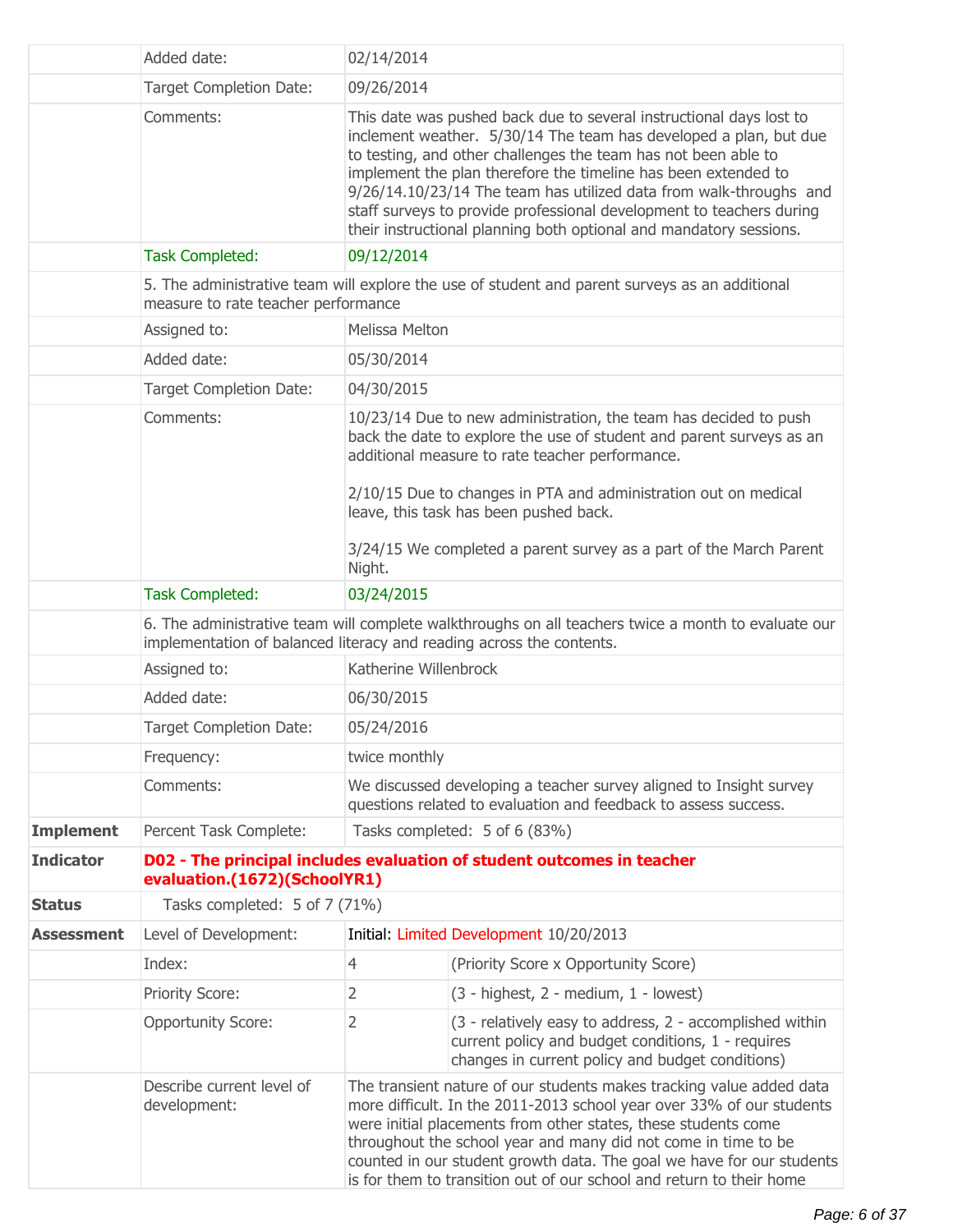|      |                                                                                                                                                                                                                                                   | school, students that accomplish this goal do not count towards our<br>student outcome data if they leave before the school year is over. At<br>this time about 20% of our students are either new to CMS or are re-<br>enrolls from higher levels of care. We are working to develop<br>individualized student data files to better track learning outcomes for<br>any student that we serve throughout the year.<br>6/30/15: The team agreed that there is a need for additional<br>professional development and support to teachers from administration<br>on using data to drive instruction. Additional time is needed to make<br>this goal a reality. The team believes a solid plan can be in place by<br>the start of second semester in the 2015-2016 school year.                                                                                                                                                                                                                                                                |  |  |
|------|---------------------------------------------------------------------------------------------------------------------------------------------------------------------------------------------------------------------------------------------------|--------------------------------------------------------------------------------------------------------------------------------------------------------------------------------------------------------------------------------------------------------------------------------------------------------------------------------------------------------------------------------------------------------------------------------------------------------------------------------------------------------------------------------------------------------------------------------------------------------------------------------------------------------------------------------------------------------------------------------------------------------------------------------------------------------------------------------------------------------------------------------------------------------------------------------------------------------------------------------------------------------------------------------------------|--|--|
| Plan | Assigned to:                                                                                                                                                                                                                                      | Katherine Willenbrock                                                                                                                                                                                                                                                                                                                                                                                                                                                                                                                                                                                                                                                                                                                                                                                                                                                                                                                                                                                                                      |  |  |
|      | How it will look when fully<br>met:                                                                                                                                                                                                               | All teachers will present a clear objective analysis of where students<br>currently are performing and monitor progress towards outlined goals.<br>Student progress will be discussed in grade level academic and PBIS<br>PLC meetings. In these meetings teachers will bring student data<br>notebooks and be prepared to discuss student progress on the state<br>essential and common core standards as well as IEP goals. The data<br>will be collected through the following tools: PowerSchool/ NCVPS<br>progress reports, MAP, Achieve 3000, Brigance, anecdotal records,<br>SWISS reports, point sheets, and a summary of formal exceptional<br>children's assessment data.<br>5/5/15 The team agreed that there is a need for additional professional<br>development and support to teachers from administration on using<br>data to drive instruction. Additional time is needed to make this goal a<br>reality. The team believes a solid plan can be in place by the start of<br>second semester in the 2015-2016 school year. |  |  |
|      | Target Date:                                                                                                                                                                                                                                      | 01/29/2016                                                                                                                                                                                                                                                                                                                                                                                                                                                                                                                                                                                                                                                                                                                                                                                                                                                                                                                                                                                                                                 |  |  |
|      | Tasks:                                                                                                                                                                                                                                            |                                                                                                                                                                                                                                                                                                                                                                                                                                                                                                                                                                                                                                                                                                                                                                                                                                                                                                                                                                                                                                            |  |  |
|      | 1. A student data sheet will be developed that captures all key data points both academically<br>(progress on IEP goals, common core standards, MAP data, Lexile Level data) and behaviorally (IEP<br>goals, incident report data, and SWIS data) |                                                                                                                                                                                                                                                                                                                                                                                                                                                                                                                                                                                                                                                                                                                                                                                                                                                                                                                                                                                                                                            |  |  |
|      | Assigned to:                                                                                                                                                                                                                                      | Katherine Willenbrock                                                                                                                                                                                                                                                                                                                                                                                                                                                                                                                                                                                                                                                                                                                                                                                                                                                                                                                                                                                                                      |  |  |
|      | Added date:                                                                                                                                                                                                                                       | 10/29/2013                                                                                                                                                                                                                                                                                                                                                                                                                                                                                                                                                                                                                                                                                                                                                                                                                                                                                                                                                                                                                                 |  |  |
|      | <b>Target Completion Date:</b>                                                                                                                                                                                                                    | 01/31/2014                                                                                                                                                                                                                                                                                                                                                                                                                                                                                                                                                                                                                                                                                                                                                                                                                                                                                                                                                                                                                                 |  |  |
|      | Comments:                                                                                                                                                                                                                                         | 1/30/14 A sheet has been created, but due to inclement weather we<br>have not yet had a chance to review with the school leadership team.<br>We will review at our next meeting.                                                                                                                                                                                                                                                                                                                                                                                                                                                                                                                                                                                                                                                                                                                                                                                                                                                           |  |  |
|      | <b>Task Completed:</b>                                                                                                                                                                                                                            | 02/18/2014                                                                                                                                                                                                                                                                                                                                                                                                                                                                                                                                                                                                                                                                                                                                                                                                                                                                                                                                                                                                                                 |  |  |
|      | students in reading and math                                                                                                                                                                                                                      | 2. Work collaboratively with Turning Point Academy to select an evidence based program to support                                                                                                                                                                                                                                                                                                                                                                                                                                                                                                                                                                                                                                                                                                                                                                                                                                                                                                                                          |  |  |
|      | Assigned to:                                                                                                                                                                                                                                      | <b>Olavee Williams</b>                                                                                                                                                                                                                                                                                                                                                                                                                                                                                                                                                                                                                                                                                                                                                                                                                                                                                                                                                                                                                     |  |  |
|      | Added date:                                                                                                                                                                                                                                       | 10/29/2013                                                                                                                                                                                                                                                                                                                                                                                                                                                                                                                                                                                                                                                                                                                                                                                                                                                                                                                                                                                                                                 |  |  |
|      | <b>Target Completion Date:</b>                                                                                                                                                                                                                    | 01/31/2014                                                                                                                                                                                                                                                                                                                                                                                                                                                                                                                                                                                                                                                                                                                                                                                                                                                                                                                                                                                                                                 |  |  |
|      | Comments:                                                                                                                                                                                                                                         | Academy/Path driver will be used for Reading and Math skill practice<br>on alternating days. In addition there are three reading levels that will<br>be used during reading learning lab days. Those levels are MCI aqua<br>level and gold level and S.P.I.R.E. S.P.I.R.E will be used for our non-<br>readers, MCI aqua level will be used for most of our students and the<br>MCI gold level will be for the students that need a higher level than<br>aqua.                                                                                                                                                                                                                                                                                                                                                                                                                                                                                                                                                                             |  |  |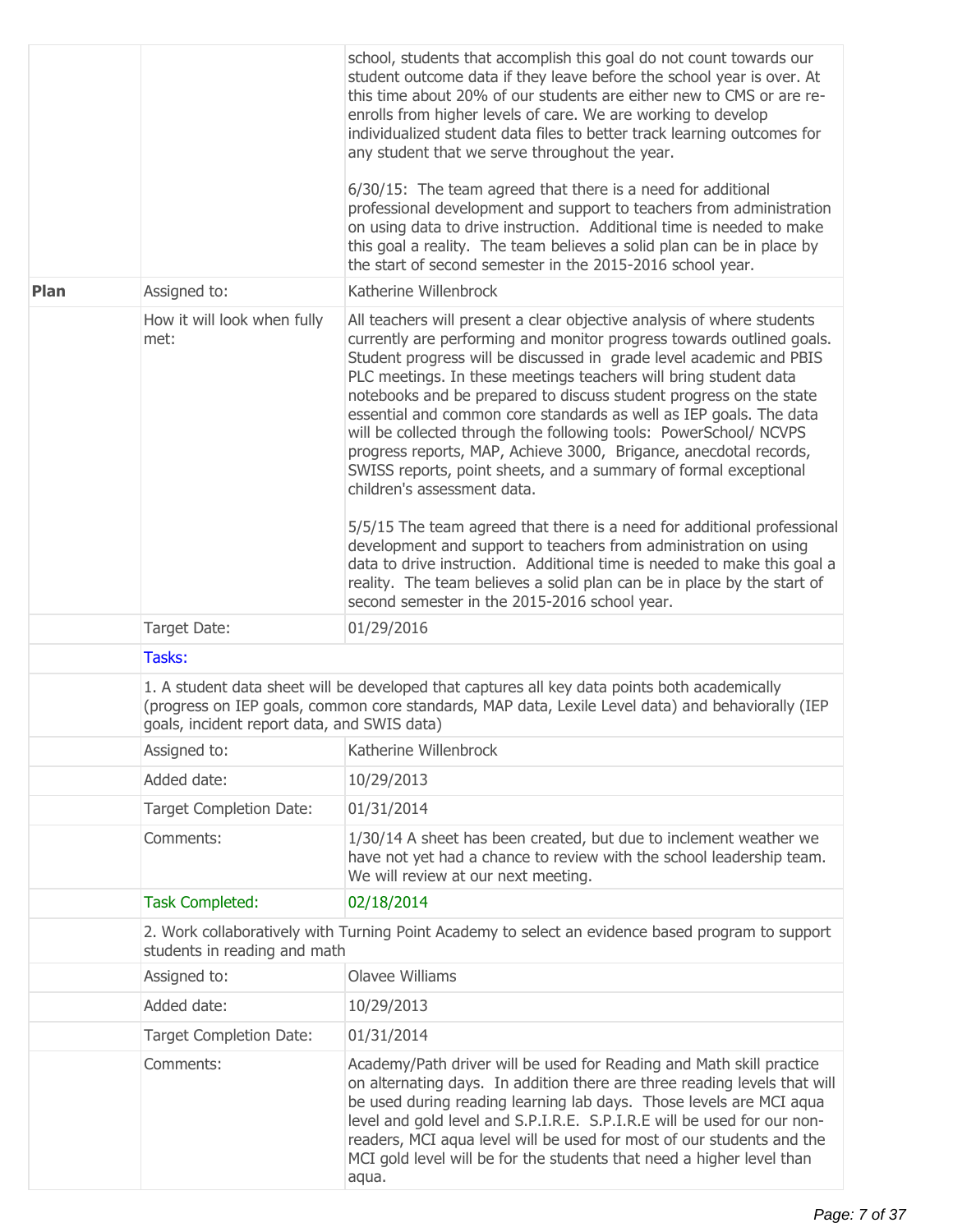| <b>Task Completed:</b>                                                                                                | 01/24/2014                                                                                                                                                                                                                                                                                                                                                        |  |
|-----------------------------------------------------------------------------------------------------------------------|-------------------------------------------------------------------------------------------------------------------------------------------------------------------------------------------------------------------------------------------------------------------------------------------------------------------------------------------------------------------|--|
| 3. In order to facilitate data conversations during academic team planning, we shall create a<br>standardized agenda. |                                                                                                                                                                                                                                                                                                                                                                   |  |
| Assigned to:                                                                                                          | Melissa Melton                                                                                                                                                                                                                                                                                                                                                    |  |
| Added date:                                                                                                           | 11/01/2013                                                                                                                                                                                                                                                                                                                                                        |  |
| <b>Target Completion Date:</b>                                                                                        | 11/15/2013                                                                                                                                                                                                                                                                                                                                                        |  |
| Comments:                                                                                                             |                                                                                                                                                                                                                                                                                                                                                                   |  |
| <b>Task Completed:</b>                                                                                                | 09/13/2013                                                                                                                                                                                                                                                                                                                                                        |  |
|                                                                                                                       | 4. All case managers will complete the student data sheet for all students on their case loads                                                                                                                                                                                                                                                                    |  |
| Assigned to:                                                                                                          | Katherine Willenbrock                                                                                                                                                                                                                                                                                                                                             |  |
| Added date:                                                                                                           | 03/03/2014                                                                                                                                                                                                                                                                                                                                                        |  |
| Target Completion Date:                                                                                               | 05/29/2015                                                                                                                                                                                                                                                                                                                                                        |  |
| Frequency:                                                                                                            | three times a year                                                                                                                                                                                                                                                                                                                                                |  |
| Comments:                                                                                                             | The form has been created. SLT members will review the form and<br>determine share date with staff.                                                                                                                                                                                                                                                               |  |
| <b>Task Completed:</b>                                                                                                | 06/12/2015                                                                                                                                                                                                                                                                                                                                                        |  |
| prepare students for the EOG.                                                                                         | 5. Middle School MAP data will be utilized to develop an intervention plan for Learning Lab to                                                                                                                                                                                                                                                                    |  |
| Assigned to:                                                                                                          | Melissa Melton                                                                                                                                                                                                                                                                                                                                                    |  |
| Added date:                                                                                                           | 02/14/2014                                                                                                                                                                                                                                                                                                                                                        |  |
| Target Completion Date:                                                                                               | 03/28/2015                                                                                                                                                                                                                                                                                                                                                        |  |
| Comments:                                                                                                             | Administrative and academic support team members will model how to<br>develop an intervention plan based on data with targeted student<br>growth goals for middle school learning lab.                                                                                                                                                                            |  |
|                                                                                                                       | 10/24/14 - Middle school has seen a spike in student enrollment.<br>Additional time is needed to collect data.<br>2/ 3/14- Data has been collected from the MCI program and learning<br>lab products to assess student's needs towards EOG's. Middle school<br>starting creating plan for the EOG blitz. The plan will be created and<br>turned in by March 28th. |  |
| <b>Task Completed:</b>                                                                                                | 05/01/2015                                                                                                                                                                                                                                                                                                                                                        |  |
| actions based on the analysis.                                                                                        | 6. The Instructional Leadership team will complete the Implementation Rubric for DDI and develop<br>an action plan for fostering a data driven culture, development of assessment, analysis of data, and                                                                                                                                                          |  |
| Assigned to:                                                                                                          | Katherine Willenbrock                                                                                                                                                                                                                                                                                                                                             |  |
| Added date:                                                                                                           | 06/30/2015                                                                                                                                                                                                                                                                                                                                                        |  |
| <b>Target Completion Date:</b>                                                                                        | 08/14/2015                                                                                                                                                                                                                                                                                                                                                        |  |
| Comments:                                                                                                             |                                                                                                                                                                                                                                                                                                                                                                   |  |
| 7. A quarterly teacher feedback survey will be created.                                                               |                                                                                                                                                                                                                                                                                                                                                                   |  |
| Assigned to:                                                                                                          | Eugenia Hopper                                                                                                                                                                                                                                                                                                                                                    |  |
| Added date:                                                                                                           | 10/13/2015                                                                                                                                                                                                                                                                                                                                                        |  |
| <b>Target Completion Date:</b>                                                                                        | 11/10/2015                                                                                                                                                                                                                                                                                                                                                        |  |
| Comments:                                                                                                             |                                                                                                                                                                                                                                                                                                                                                                   |  |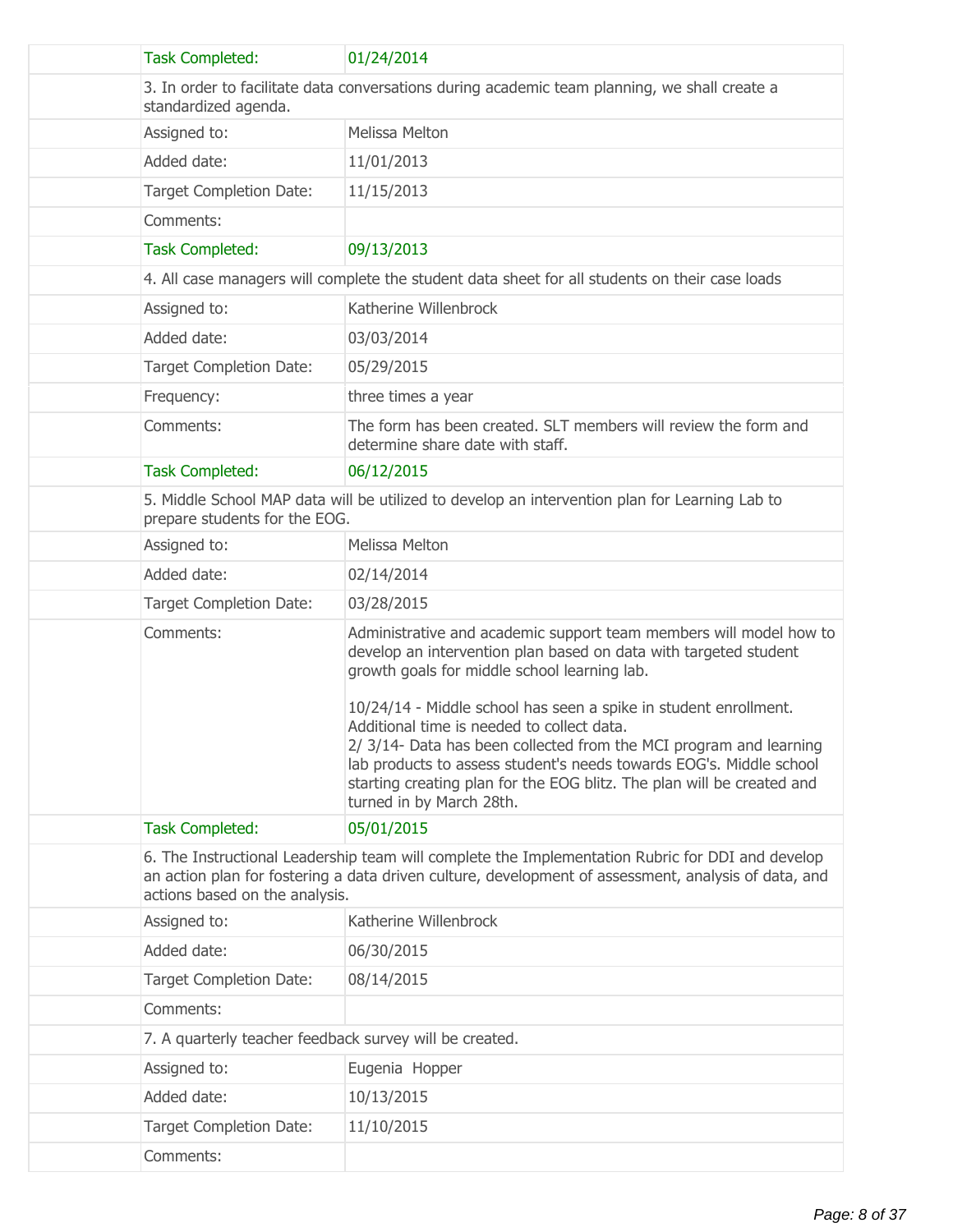## **Developing and increasing teacher and school leader effectiveness**

**Federal Requirement: Identify and reward school leaders, teachers, and other staff who, in implementing this model, have increased student achievement and high school graduation rates and identify and remove those who, after ample opportunities have been provided for them to improve their professional practice, have not done so.**

## **Indicator E12 - The LEA has a team available to help principals as they deal with underperforming employees to minimize principal's time spent dismissing low performers.(1690)(DistYR1)**

| <b>Status</b>     | In Plan / No Tasks Created                |                                                                                                                                                                                                                                                                                                             |                                                                                                                                                                    |
|-------------------|-------------------------------------------|-------------------------------------------------------------------------------------------------------------------------------------------------------------------------------------------------------------------------------------------------------------------------------------------------------------|--------------------------------------------------------------------------------------------------------------------------------------------------------------------|
| <b>Assessment</b> | Level of Development:                     | Initial: Limited Development 09/24/2013                                                                                                                                                                                                                                                                     |                                                                                                                                                                    |
|                   | Index:                                    | 6                                                                                                                                                                                                                                                                                                           | (Priority Score x Opportunity Score)                                                                                                                               |
|                   | <b>Priority Score:</b>                    | 3                                                                                                                                                                                                                                                                                                           | $(3 - highest, 2 - medium, 1 - lowest)$                                                                                                                            |
|                   | <b>Opportunity Score:</b>                 |                                                                                                                                                                                                                                                                                                             | (3 - relatively easy to address, 2 - accomplished within<br>current policy and budget conditions, 1 - requires<br>changes in current policy and budget conditions) |
|                   | Describe current level of<br>development: | CMS is organized with human resources and employee assistance<br>support aligned with individual<br>learning communities. This process for addressing performance issues<br>with employees continues to evolve from purely a compliance effort to<br>a<br>focus on coaching teachers towards effectiveness. |                                                                                                                                                                    |
| <b>Plan</b>       | Assigned to:                              | Not yet assigned                                                                                                                                                                                                                                                                                            |                                                                                                                                                                    |

#### **Developing and increasing teacher and school leader effectiveness**

**Federal Requirement: Provide staff ongoing, high-quality, job-embedded professional development that is aligned with the school's comprehensive instructional program and designed with school staff to ensure they are equipped to facilitate effective teaching and learning and have the capacity to successfully implement school reform strategies.**

| <b>Indicator</b>  | F03 - The LEA/School aligns professional development with identified needs based on<br>staff evaluation and student performance.(1694)(SchoolYR2) |                                         |                                                                                                                                                                                                                                                                                                                                                                                                                                                                                                                                                                                                                                                                                                                                                                                                                                                                                                                  |
|-------------------|---------------------------------------------------------------------------------------------------------------------------------------------------|-----------------------------------------|------------------------------------------------------------------------------------------------------------------------------------------------------------------------------------------------------------------------------------------------------------------------------------------------------------------------------------------------------------------------------------------------------------------------------------------------------------------------------------------------------------------------------------------------------------------------------------------------------------------------------------------------------------------------------------------------------------------------------------------------------------------------------------------------------------------------------------------------------------------------------------------------------------------|
| <b>Status</b>     | Tasks completed: 3 of 3 (100%)                                                                                                                    |                                         |                                                                                                                                                                                                                                                                                                                                                                                                                                                                                                                                                                                                                                                                                                                                                                                                                                                                                                                  |
| <b>Assessment</b> | Level of Development:                                                                                                                             | Initial: Limited Development 10/23/2014 |                                                                                                                                                                                                                                                                                                                                                                                                                                                                                                                                                                                                                                                                                                                                                                                                                                                                                                                  |
|                   | Index:                                                                                                                                            | 6                                       | (Priority Score x Opportunity Score)                                                                                                                                                                                                                                                                                                                                                                                                                                                                                                                                                                                                                                                                                                                                                                                                                                                                             |
|                   | Priority Score:                                                                                                                                   | 3                                       | $(3 - highest, 2 - medium, 1 - lowest)$                                                                                                                                                                                                                                                                                                                                                                                                                                                                                                                                                                                                                                                                                                                                                                                                                                                                          |
|                   | <b>Opportunity Score:</b>                                                                                                                         | 2                                       | (3 - relatively easy to address, 2 - accomplished within<br>current policy and budget conditions, 1 - requires<br>changes in current policy and budget conditions)                                                                                                                                                                                                                                                                                                                                                                                                                                                                                                                                                                                                                                                                                                                                               |
|                   | Describe current level of<br>development:                                                                                                         |                                         | We have had a change in leadership this year. A full-time Title I<br>Literacy coach has been assigned to us as well. Staff perception data<br>indicates staff have been pleased with the professional development<br>they have received particularly regarding the Boys Town Classroom<br>Management Model. Last year we provided differentiated professional<br>developments based on staff interest.<br>As of 6/30/15: The administrative team discusses staff performance<br>based on formal observations and classroom walkthroughs. Additional<br>time is needed to develop and implement plans to review and discuss<br>student work samples and data with teachers on a regular basis. Staff<br>perception data (Insight Survey data from 2014-2015 school year)<br>supports the belief that professional development needs are being<br>addressed. We have differentiated staff professional development |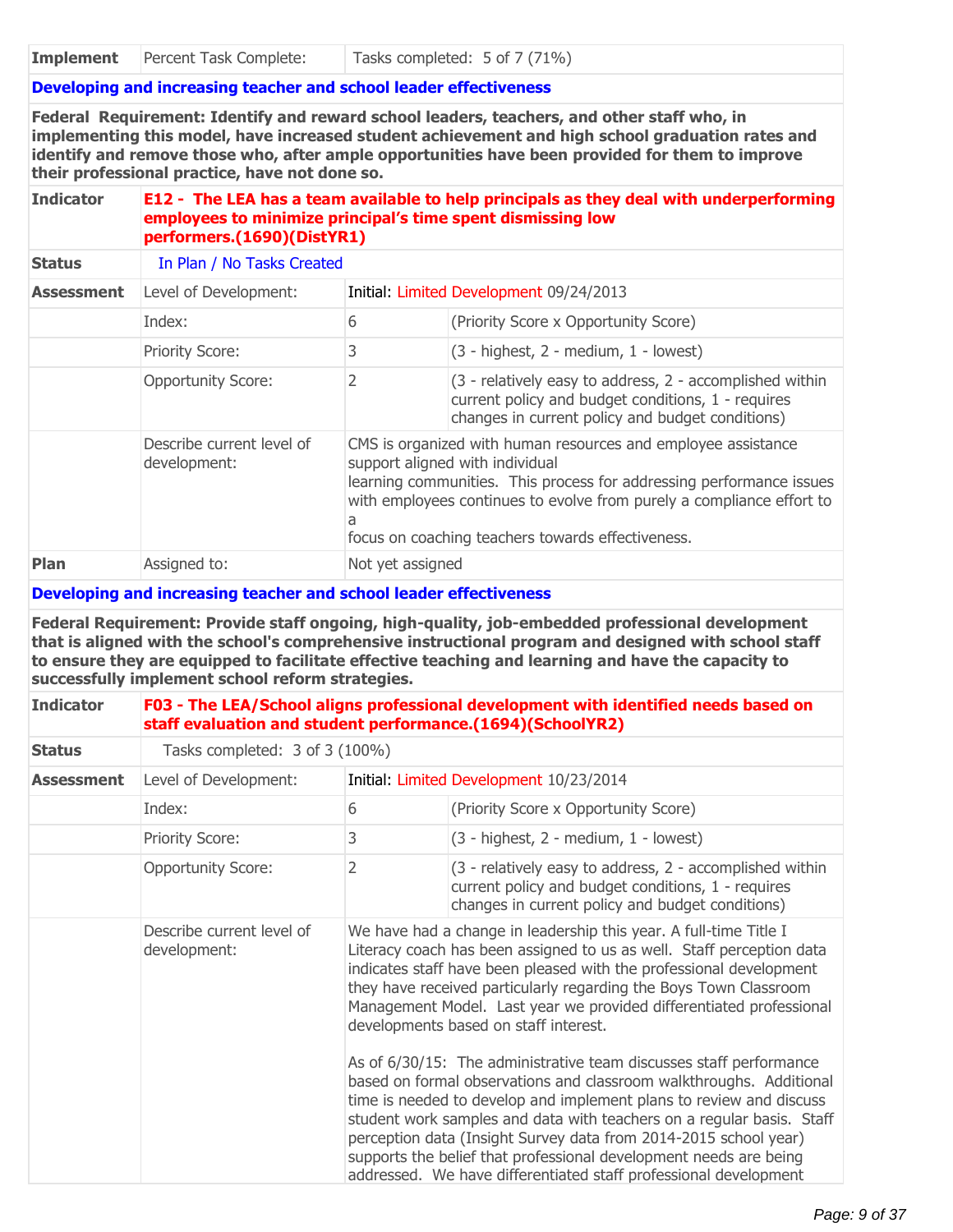|             |                                                                                                                                                                             | based on need as well as interest. For example, we had several staff<br>trained in Leveled Literacy Intervention and are offering a variety of<br>summer professional development opportunities both on and off site.<br>The Crucial Conversations training is rescheduled for the beginning of<br>the 2015-2016 school year due to inclement weather and the loss of<br>teacher workdays in the 2014-2015 school year.                                                                                                                                                                                                                                                                                                                                                                                                                                                                                                                  |  |  |
|-------------|-----------------------------------------------------------------------------------------------------------------------------------------------------------------------------|------------------------------------------------------------------------------------------------------------------------------------------------------------------------------------------------------------------------------------------------------------------------------------------------------------------------------------------------------------------------------------------------------------------------------------------------------------------------------------------------------------------------------------------------------------------------------------------------------------------------------------------------------------------------------------------------------------------------------------------------------------------------------------------------------------------------------------------------------------------------------------------------------------------------------------------|--|--|
| <b>Plan</b> | Assigned to:                                                                                                                                                                | Katherine Willenbrock                                                                                                                                                                                                                                                                                                                                                                                                                                                                                                                                                                                                                                                                                                                                                                                                                                                                                                                    |  |  |
|             | How it will look when fully<br>met:                                                                                                                                         | All staff will be provided with quality, on-going professional<br>development that is differentiated to meet their professional needs as<br>well as meet the needs of their students. First round observations will<br>be completed by the end of November. The Administrative team will<br>meet and based on both formal evaluations and walk-through data,<br>PDP goals, as well as teacher input to develop a differentiated<br>professional development plan for the second semester. This plan will<br>take into account teacher strengths (potential leaders for PD) and<br>teacher needs. This same planning format will be used at the end of<br>the school year to plan first semester professional development for the<br>following school year. Supports and professional development will also<br>be planned separately for teachers new to Lincoln Heights and for<br>those new to both Lincoln Heights and the profession. |  |  |
|             | Target Date:                                                                                                                                                                | 05/24/2016                                                                                                                                                                                                                                                                                                                                                                                                                                                                                                                                                                                                                                                                                                                                                                                                                                                                                                                               |  |  |
|             | Tasks:                                                                                                                                                                      |                                                                                                                                                                                                                                                                                                                                                                                                                                                                                                                                                                                                                                                                                                                                                                                                                                                                                                                                          |  |  |
|             |                                                                                                                                                                             | 1. The Administrative team will meet and based on both formal evaluations and walk-through data,<br>teachers will be ranked in order of effectiveness as well as the level of support they need.                                                                                                                                                                                                                                                                                                                                                                                                                                                                                                                                                                                                                                                                                                                                         |  |  |
|             | Assigned to:                                                                                                                                                                | Katherine Willenbrock                                                                                                                                                                                                                                                                                                                                                                                                                                                                                                                                                                                                                                                                                                                                                                                                                                                                                                                    |  |  |
|             | Added date:                                                                                                                                                                 | 10/24/2014                                                                                                                                                                                                                                                                                                                                                                                                                                                                                                                                                                                                                                                                                                                                                                                                                                                                                                                               |  |  |
|             | Target Completion Date:                                                                                                                                                     | 11/27/2014                                                                                                                                                                                                                                                                                                                                                                                                                                                                                                                                                                                                                                                                                                                                                                                                                                                                                                                               |  |  |
|             | Comments:                                                                                                                                                                   | This task has been completed. Staff have been enrolled in professional<br>development or support that they feel they needs. The level of support<br>assigned to teachers is based on their needs as well as the coaching<br>offered them.                                                                                                                                                                                                                                                                                                                                                                                                                                                                                                                                                                                                                                                                                                |  |  |
|             | <b>Task Completed:</b>                                                                                                                                                      | 01/16/2015                                                                                                                                                                                                                                                                                                                                                                                                                                                                                                                                                                                                                                                                                                                                                                                                                                                                                                                               |  |  |
|             | 2. All staff will be trained in Crucial Conversations. Crucial Conversations will be offered to all staff in<br>a two -part training, January 16th and February 23rd, 2015. |                                                                                                                                                                                                                                                                                                                                                                                                                                                                                                                                                                                                                                                                                                                                                                                                                                                                                                                                          |  |  |
|             | Assigned to:                                                                                                                                                                | Katherine Willenbrock                                                                                                                                                                                                                                                                                                                                                                                                                                                                                                                                                                                                                                                                                                                                                                                                                                                                                                                    |  |  |
|             | Added date:                                                                                                                                                                 | 11/06/2014                                                                                                                                                                                                                                                                                                                                                                                                                                                                                                                                                                                                                                                                                                                                                                                                                                                                                                                               |  |  |
|             | <b>Target Completion Date:</b>                                                                                                                                              | 09/25/2015                                                                                                                                                                                                                                                                                                                                                                                                                                                                                                                                                                                                                                                                                                                                                                                                                                                                                                                               |  |  |
|             | Comments:                                                                                                                                                                   | 11/6 Boys Town has been the focus of professional development for<br>the last two years. Instructional professional development has been<br>lacking. There is a focus this year on instructional professional<br>development. Teams are working on common assessments and<br>professional development has been delivered at both team planning<br>and staff meetings. More time needs to be allocated and held sacred.<br>Staff are willing and eager to increase their instructional strategy<br>repertoire.<br>2/3 Staff completed the first training on January 23rd. The next session<br>was reschedule to a TBD due to inclement weather.<br>10/13/15 All staff have been trained in Crucial Conversations.<br>Crucial Conversations training is rescheduled for the beginning of the                                                                                                                                               |  |  |
|             |                                                                                                                                                                             | 2015-2016 school year                                                                                                                                                                                                                                                                                                                                                                                                                                                                                                                                                                                                                                                                                                                                                                                                                                                                                                                    |  |  |
|             | <b>Task Completed:</b>                                                                                                                                                      | 09/25/2015                                                                                                                                                                                                                                                                                                                                                                                                                                                                                                                                                                                                                                                                                                                                                                                                                                                                                                                               |  |  |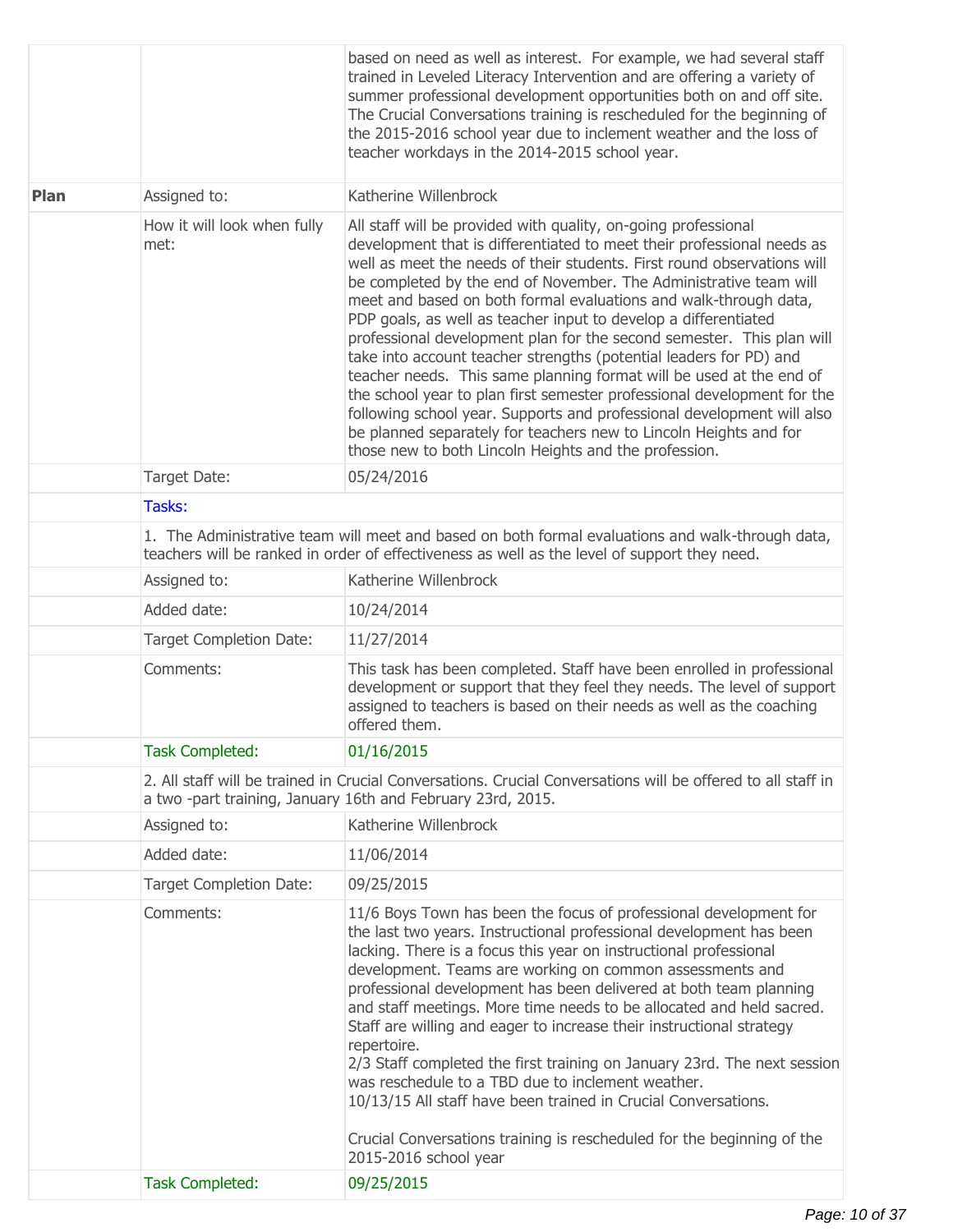|                   | 3. All Elementary Staff will be trained in Leveled Literacy Implementation. |                                                                                                                                                                                                                                                                                                                                                                                                                                                                                                                                                                                                                                                                                                                                                                                                                                                                                                                                                                                                                                                                                                                                                                                                                                                                                                                |                                                                                                                                                                    |  |
|-------------------|-----------------------------------------------------------------------------|----------------------------------------------------------------------------------------------------------------------------------------------------------------------------------------------------------------------------------------------------------------------------------------------------------------------------------------------------------------------------------------------------------------------------------------------------------------------------------------------------------------------------------------------------------------------------------------------------------------------------------------------------------------------------------------------------------------------------------------------------------------------------------------------------------------------------------------------------------------------------------------------------------------------------------------------------------------------------------------------------------------------------------------------------------------------------------------------------------------------------------------------------------------------------------------------------------------------------------------------------------------------------------------------------------------|--------------------------------------------------------------------------------------------------------------------------------------------------------------------|--|
|                   | Assigned to:                                                                |                                                                                                                                                                                                                                                                                                                                                                                                                                                                                                                                                                                                                                                                                                                                                                                                                                                                                                                                                                                                                                                                                                                                                                                                                                                                                                                | Melissa Melton                                                                                                                                                     |  |
|                   | Added date:                                                                 | 11/06/2014                                                                                                                                                                                                                                                                                                                                                                                                                                                                                                                                                                                                                                                                                                                                                                                                                                                                                                                                                                                                                                                                                                                                                                                                                                                                                                     |                                                                                                                                                                    |  |
|                   | <b>Target Completion Date:</b>                                              | 11/28/2014                                                                                                                                                                                                                                                                                                                                                                                                                                                                                                                                                                                                                                                                                                                                                                                                                                                                                                                                                                                                                                                                                                                                                                                                                                                                                                     |                                                                                                                                                                    |  |
|                   | Comments:                                                                   | All Elementary staff as well as 2 middle school staff have been trained<br>in LLI. They will begin implementation after Christmas.                                                                                                                                                                                                                                                                                                                                                                                                                                                                                                                                                                                                                                                                                                                                                                                                                                                                                                                                                                                                                                                                                                                                                                             |                                                                                                                                                                    |  |
|                   | <b>Task Completed:</b>                                                      | 11/21/2014                                                                                                                                                                                                                                                                                                                                                                                                                                                                                                                                                                                                                                                                                                                                                                                                                                                                                                                                                                                                                                                                                                                                                                                                                                                                                                     |                                                                                                                                                                    |  |
| <b>Implement</b>  | Percent Task Complete:                                                      |                                                                                                                                                                                                                                                                                                                                                                                                                                                                                                                                                                                                                                                                                                                                                                                                                                                                                                                                                                                                                                                                                                                                                                                                                                                                                                                | Tasks completed: 3 of 3 (100%)                                                                                                                                     |  |
| <b>Indicator</b>  |                                                                             |                                                                                                                                                                                                                                                                                                                                                                                                                                                                                                                                                                                                                                                                                                                                                                                                                                                                                                                                                                                                                                                                                                                                                                                                                                                                                                                | F04 - The LEA/School provides all staff high quality, ongoing, job-embedded, and<br>differentiated professional development.(1695)(SchoolYR2)                      |  |
| <b>Status</b>     | Objective Met 6/30/2015                                                     |                                                                                                                                                                                                                                                                                                                                                                                                                                                                                                                                                                                                                                                                                                                                                                                                                                                                                                                                                                                                                                                                                                                                                                                                                                                                                                                |                                                                                                                                                                    |  |
| <b>Assessment</b> | Level of Development:                                                       |                                                                                                                                                                                                                                                                                                                                                                                                                                                                                                                                                                                                                                                                                                                                                                                                                                                                                                                                                                                                                                                                                                                                                                                                                                                                                                                | Initial: Limited Development 10/24/2014                                                                                                                            |  |
|                   |                                                                             |                                                                                                                                                                                                                                                                                                                                                                                                                                                                                                                                                                                                                                                                                                                                                                                                                                                                                                                                                                                                                                                                                                                                                                                                                                                                                                                | <b>Objective Met - 06/30/2015</b>                                                                                                                                  |  |
|                   |                                                                             |                                                                                                                                                                                                                                                                                                                                                                                                                                                                                                                                                                                                                                                                                                                                                                                                                                                                                                                                                                                                                                                                                                                                                                                                                                                                                                                |                                                                                                                                                                    |  |
|                   | Index:                                                                      | 6                                                                                                                                                                                                                                                                                                                                                                                                                                                                                                                                                                                                                                                                                                                                                                                                                                                                                                                                                                                                                                                                                                                                                                                                                                                                                                              | (Priority Score x Opportunity Score)                                                                                                                               |  |
|                   | Priority Score:                                                             | 3                                                                                                                                                                                                                                                                                                                                                                                                                                                                                                                                                                                                                                                                                                                                                                                                                                                                                                                                                                                                                                                                                                                                                                                                                                                                                                              | (3 - highest, 2 - medium, 1 - lowest)                                                                                                                              |  |
|                   | <b>Opportunity Score:</b>                                                   | 2                                                                                                                                                                                                                                                                                                                                                                                                                                                                                                                                                                                                                                                                                                                                                                                                                                                                                                                                                                                                                                                                                                                                                                                                                                                                                                              | (3 - relatively easy to address, 2 - accomplished within<br>current policy and budget conditions, 1 - requires<br>changes in current policy and budget conditions) |  |
|                   | development:                                                                | We have had a change in leadership and administration this school<br>year. A Title I literacy coach has also been assigned to us full-time. We<br>have 5 new teachers this year with us, all brand new to the district and<br>3 are new to the teaching profession. Planning structures have been in<br>place on Tuesdays and Thursdays for academic and behavioral<br>planning. This time has become protected for teachers with no IEPS or<br>intakes scheduled during this time. The technology facilitator as well as<br>the Title I literacy coach have sent out surveys to staff to see what<br>type of Professional development they feel is needed. Professional<br>development is offered to teachers Mondays, Tuesdays, Wednesdays<br>and Fridays during their planning time.                                                                                                                                                                                                                                                                                                                                                                                                                                                                                                                        |                                                                                                                                                                    |  |
|                   |                                                                             | 06/30/2015: In the Professional Development Domain on the Insight<br>Survey we maintained a rating of 7.5 all year, which is 0.3 points<br>above the district average. Despite many challenges staff perception<br>in the area of professional development continued to rise overall. We<br>saw an 11% gain in the question" professional development<br>opportunities at my school are well planned and facilitated." In the<br>Instructional Planning Domain we were 0.1 points away from the<br>district average in the fall and 0.6 points away in the spring. We<br>maintained growth for the question "I regularly meet with other<br>teachers though out my school or district who teach in my same grade<br>or subject areas to plan and share resources." Other areas fell which<br>can be directly correlated to the missing pieces of our administrative/<br>instructional support team for the entire second semester. In the Peer<br>Culture Domain we were 0.8 points away from the district average in<br>the fall and dropped to 1.0 points away from the district average in the<br>spring. We grew by 7% on the question "The time I spend<br>collaborating with my colleagues is productive, falling only 4% behind<br>the Top-Quartile responses and growing by over 25% from last spring. |                                                                                                                                                                    |  |
| <b>Plan</b>       | Assigned to:                                                                | Eugenia Hopper                                                                                                                                                                                                                                                                                                                                                                                                                                                                                                                                                                                                                                                                                                                                                                                                                                                                                                                                                                                                                                                                                                                                                                                                                                                                                                 |                                                                                                                                                                    |  |
|                   | How it will look when fully<br>met:                                         |                                                                                                                                                                                                                                                                                                                                                                                                                                                                                                                                                                                                                                                                                                                                                                                                                                                                                                                                                                                                                                                                                                                                                                                                                                                                                                                | Ongoing professional development will be offered to teachers<br>throughout the school day and year through various methods. It will be                             |  |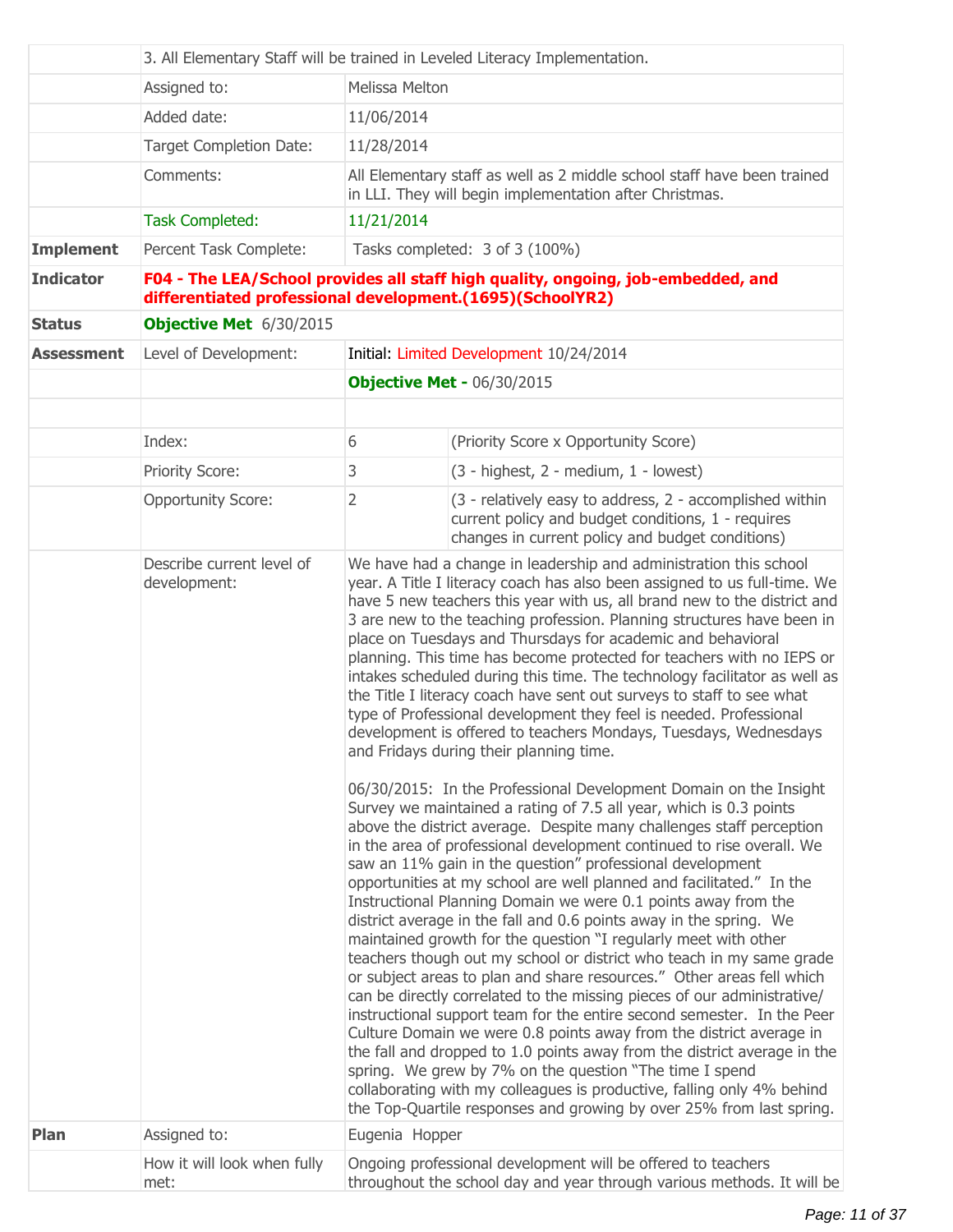|                  |                                | based teacher choice, walk-through data and staff evaluations as well<br>as common assessments and other data points. Professional<br>development will be offered through planning times, optional before<br>and after school sessions as well as staff meetings.                                                                                                                                                                                                                                                                                                                                                                                                  |
|------------------|--------------------------------|--------------------------------------------------------------------------------------------------------------------------------------------------------------------------------------------------------------------------------------------------------------------------------------------------------------------------------------------------------------------------------------------------------------------------------------------------------------------------------------------------------------------------------------------------------------------------------------------------------------------------------------------------------------------|
|                  | Target Date:                   | 05/29/2015                                                                                                                                                                                                                                                                                                                                                                                                                                                                                                                                                                                                                                                         |
|                  | Tasks:                         |                                                                                                                                                                                                                                                                                                                                                                                                                                                                                                                                                                                                                                                                    |
|                  |                                | 1. A school wide perception of professional development survey will be created to establish whether<br>staff professional development needs are being met and if not, how their needs can be met.<br>5/5/15 No additional surveys were needed as this objective was covered by the insight survey                                                                                                                                                                                                                                                                                                                                                                  |
|                  | questions<br>Assigned to:      | Melissa Melton                                                                                                                                                                                                                                                                                                                                                                                                                                                                                                                                                                                                                                                     |
|                  | Added date:                    | 10/24/2014                                                                                                                                                                                                                                                                                                                                                                                                                                                                                                                                                                                                                                                         |
|                  |                                |                                                                                                                                                                                                                                                                                                                                                                                                                                                                                                                                                                                                                                                                    |
|                  | <b>Target Completion Date:</b> | 11/28/2014                                                                                                                                                                                                                                                                                                                                                                                                                                                                                                                                                                                                                                                         |
|                  | Comments:                      | The date was pushed back for this survey to ensure that all staff will<br>receive the survey.                                                                                                                                                                                                                                                                                                                                                                                                                                                                                                                                                                      |
|                  | <b>Task Completed:</b>         | 05/08/2015                                                                                                                                                                                                                                                                                                                                                                                                                                                                                                                                                                                                                                                         |
|                  | results and student data.      | 2. The School Leadership Team will create a Professional Development calendar based on survey                                                                                                                                                                                                                                                                                                                                                                                                                                                                                                                                                                      |
|                  | Assigned to:                   | Tyronne McDonald                                                                                                                                                                                                                                                                                                                                                                                                                                                                                                                                                                                                                                                   |
|                  | Added date:                    | 11/06/2014                                                                                                                                                                                                                                                                                                                                                                                                                                                                                                                                                                                                                                                         |
|                  | <b>Target Completion Date:</b> | 11/28/2014                                                                                                                                                                                                                                                                                                                                                                                                                                                                                                                                                                                                                                                         |
|                  | Comments:                      | 2/3/2015 Due to assistant principal being out on medical leave, this<br>has been pushed back to the spring. We have utilized teacher interest<br>surveys, participated in planning days, school wide Boystown<br>professional development, Discovery Ed training, LLI, Reading<br>Apprenticeship training and Secondary Literacy training, and Reading<br>Apprenticeship training as well as Crucial Conversations.                                                                                                                                                                                                                                                |
|                  | <b>Task Completed:</b>         | 03/03/2015                                                                                                                                                                                                                                                                                                                                                                                                                                                                                                                                                                                                                                                         |
| <b>Implement</b> | Percent Task Complete:         |                                                                                                                                                                                                                                                                                                                                                                                                                                                                                                                                                                                                                                                                    |
|                  | <b>Objective Met:</b>          | 6/30/2015                                                                                                                                                                                                                                                                                                                                                                                                                                                                                                                                                                                                                                                          |
|                  | Experience:                    | 6/30/2015<br>The administrative team has worked collaboratively with the teachers<br>to identify strengths and areas for improvement. We have focused on<br>developing a collaborative culture meeting daily in the mornings before<br>unloading the buses, twice a week for PLC planning, and weekly for<br>staff professional development. Observation feedback has become<br>more targeted and tied to professional development opportunities.<br>Teachers were provided paid opportunities to participate in after school<br>and Saturday sessions as well as professional development related to<br>our school culture (Boys Town and Crucial Conversations). |
|                  | Sustain:                       | 6/30/2015<br>The administrative team has a plan to provided targeted observation<br>feedback as it relates to areas of professional development through<br>walk through and formal observation feedback. The team will continue<br>to monitor the Insight Survey results and seek input from teachers as<br>well as referencing teacher and student performance data on a regular<br>basis.                                                                                                                                                                                                                                                                        |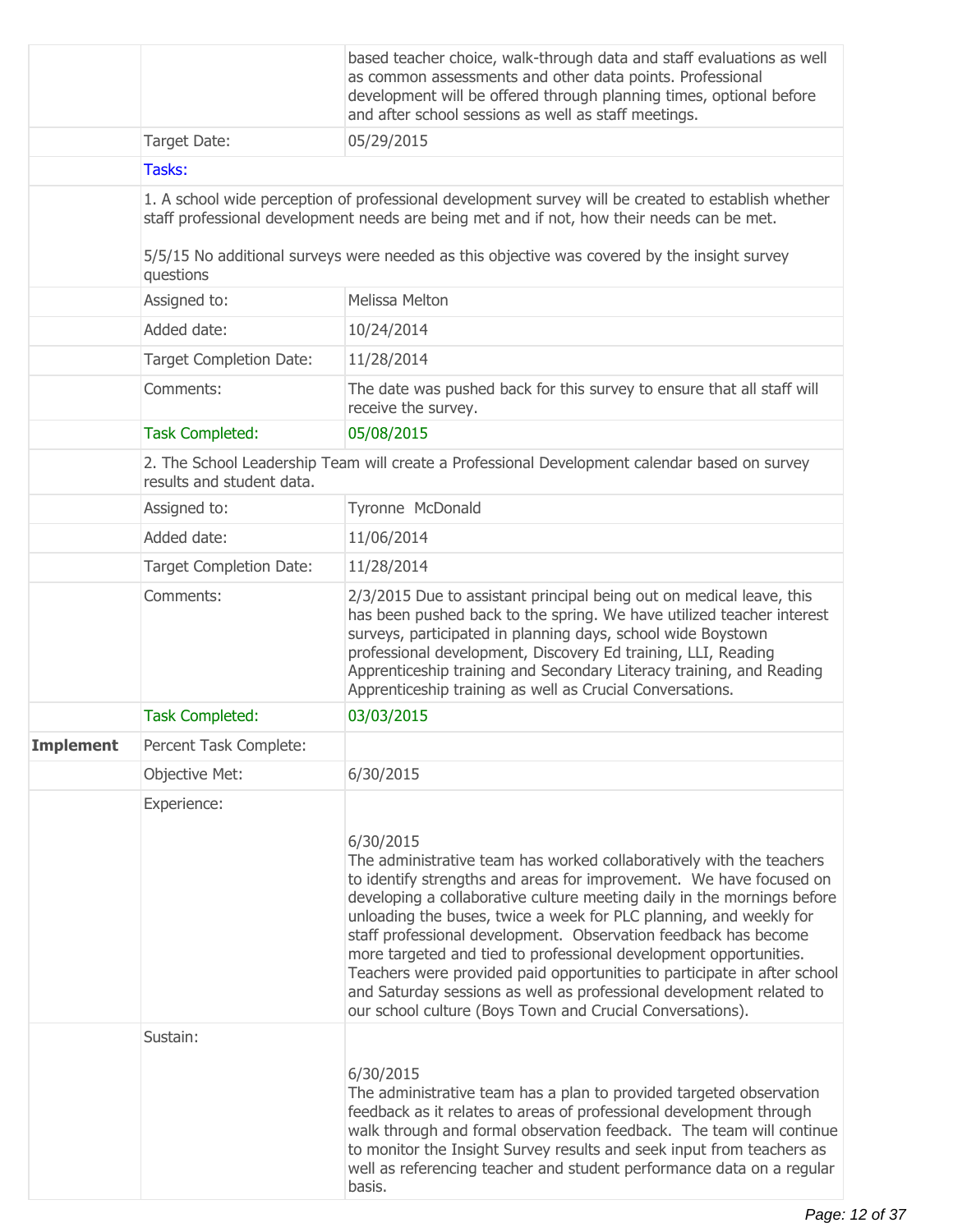|                   | Evidence:                                          |                |                                                                                                                                                                                                                                                                                                                                                                                                                                                                                                                                                                                                                                                                                                                                                                                                                                                                                                                                                                                                                                                                                                                                                                                                                                                                                                                                                                                                                                                                                                                                                                                                                                                                                                                                                                                                                                                                                                                                                                                                                |
|-------------------|----------------------------------------------------|----------------|----------------------------------------------------------------------------------------------------------------------------------------------------------------------------------------------------------------------------------------------------------------------------------------------------------------------------------------------------------------------------------------------------------------------------------------------------------------------------------------------------------------------------------------------------------------------------------------------------------------------------------------------------------------------------------------------------------------------------------------------------------------------------------------------------------------------------------------------------------------------------------------------------------------------------------------------------------------------------------------------------------------------------------------------------------------------------------------------------------------------------------------------------------------------------------------------------------------------------------------------------------------------------------------------------------------------------------------------------------------------------------------------------------------------------------------------------------------------------------------------------------------------------------------------------------------------------------------------------------------------------------------------------------------------------------------------------------------------------------------------------------------------------------------------------------------------------------------------------------------------------------------------------------------------------------------------------------------------------------------------------------------|
|                   |                                                    | 6/30/2015      | In the Professional Development Domain on the Insight Survey we<br>maintained a rating of 7.5 all year, which is 0.3 points above the<br>district average. Despite many challenges staff perception in the area<br>of professional development continued to rise overall. We saw an 11%<br>gain in the question" professional development opportunities at my<br>school are well planned and facilitated." In the Instructional Planning<br>Domain we were 0.1 points away from the district average in the fall<br>and 0.6 points away in the spring. We maintained growth for the<br>question "I regularly meet with other teachers though out my school or<br>district who teach in my same grade or subject areas to plan and share<br>resources." Other areas fell which I believe can be directly correlated<br>to the missing pieces of our administrative/ instructional support team<br>for the entire second semester. In the Peer Culture Domain we were<br>0.8 points away from the district average in the fall and dropped to 1.0<br>points away from the district average in the spring. We grew by 7%<br>on the question "The time I spend collaborating with my colleagues is<br>productive, falling only 4% behind the Top-Quartile responses and<br>growing by over 25% from last spring.                                                                                                                                                                                                                                                                                                                                                                                                                                                                                                                                                                                                                                                                                                   |
| <b>Indicator</b>  | to which it has changed practice.(1698)(SchoolYR1) |                | F07 - The LEA/School sets goals for professional development and monitors the extent                                                                                                                                                                                                                                                                                                                                                                                                                                                                                                                                                                                                                                                                                                                                                                                                                                                                                                                                                                                                                                                                                                                                                                                                                                                                                                                                                                                                                                                                                                                                                                                                                                                                                                                                                                                                                                                                                                                           |
| <b>Status</b>     | Tasks completed: 4 of 5 (80%)                      |                |                                                                                                                                                                                                                                                                                                                                                                                                                                                                                                                                                                                                                                                                                                                                                                                                                                                                                                                                                                                                                                                                                                                                                                                                                                                                                                                                                                                                                                                                                                                                                                                                                                                                                                                                                                                                                                                                                                                                                                                                                |
| <b>Assessment</b> | Level of Development:                              |                | Initial: Limited Development 10/20/2013                                                                                                                                                                                                                                                                                                                                                                                                                                                                                                                                                                                                                                                                                                                                                                                                                                                                                                                                                                                                                                                                                                                                                                                                                                                                                                                                                                                                                                                                                                                                                                                                                                                                                                                                                                                                                                                                                                                                                                        |
|                   | Index:                                             | 2              | (Priority Score x Opportunity Score)                                                                                                                                                                                                                                                                                                                                                                                                                                                                                                                                                                                                                                                                                                                                                                                                                                                                                                                                                                                                                                                                                                                                                                                                                                                                                                                                                                                                                                                                                                                                                                                                                                                                                                                                                                                                                                                                                                                                                                           |
|                   | <b>Priority Score:</b>                             | 1              | $(3 - highest, 2 - medium, 1 - lowest)$                                                                                                                                                                                                                                                                                                                                                                                                                                                                                                                                                                                                                                                                                                                                                                                                                                                                                                                                                                                                                                                                                                                                                                                                                                                                                                                                                                                                                                                                                                                                                                                                                                                                                                                                                                                                                                                                                                                                                                        |
|                   | <b>Opportunity Score:</b>                          | $\overline{2}$ | (3 - relatively easy to address, 2 - accomplished within<br>current policy and budget conditions, 1 - requires<br>changes in current policy and budget conditions)                                                                                                                                                                                                                                                                                                                                                                                                                                                                                                                                                                                                                                                                                                                                                                                                                                                                                                                                                                                                                                                                                                                                                                                                                                                                                                                                                                                                                                                                                                                                                                                                                                                                                                                                                                                                                                             |
|                   | Describe current level of<br>development:          |                | According to the NC teacher working condition survey results in 2012<br>83% of teachers believe professional development is aligned with the<br>school improvement plan, 71% believe they have sufficient resources<br>for professional development, and 80% believe that the professional<br>development provided enhances their ability to implement instructional<br>strategies and their ability to improve student learning. The survey also<br>indicates that 95% of teachers believe that the supports they are<br>provided translate to improvements in instructional practices. We<br>provide professional development through our grade level PLCs that<br>meet twice a week as well as weekly staff meetings. During grade level<br>meetings teams focus on behavioral data and improvement strategies<br>one day and academic data and planning the second. This year we are<br>working with the LEA coach and our facilitators to improve the<br>productivity and team work that occurs during our grade level<br>meetings. We have provided staff with all required professional<br>development as directed by the district including sessions on the<br>common core and time to complete required exceptional children's<br>compliance training. All teachers are provided with opportunities to<br>participate in optional professional development offered by the district<br>throughout the year. LEA RESPONSE: Within Strategic Plan 2014, CMS<br>has established Effective Teaching and Leadership as a district priority.<br>Within in this priority, one of the Key Indicators is provide access to<br>training that is tailored to student and teacher learning needs. Some of<br>the strategies listed are to provide training on a variety of instructional<br>strategies, implement the Differentiation Academy, provide support of<br>the understanding and use of data through the Data Wise process,<br>provide training on rigor, expand the instructional coaching model, fully |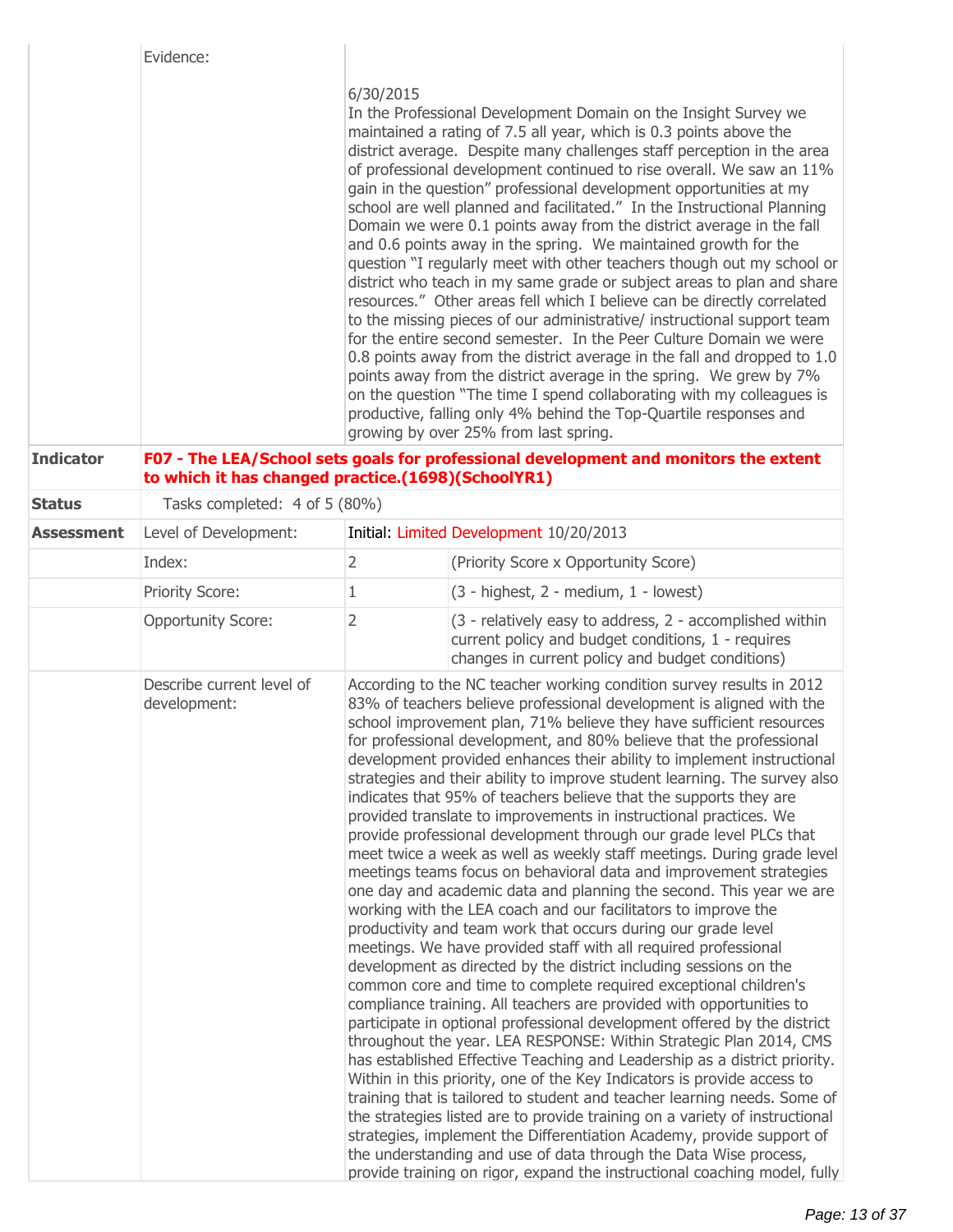|             |                                                                                                                                                                                                                                                             | implement PLCs as a means of providing job-embedded professional<br>training, and provide training on the RTI model. CMS has provided<br>training in each of these areas and monitors the effectiveness of each<br>through survey and student achievement data, participation rosters,<br>and walkthrough and teacher evaluation data. After each professional<br>development session, teachers complete an online feedback survey.<br>Zone staff are aware of teachers and schools that have completed the<br>Differentiation Academy and are able to monitor teachers' ability to<br>implement strategies in their classrooms. The RTI model is being rolled<br>out in phases. Schools who are identified as RTI schools have been<br>assigned a coach who support and monitor implementation. CMS<br>carefully analyzes the achievement performance at each of the schools<br>and assesses the growth and achievement gaps of each subgroup to<br>more formally monitor the effectiveness of the system-level<br>professional development.<br>06/30/15: we have improved our offering of professional development<br>and staff perception data indicates a belief that professional<br>development has been meaningful for staff. Members of the team<br>believe that additional levels of accountability are needed to ensure<br>follow through of skills learned in professional development such as<br>role play opportunities and targeted walk through feedback related to<br>practices highlighted in professional development. We have developed<br>a task related to providing targeted feedback regarding the<br>implementation of literacy across content areas for the 2015-2016<br>school year. |  |  |
|-------------|-------------------------------------------------------------------------------------------------------------------------------------------------------------------------------------------------------------------------------------------------------------|----------------------------------------------------------------------------------------------------------------------------------------------------------------------------------------------------------------------------------------------------------------------------------------------------------------------------------------------------------------------------------------------------------------------------------------------------------------------------------------------------------------------------------------------------------------------------------------------------------------------------------------------------------------------------------------------------------------------------------------------------------------------------------------------------------------------------------------------------------------------------------------------------------------------------------------------------------------------------------------------------------------------------------------------------------------------------------------------------------------------------------------------------------------------------------------------------------------------------------------------------------------------------------------------------------------------------------------------------------------------------------------------------------------------------------------------------------------------------------------------------------------------------------------------------------------------------------------------------------------------------------------------------------------------------------------------------------------|--|--|
| <b>Plan</b> | Assigned to:                                                                                                                                                                                                                                                | Katherine Willenbrock                                                                                                                                                                                                                                                                                                                                                                                                                                                                                                                                                                                                                                                                                                                                                                                                                                                                                                                                                                                                                                                                                                                                                                                                                                                                                                                                                                                                                                                                                                                                                                                                                                                                                          |  |  |
|             | How it will look when fully<br>met:                                                                                                                                                                                                                         | Each professional development session will be developed around a<br>SMART goal for the staff. This goal will be monitored throughout the<br>school year following the professional development. Teachers will<br>assist with the development of monitoring tools/protocols used to<br>assess the implementation of professional development. Teachers will<br>receive timely feedback regarding implementation of newly learned<br>strategies and/or tools.<br>5/5/15 Staff feedback indicates additional levels of accountability are<br>needed to ensure follow through of skills learned in professional<br>development such as role play opportunities and targeted walk through<br>feedback related to practices highlighted in professional development.                                                                                                                                                                                                                                                                                                                                                                                                                                                                                                                                                                                                                                                                                                                                                                                                                                                                                                                                                 |  |  |
|             | Target Date:                                                                                                                                                                                                                                                | 10/30/2015                                                                                                                                                                                                                                                                                                                                                                                                                                                                                                                                                                                                                                                                                                                                                                                                                                                                                                                                                                                                                                                                                                                                                                                                                                                                                                                                                                                                                                                                                                                                                                                                                                                                                                     |  |  |
|             | Tasks:                                                                                                                                                                                                                                                      |                                                                                                                                                                                                                                                                                                                                                                                                                                                                                                                                                                                                                                                                                                                                                                                                                                                                                                                                                                                                                                                                                                                                                                                                                                                                                                                                                                                                                                                                                                                                                                                                                                                                                                                |  |  |
|             | 1. Professional development needs survey given during the first quarter to guide the themes for<br>mini-professional development sessions and again in the spring to guide plans for summer and<br>beginning of the year professional development sessions. |                                                                                                                                                                                                                                                                                                                                                                                                                                                                                                                                                                                                                                                                                                                                                                                                                                                                                                                                                                                                                                                                                                                                                                                                                                                                                                                                                                                                                                                                                                                                                                                                                                                                                                                |  |  |
|             | Assigned to:                                                                                                                                                                                                                                                | Melissa Melton                                                                                                                                                                                                                                                                                                                                                                                                                                                                                                                                                                                                                                                                                                                                                                                                                                                                                                                                                                                                                                                                                                                                                                                                                                                                                                                                                                                                                                                                                                                                                                                                                                                                                                 |  |  |
|             | Added date:                                                                                                                                                                                                                                                 | 10/29/2013                                                                                                                                                                                                                                                                                                                                                                                                                                                                                                                                                                                                                                                                                                                                                                                                                                                                                                                                                                                                                                                                                                                                                                                                                                                                                                                                                                                                                                                                                                                                                                                                                                                                                                     |  |  |
|             | <b>Target Completion Date:</b>                                                                                                                                                                                                                              | 11/29/2013                                                                                                                                                                                                                                                                                                                                                                                                                                                                                                                                                                                                                                                                                                                                                                                                                                                                                                                                                                                                                                                                                                                                                                                                                                                                                                                                                                                                                                                                                                                                                                                                                                                                                                     |  |  |
|             | Frequency:                                                                                                                                                                                                                                                  | twice a year                                                                                                                                                                                                                                                                                                                                                                                                                                                                                                                                                                                                                                                                                                                                                                                                                                                                                                                                                                                                                                                                                                                                                                                                                                                                                                                                                                                                                                                                                                                                                                                                                                                                                                   |  |  |
|             | Comments:                                                                                                                                                                                                                                                   | Due to the tragic loss of a student the completion of this task was<br>delayed.                                                                                                                                                                                                                                                                                                                                                                                                                                                                                                                                                                                                                                                                                                                                                                                                                                                                                                                                                                                                                                                                                                                                                                                                                                                                                                                                                                                                                                                                                                                                                                                                                                |  |  |
|             | <b>Task Completed:</b>                                                                                                                                                                                                                                      | 12/13/2013                                                                                                                                                                                                                                                                                                                                                                                                                                                                                                                                                                                                                                                                                                                                                                                                                                                                                                                                                                                                                                                                                                                                                                                                                                                                                                                                                                                                                                                                                                                                                                                                                                                                                                     |  |  |
|             | 2. Team members will explore the possible uses of the EC instructional support help desk                                                                                                                                                                    |                                                                                                                                                                                                                                                                                                                                                                                                                                                                                                                                                                                                                                                                                                                                                                                                                                                                                                                                                                                                                                                                                                                                                                                                                                                                                                                                                                                                                                                                                                                                                                                                                                                                                                                |  |  |
|             | Assigned to:                                                                                                                                                                                                                                                | Christie Johnson                                                                                                                                                                                                                                                                                                                                                                                                                                                                                                                                                                                                                                                                                                                                                                                                                                                                                                                                                                                                                                                                                                                                                                                                                                                                                                                                                                                                                                                                                                                                                                                                                                                                                               |  |  |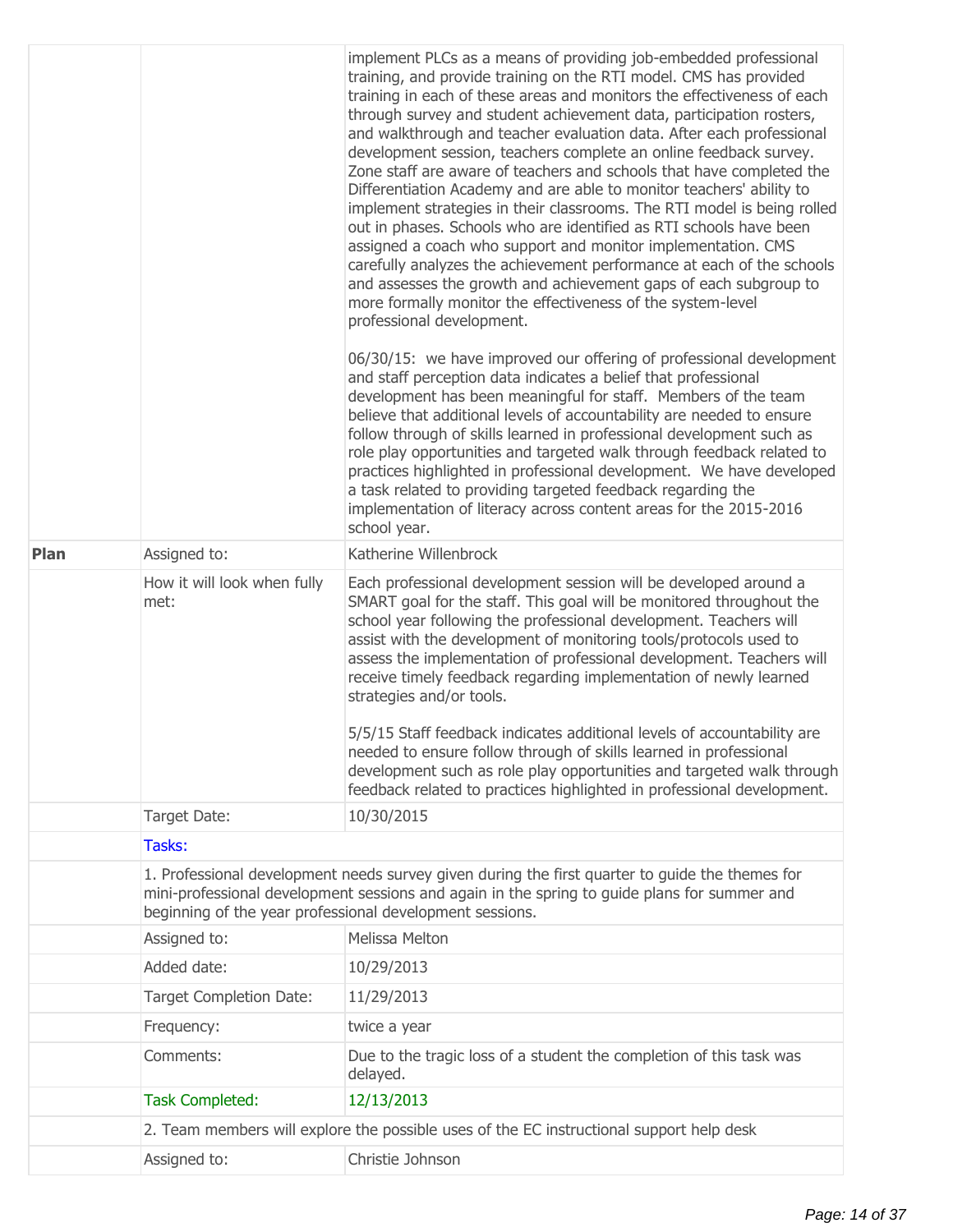|                   | Added date:                                                                                                    | 10/29/2013                    |                                                                                                                                                                                                                                                                                        |
|-------------------|----------------------------------------------------------------------------------------------------------------|-------------------------------|----------------------------------------------------------------------------------------------------------------------------------------------------------------------------------------------------------------------------------------------------------------------------------------|
|                   | Target Completion Date:                                                                                        | 11/22/2013                    |                                                                                                                                                                                                                                                                                        |
|                   | Comments:                                                                                                      | survey results                | This is a request form that individual teachers can submit for specific<br>support or can be submitted for whole school/teams to assist with<br>specialized PD. The School Leadership Team discussed considering<br>this as an option to plan professional development based on the PD |
|                   | <b>Task Completed:</b>                                                                                         | 11/19/2013                    |                                                                                                                                                                                                                                                                                        |
|                   | previous Charlotte Teacher's Institute themes.                                                                 |                               | 3. A survey will be completed during a general staff meeting to find areas of interest based on                                                                                                                                                                                        |
|                   | Assigned to:                                                                                                   | Holly Lambert                 |                                                                                                                                                                                                                                                                                        |
|                   | Added date:                                                                                                    | 10/29/2013                    |                                                                                                                                                                                                                                                                                        |
|                   | Target Completion Date:                                                                                        | 03/14/2014                    |                                                                                                                                                                                                                                                                                        |
|                   | Frequency:                                                                                                     | monthly                       |                                                                                                                                                                                                                                                                                        |
|                   | Comments:                                                                                                      |                               | This task was redesigned. We will utilize the curriculum units and<br>themes from the Charlotte Teacher's Institute to develop a series of<br>cross curricular projects for students.                                                                                                  |
|                   | <b>Task Completed:</b>                                                                                         | 03/21/2014                    |                                                                                                                                                                                                                                                                                        |
|                   | by the district.                                                                                               |                               | 4. All Exceptional Children's teachers will complete all required professional development as outlined                                                                                                                                                                                 |
|                   | Assigned to:                                                                                                   | Katherine Willenbrock         |                                                                                                                                                                                                                                                                                        |
|                   | Added date:                                                                                                    | 11/01/2013                    |                                                                                                                                                                                                                                                                                        |
|                   | Target Completion Date:                                                                                        | 05/30/2014                    |                                                                                                                                                                                                                                                                                        |
|                   | Comments:                                                                                                      | district.                     | Teachers have certain criteria that must be met within in 2 months, 6<br>months, a year and two years of their hire date. 10/23/14 This is an<br>ongoing task due to the turnover of staff and new teachers in the                                                                     |
|                   | <b>Task Completed:</b>                                                                                         | 05/01/2015                    |                                                                                                                                                                                                                                                                                        |
|                   | implementation of balanced literacy and reading across the contents.                                           |                               | 5. The administrative team will complete walkthroughs on all teachers twice a month to evaluate our                                                                                                                                                                                    |
|                   | Assigned to:                                                                                                   | Katherine Willenbrock         |                                                                                                                                                                                                                                                                                        |
|                   | Added date:                                                                                                    | 06/30/2015                    |                                                                                                                                                                                                                                                                                        |
|                   | <b>Target Completion Date:</b>                                                                                 | 11/10/2015                    |                                                                                                                                                                                                                                                                                        |
|                   | Frequency:                                                                                                     | twice monthly                 |                                                                                                                                                                                                                                                                                        |
|                   | Comments:                                                                                                      |                               |                                                                                                                                                                                                                                                                                        |
| <b>Implement</b>  | Percent Task Complete:                                                                                         | Tasks completed: 4 of 5 (80%) |                                                                                                                                                                                                                                                                                        |
|                   | <b>Comprehensive instructional reform strategies</b>                                                           |                               |                                                                                                                                                                                                                                                                                        |
| standards.        |                                                                                                                |                               | Federal Requirement: Use data to identify and implement an instructional program that is research-<br>based and vertically aligned from one grade to the next as well as aligned with state academic                                                                                   |
| <b>Indicator</b>  | H01 - The principal ensures that teachers align instruction with standards and<br>benchmarks.(1714)(SchoolYR1) |                               |                                                                                                                                                                                                                                                                                        |
| <b>Status</b>     | Tasks completed: 3 of 5 (60%)                                                                                  |                               |                                                                                                                                                                                                                                                                                        |
| <b>Assessment</b> | Level of Development:                                                                                          |                               | Initial: Limited Development 10/20/2013                                                                                                                                                                                                                                                |
|                   | Index:                                                                                                         | $\overline{2}$                | (Priority Score x Opportunity Score)                                                                                                                                                                                                                                                   |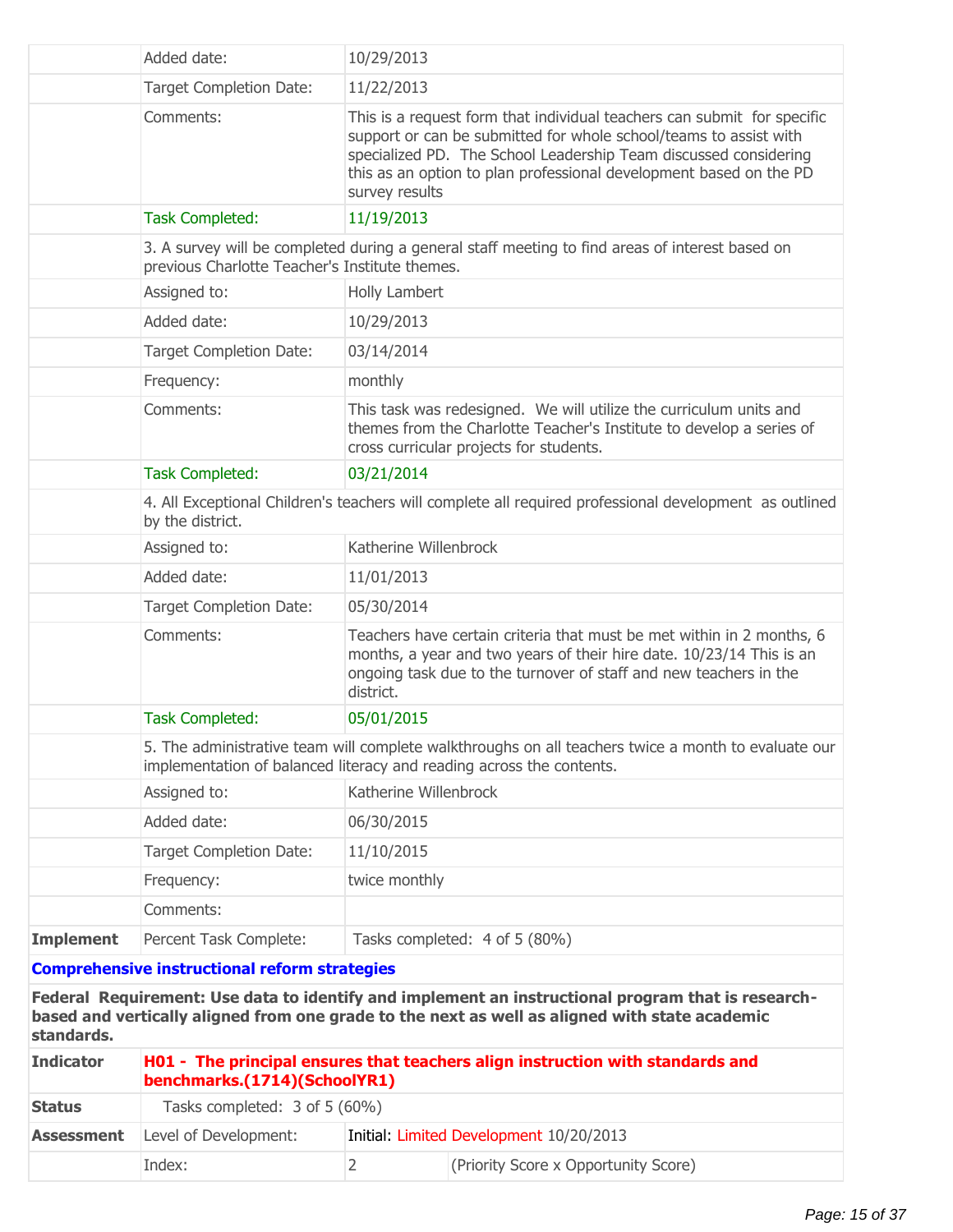|      | <b>Priority Score:</b>                                                                                                                                     | $\overline{2}$                                                                                                                                                                                                                                                                                                                                                                                                                                                                                                                                                                                                                                                                                                                                                                                                                                                                                                                                                                                                                                                                                                                                                                                                                                                                                                                                                                                                                                                                                                             | (3 - highest, 2 - medium, 1 - lowest)                                                                                                                                                                                                                                                                                                                                                                                   |  |  |
|------|------------------------------------------------------------------------------------------------------------------------------------------------------------|----------------------------------------------------------------------------------------------------------------------------------------------------------------------------------------------------------------------------------------------------------------------------------------------------------------------------------------------------------------------------------------------------------------------------------------------------------------------------------------------------------------------------------------------------------------------------------------------------------------------------------------------------------------------------------------------------------------------------------------------------------------------------------------------------------------------------------------------------------------------------------------------------------------------------------------------------------------------------------------------------------------------------------------------------------------------------------------------------------------------------------------------------------------------------------------------------------------------------------------------------------------------------------------------------------------------------------------------------------------------------------------------------------------------------------------------------------------------------------------------------------------------------|-------------------------------------------------------------------------------------------------------------------------------------------------------------------------------------------------------------------------------------------------------------------------------------------------------------------------------------------------------------------------------------------------------------------------|--|--|
|      | <b>Opportunity Score:</b>                                                                                                                                  | 1                                                                                                                                                                                                                                                                                                                                                                                                                                                                                                                                                                                                                                                                                                                                                                                                                                                                                                                                                                                                                                                                                                                                                                                                                                                                                                                                                                                                                                                                                                                          | (3 - relatively easy to address, 2 - accomplished within<br>current policy and budget conditions, 1 - requires<br>changes in current policy and budget conditions)                                                                                                                                                                                                                                                      |  |  |
|      | Describe current level of<br>development:                                                                                                                  | Currently some teachers consistently utilize assessment data and the<br>standards to instruction, but this is not consistent throughout the<br>school. WE have transitioned from the NCSCOS to the Common Core<br>and State Essential Standards through the use of crosswalk<br>documents, district training, district support, professional development<br>and purchasing instructional materials aligned to the new standards.<br>One of the challenges we face every year is finding highly qualified<br>teachers for content. Our teachers are highly qualified to teach special<br>education, but most are not qualified in the content area. We are<br>allotted a 7-12 Math, and a 7-12 Science content positions, which<br>provides our high school students with math and science instruction<br>from a highly qualified teacher, as well as support to our middle school<br>program. We have dedicated time weekly for building level curriculum<br>planning and professional development. In addition we identified a<br>team to participate in the district wide Instructional Leadership Team<br>cohort. Our school administrative team has a plan for completing<br>classroom walkthroughs which includes reviewing of teacher lesson<br>plans to ensure internal and external alignment.<br>06/30/15: 3 of the 4 created tasks have been completed. The<br>remaining task relates to the administrative team will monitor internal<br>and external alignment of standards with instruction through classroom |                                                                                                                                                                                                                                                                                                                                                                                                                         |  |  |
| Plan | Assigned to:                                                                                                                                               | Eugenia Hopper                                                                                                                                                                                                                                                                                                                                                                                                                                                                                                                                                                                                                                                                                                                                                                                                                                                                                                                                                                                                                                                                                                                                                                                                                                                                                                                                                                                                                                                                                                             | walkthroughs in addition to formal observations.                                                                                                                                                                                                                                                                                                                                                                        |  |  |
|      | How it will look when fully<br>met:                                                                                                                        |                                                                                                                                                                                                                                                                                                                                                                                                                                                                                                                                                                                                                                                                                                                                                                                                                                                                                                                                                                                                                                                                                                                                                                                                                                                                                                                                                                                                                                                                                                                            | All teachers will consistently align lessons and activities to the Essential<br>and Common Core State Standards. Teachers will participate in weekly<br>academic team planning to evaluate internal, external and vertical<br>alignment of instructional standards. This will be measured by 90% of<br>the teachers scoring Proficient or above on the curriculum Template<br>Rubric as well as the Lesson Plan Rubric. |  |  |
|      | Target Date:                                                                                                                                               | 01/26/2016                                                                                                                                                                                                                                                                                                                                                                                                                                                                                                                                                                                                                                                                                                                                                                                                                                                                                                                                                                                                                                                                                                                                                                                                                                                                                                                                                                                                                                                                                                                 |                                                                                                                                                                                                                                                                                                                                                                                                                         |  |  |
|      | Tasks:                                                                                                                                                     |                                                                                                                                                                                                                                                                                                                                                                                                                                                                                                                                                                                                                                                                                                                                                                                                                                                                                                                                                                                                                                                                                                                                                                                                                                                                                                                                                                                                                                                                                                                            |                                                                                                                                                                                                                                                                                                                                                                                                                         |  |  |
|      | 1. School resources will be organized and an inventory of instructional resources will be provided to<br>teachers that align to the common core standards. |                                                                                                                                                                                                                                                                                                                                                                                                                                                                                                                                                                                                                                                                                                                                                                                                                                                                                                                                                                                                                                                                                                                                                                                                                                                                                                                                                                                                                                                                                                                            |                                                                                                                                                                                                                                                                                                                                                                                                                         |  |  |
|      | Assigned to:                                                                                                                                               | Tamara Smith                                                                                                                                                                                                                                                                                                                                                                                                                                                                                                                                                                                                                                                                                                                                                                                                                                                                                                                                                                                                                                                                                                                                                                                                                                                                                                                                                                                                                                                                                                               |                                                                                                                                                                                                                                                                                                                                                                                                                         |  |  |
|      | Added date:                                                                                                                                                | 06/02/2014                                                                                                                                                                                                                                                                                                                                                                                                                                                                                                                                                                                                                                                                                                                                                                                                                                                                                                                                                                                                                                                                                                                                                                                                                                                                                                                                                                                                                                                                                                                 |                                                                                                                                                                                                                                                                                                                                                                                                                         |  |  |
|      | <b>Target Completion Date:</b>                                                                                                                             | 09/26/2014                                                                                                                                                                                                                                                                                                                                                                                                                                                                                                                                                                                                                                                                                                                                                                                                                                                                                                                                                                                                                                                                                                                                                                                                                                                                                                                                                                                                                                                                                                                 |                                                                                                                                                                                                                                                                                                                                                                                                                         |  |  |
|      | Comments:                                                                                                                                                  | 10/23/14 This was completed this summer. Math/Science and Literacy<br>labs were created upstairs and downstairs for elementary and<br>secondary teams. All resources were consolidated and inventoried.<br>Discards were sent to the textbook warehouse. Both academic and<br>behavioral planning meetings have been taking place every Tuesday<br>and Thursday.                                                                                                                                                                                                                                                                                                                                                                                                                                                                                                                                                                                                                                                                                                                                                                                                                                                                                                                                                                                                                                                                                                                                                           |                                                                                                                                                                                                                                                                                                                                                                                                                         |  |  |
|      | <b>Task Completed:</b>                                                                                                                                     | 08/29/2014                                                                                                                                                                                                                                                                                                                                                                                                                                                                                                                                                                                                                                                                                                                                                                                                                                                                                                                                                                                                                                                                                                                                                                                                                                                                                                                                                                                                                                                                                                                 |                                                                                                                                                                                                                                                                                                                                                                                                                         |  |  |
|      | Children's department as a part of the instructional plan.                                                                                                 |                                                                                                                                                                                                                                                                                                                                                                                                                                                                                                                                                                                                                                                                                                                                                                                                                                                                                                                                                                                                                                                                                                                                                                                                                                                                                                                                                                                                                                                                                                                            | 2. An instructional needs assessment will be completed and shared with staff in the Exceptional                                                                                                                                                                                                                                                                                                                         |  |  |
|      | Assigned to:                                                                                                                                               | Melissa Melton                                                                                                                                                                                                                                                                                                                                                                                                                                                                                                                                                                                                                                                                                                                                                                                                                                                                                                                                                                                                                                                                                                                                                                                                                                                                                                                                                                                                                                                                                                             |                                                                                                                                                                                                                                                                                                                                                                                                                         |  |  |
|      | Added date:                                                                                                                                                | 06/02/2014                                                                                                                                                                                                                                                                                                                                                                                                                                                                                                                                                                                                                                                                                                                                                                                                                                                                                                                                                                                                                                                                                                                                                                                                                                                                                                                                                                                                                                                                                                                 |                                                                                                                                                                                                                                                                                                                                                                                                                         |  |  |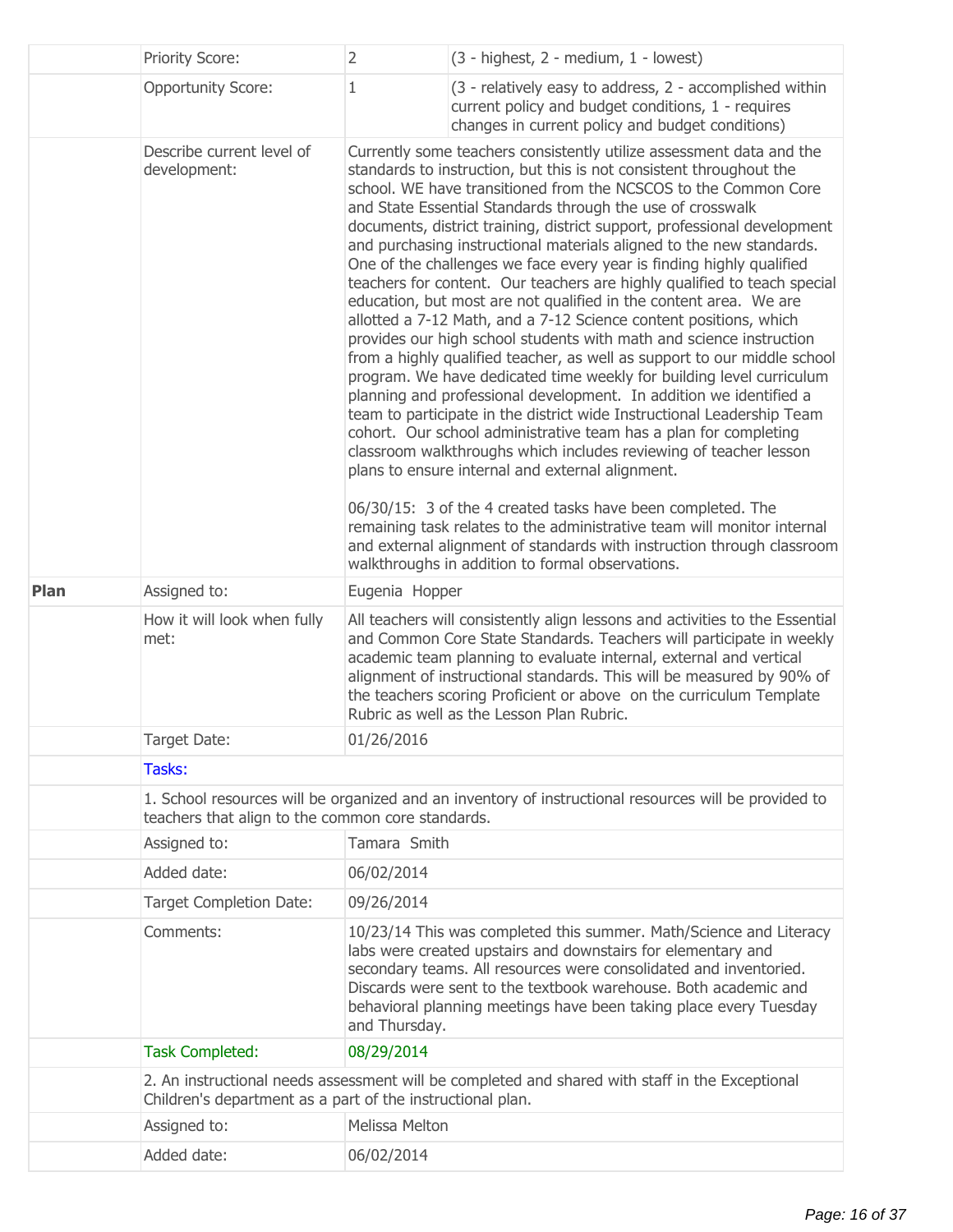|                   | <b>Target Completion Date:</b>                                                                                                                             | 09/26/2014                                                                                                                                                                                                                                                                                                                                                                                                                                                                                                                                                                                                                                                                                                                                                            |                                                                                                                                                                    |  |  |
|-------------------|------------------------------------------------------------------------------------------------------------------------------------------------------------|-----------------------------------------------------------------------------------------------------------------------------------------------------------------------------------------------------------------------------------------------------------------------------------------------------------------------------------------------------------------------------------------------------------------------------------------------------------------------------------------------------------------------------------------------------------------------------------------------------------------------------------------------------------------------------------------------------------------------------------------------------------------------|--------------------------------------------------------------------------------------------------------------------------------------------------------------------|--|--|
|                   | Comments:                                                                                                                                                  | Teachers are participating in weekly academic and behavioral planning<br>meetings with their team and Title I Literacy Coach.                                                                                                                                                                                                                                                                                                                                                                                                                                                                                                                                                                                                                                         |                                                                                                                                                                    |  |  |
|                   | <b>Task Completed:</b>                                                                                                                                     | 09/26/2014                                                                                                                                                                                                                                                                                                                                                                                                                                                                                                                                                                                                                                                                                                                                                            |                                                                                                                                                                    |  |  |
|                   | Heights.                                                                                                                                                   |                                                                                                                                                                                                                                                                                                                                                                                                                                                                                                                                                                                                                                                                                                                                                                       | 3. Work collaboratively with the EC department to develop a multi-year instructional plan for Lincoln                                                              |  |  |
|                   | Assigned to:                                                                                                                                               | Melissa Melton                                                                                                                                                                                                                                                                                                                                                                                                                                                                                                                                                                                                                                                                                                                                                        |                                                                                                                                                                    |  |  |
|                   | Added date:                                                                                                                                                | 01/30/2014                                                                                                                                                                                                                                                                                                                                                                                                                                                                                                                                                                                                                                                                                                                                                            |                                                                                                                                                                    |  |  |
|                   | <b>Target Completion Date:</b>                                                                                                                             | 03/14/2014                                                                                                                                                                                                                                                                                                                                                                                                                                                                                                                                                                                                                                                                                                                                                            |                                                                                                                                                                    |  |  |
|                   | Comments:                                                                                                                                                  | Originally there were two tasks related to identifing the "Big 10"<br>standards in all content areas and the development of both vertical<br>alignment and interdisciplinary planning sessions. Given the transition<br>from NCSCOS to the Common Core we found it difficult to make a list<br>of 10 key standards. Through discussions with district support staff in<br>various content areas as well as the EC department it became clear<br>that we needed to work collaboratively with content specialist to make<br>these decisions. Ms. Melton will now be working with Carly Kidder<br>from the EC department to establish a multi-year instructional plan.<br>Once this plan is developed additional tasks that relate to this indicator<br>will be created. |                                                                                                                                                                    |  |  |
|                   | <b>Task Completed:</b>                                                                                                                                     | 05/21/2014                                                                                                                                                                                                                                                                                                                                                                                                                                                                                                                                                                                                                                                                                                                                                            |                                                                                                                                                                    |  |  |
|                   | 4. Administrative team will monitor internal and external alignment of standards with instruction<br>through classroom walk-thrus and formal observations. |                                                                                                                                                                                                                                                                                                                                                                                                                                                                                                                                                                                                                                                                                                                                                                       |                                                                                                                                                                    |  |  |
|                   | Assigned to:                                                                                                                                               | Katherine Willenbrock                                                                                                                                                                                                                                                                                                                                                                                                                                                                                                                                                                                                                                                                                                                                                 |                                                                                                                                                                    |  |  |
|                   | Added date:                                                                                                                                                | 10/24/2014                                                                                                                                                                                                                                                                                                                                                                                                                                                                                                                                                                                                                                                                                                                                                            |                                                                                                                                                                    |  |  |
|                   | <b>Target Completion Date:</b>                                                                                                                             | 10/30/2015                                                                                                                                                                                                                                                                                                                                                                                                                                                                                                                                                                                                                                                                                                                                                            |                                                                                                                                                                    |  |  |
|                   | Frequency:                                                                                                                                                 | weekly                                                                                                                                                                                                                                                                                                                                                                                                                                                                                                                                                                                                                                                                                                                                                                |                                                                                                                                                                    |  |  |
|                   | Comments:                                                                                                                                                  |                                                                                                                                                                                                                                                                                                                                                                                                                                                                                                                                                                                                                                                                                                                                                                       |                                                                                                                                                                    |  |  |
|                   | 5. All grade level PLC's will bring lesson plans to team planning to score using the NSA lesson plan<br>rubric in order to identify a baseline             |                                                                                                                                                                                                                                                                                                                                                                                                                                                                                                                                                                                                                                                                                                                                                                       |                                                                                                                                                                    |  |  |
|                   | Assigned to:                                                                                                                                               | Eugenia Hopper                                                                                                                                                                                                                                                                                                                                                                                                                                                                                                                                                                                                                                                                                                                                                        |                                                                                                                                                                    |  |  |
|                   | Added date:                                                                                                                                                | 09/22/2015                                                                                                                                                                                                                                                                                                                                                                                                                                                                                                                                                                                                                                                                                                                                                            |                                                                                                                                                                    |  |  |
|                   | <b>Target Completion Date:</b>                                                                                                                             | 10/13/2015                                                                                                                                                                                                                                                                                                                                                                                                                                                                                                                                                                                                                                                                                                                                                            |                                                                                                                                                                    |  |  |
|                   | Comments:                                                                                                                                                  | Safe Practice                                                                                                                                                                                                                                                                                                                                                                                                                                                                                                                                                                                                                                                                                                                                                         |                                                                                                                                                                    |  |  |
| <b>Implement</b>  | Percent Task Complete:                                                                                                                                     |                                                                                                                                                                                                                                                                                                                                                                                                                                                                                                                                                                                                                                                                                                                                                                       | Tasks completed: 3 of 5 (60%)                                                                                                                                      |  |  |
| <b>Indicator</b>  | lessons.(1718)(SchoolYR1)                                                                                                                                  | H03 - All teachers, working in teams, prepare standards-aligned                                                                                                                                                                                                                                                                                                                                                                                                                                                                                                                                                                                                                                                                                                       |                                                                                                                                                                    |  |  |
| <b>Status</b>     | Tasks completed: 2 of 4 (50%)                                                                                                                              |                                                                                                                                                                                                                                                                                                                                                                                                                                                                                                                                                                                                                                                                                                                                                                       |                                                                                                                                                                    |  |  |
| <b>Assessment</b> | Level of Development:                                                                                                                                      |                                                                                                                                                                                                                                                                                                                                                                                                                                                                                                                                                                                                                                                                                                                                                                       | Initial: Limited Development 10/20/2013                                                                                                                            |  |  |
|                   | Index:                                                                                                                                                     | 6                                                                                                                                                                                                                                                                                                                                                                                                                                                                                                                                                                                                                                                                                                                                                                     | (Priority Score x Opportunity Score)                                                                                                                               |  |  |
|                   | <b>Priority Score:</b>                                                                                                                                     | 3                                                                                                                                                                                                                                                                                                                                                                                                                                                                                                                                                                                                                                                                                                                                                                     | $(3 - highest, 2 - medium, 1 - lowest)$                                                                                                                            |  |  |
|                   | <b>Opportunity Score:</b>                                                                                                                                  | 2                                                                                                                                                                                                                                                                                                                                                                                                                                                                                                                                                                                                                                                                                                                                                                     | (3 - relatively easy to address, 2 - accomplished within<br>current policy and budget conditions, 1 - requires<br>changes in current policy and budget conditions) |  |  |
|                   | Describe current level of<br>development:                                                                                                                  | We do not have traditional grade level or content teams. Being that we<br>are a small school, many of our teachers teach multiple grade levels,<br>and many are the only ones teaching the grade(s) they have. Our                                                                                                                                                                                                                                                                                                                                                                                                                                                                                                                                                    |                                                                                                                                                                    |  |  |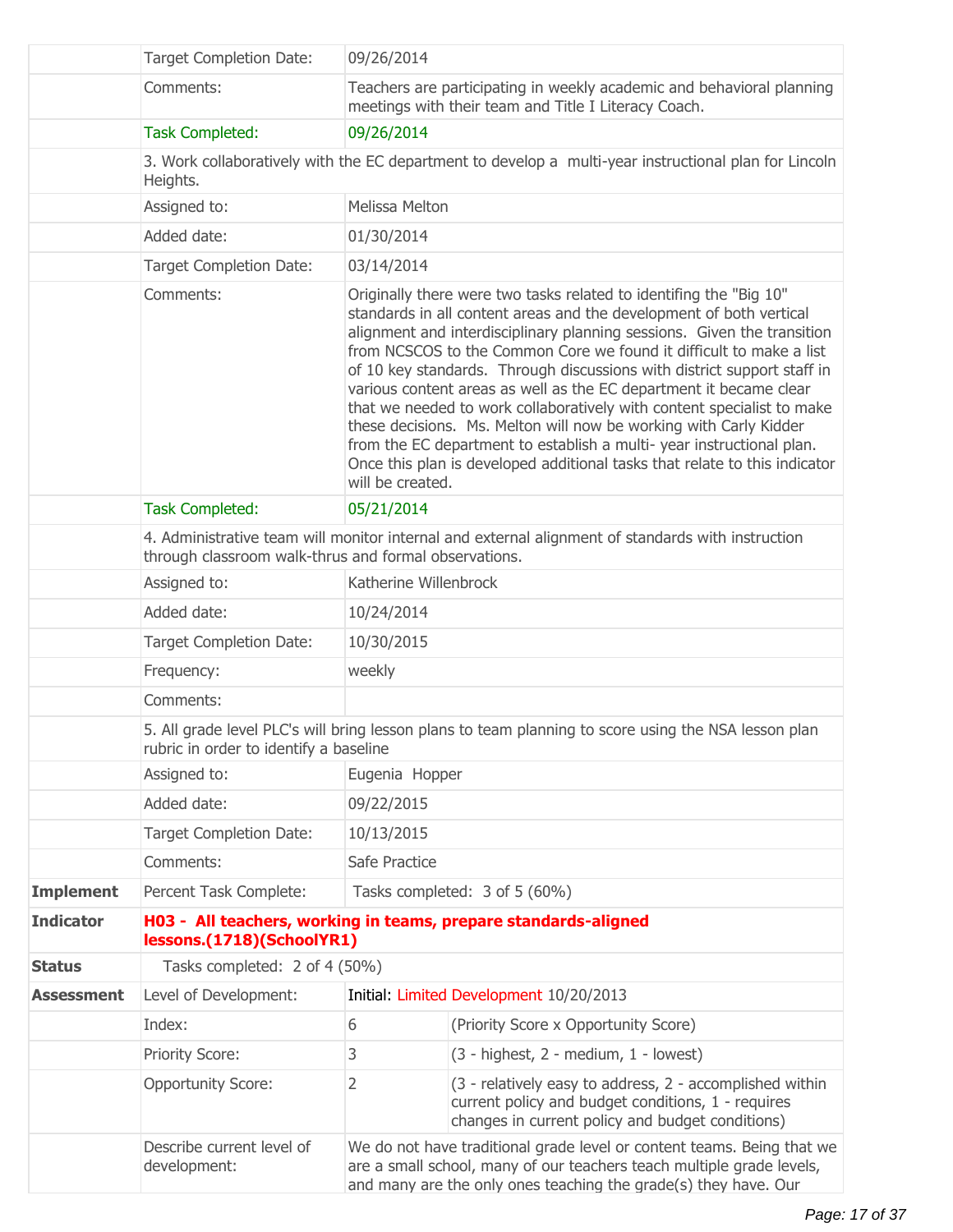|      |                                                                                                                                                                  | secondary staff are highly qualified exceptional children's teachers, not<br>content area specialists. In addition to our EC teachers, we are allotted<br>a 7 -12 grade math teacher, a 7-12 science teacher, 2 CTE teachers,<br>an Art teacher, a Music teacher and a Health and Physical Education<br>teacher. These positions allow for a content specialist to work with our<br>students. Our teachers develop standard based lessons. Last year<br>(2014-15) our teams began to work cooperatively to design theme<br>based curriculum units that aligned to the various contents taught.<br>Teachers participate in weekly instructional team planning, to review<br>best practices, develop curriculum units, and discuss unique challenges<br>and support one another through problem solving. We are beginning<br>the process of data analysis on the team level to inform instruction.<br>06/30/15: We have completed 1 of the 3 currently developed tasks.<br>We are focusing our summer professional development plan to develop<br>4 interdisciplinary units that can be used school wide. This planning<br>format follows the Understanding by Design framework and utilizes the<br>Know-Be-Do model to establish key learning objectives and goals for<br>the units. This planning model will be implemented in grade level<br>team planning for the 2015-2016 school year. |  |
|------|------------------------------------------------------------------------------------------------------------------------------------------------------------------|--------------------------------------------------------------------------------------------------------------------------------------------------------------------------------------------------------------------------------------------------------------------------------------------------------------------------------------------------------------------------------------------------------------------------------------------------------------------------------------------------------------------------------------------------------------------------------------------------------------------------------------------------------------------------------------------------------------------------------------------------------------------------------------------------------------------------------------------------------------------------------------------------------------------------------------------------------------------------------------------------------------------------------------------------------------------------------------------------------------------------------------------------------------------------------------------------------------------------------------------------------------------------------------------------------------------------------------------------------------------------------------------|--|
| Plan | Assigned to:                                                                                                                                                     | Eugenia Hopper                                                                                                                                                                                                                                                                                                                                                                                                                                                                                                                                                                                                                                                                                                                                                                                                                                                                                                                                                                                                                                                                                                                                                                                                                                                                                                                                                                             |  |
|      | How it will look when fully<br>met:                                                                                                                              | All teachers work collaboratively to develop cross-curricular unit plans<br>with 90% of the teachers scoring at or above proficient on the NSA<br>curriculum plan rubric.                                                                                                                                                                                                                                                                                                                                                                                                                                                                                                                                                                                                                                                                                                                                                                                                                                                                                                                                                                                                                                                                                                                                                                                                                  |  |
|      | Target Date:                                                                                                                                                     | 01/26/2016                                                                                                                                                                                                                                                                                                                                                                                                                                                                                                                                                                                                                                                                                                                                                                                                                                                                                                                                                                                                                                                                                                                                                                                                                                                                                                                                                                                 |  |
|      | Tasks:                                                                                                                                                           |                                                                                                                                                                                                                                                                                                                                                                                                                                                                                                                                                                                                                                                                                                                                                                                                                                                                                                                                                                                                                                                                                                                                                                                                                                                                                                                                                                                            |  |
|      | implementing this.                                                                                                                                               | 1. The school leadership team will explore the use of flexible scheduling to allow grade level teams<br>or vertical content teams to utilize 1/2 day planning sessions once per quarter.<br>3/6 The school district has made this a part of the district plan for next year and will be                                                                                                                                                                                                                                                                                                                                                                                                                                                                                                                                                                                                                                                                                                                                                                                                                                                                                                                                                                                                                                                                                                    |  |
|      | Assigned to:                                                                                                                                                     | Melissa Melton                                                                                                                                                                                                                                                                                                                                                                                                                                                                                                                                                                                                                                                                                                                                                                                                                                                                                                                                                                                                                                                                                                                                                                                                                                                                                                                                                                             |  |
|      | Added date:                                                                                                                                                      | 06/02/2014                                                                                                                                                                                                                                                                                                                                                                                                                                                                                                                                                                                                                                                                                                                                                                                                                                                                                                                                                                                                                                                                                                                                                                                                                                                                                                                                                                                 |  |
|      | <b>Target Completion Date:</b>                                                                                                                                   | 10/30/2015                                                                                                                                                                                                                                                                                                                                                                                                                                                                                                                                                                                                                                                                                                                                                                                                                                                                                                                                                                                                                                                                                                                                                                                                                                                                                                                                                                                 |  |
|      | Comments:                                                                                                                                                        |                                                                                                                                                                                                                                                                                                                                                                                                                                                                                                                                                                                                                                                                                                                                                                                                                                                                                                                                                                                                                                                                                                                                                                                                                                                                                                                                                                                            |  |
|      | <b>Task Completed:</b>                                                                                                                                           | 03/06/2015                                                                                                                                                                                                                                                                                                                                                                                                                                                                                                                                                                                                                                                                                                                                                                                                                                                                                                                                                                                                                                                                                                                                                                                                                                                                                                                                                                                 |  |
|      | 2. Cross curricular planning sessions will be held once per month during staff meetings to assist with<br>the development of interdisciplinary curriculum units. |                                                                                                                                                                                                                                                                                                                                                                                                                                                                                                                                                                                                                                                                                                                                                                                                                                                                                                                                                                                                                                                                                                                                                                                                                                                                                                                                                                                            |  |
|      | Assigned to:                                                                                                                                                     | Katherine Willenbrock                                                                                                                                                                                                                                                                                                                                                                                                                                                                                                                                                                                                                                                                                                                                                                                                                                                                                                                                                                                                                                                                                                                                                                                                                                                                                                                                                                      |  |
|      | Added date:                                                                                                                                                      | 10/29/2013                                                                                                                                                                                                                                                                                                                                                                                                                                                                                                                                                                                                                                                                                                                                                                                                                                                                                                                                                                                                                                                                                                                                                                                                                                                                                                                                                                                 |  |
|      | Target Completion Date:                                                                                                                                          | 08/14/2015                                                                                                                                                                                                                                                                                                                                                                                                                                                                                                                                                                                                                                                                                                                                                                                                                                                                                                                                                                                                                                                                                                                                                                                                                                                                                                                                                                                 |  |
|      | Comments:                                                                                                                                                        | This task was revised during the February 28th SLT meeting to reflect<br>the change in focus to the Charlotte Teacher Institute model for<br>curriculum unit design. During the April SLT meeting we discussed the<br>need for additional time to allow this to occur regularly as so many<br>staff meetings were needed for testing preparation and end of year<br>close out during the second semester.<br>6/30/15 A summer professional development plan has begun to<br>develop 4 interdisciplinary units that can be used school wide.                                                                                                                                                                                                                                                                                                                                                                                                                                                                                                                                                                                                                                                                                                                                                                                                                                                |  |
|      | <b>Task Completed:</b>                                                                                                                                           | 08/25/2015                                                                                                                                                                                                                                                                                                                                                                                                                                                                                                                                                                                                                                                                                                                                                                                                                                                                                                                                                                                                                                                                                                                                                                                                                                                                                                                                                                                 |  |
|      |                                                                                                                                                                  | 3. Vertical alignment planning sessions will be held once per quarter during staff meetings                                                                                                                                                                                                                                                                                                                                                                                                                                                                                                                                                                                                                                                                                                                                                                                                                                                                                                                                                                                                                                                                                                                                                                                                                                                                                                |  |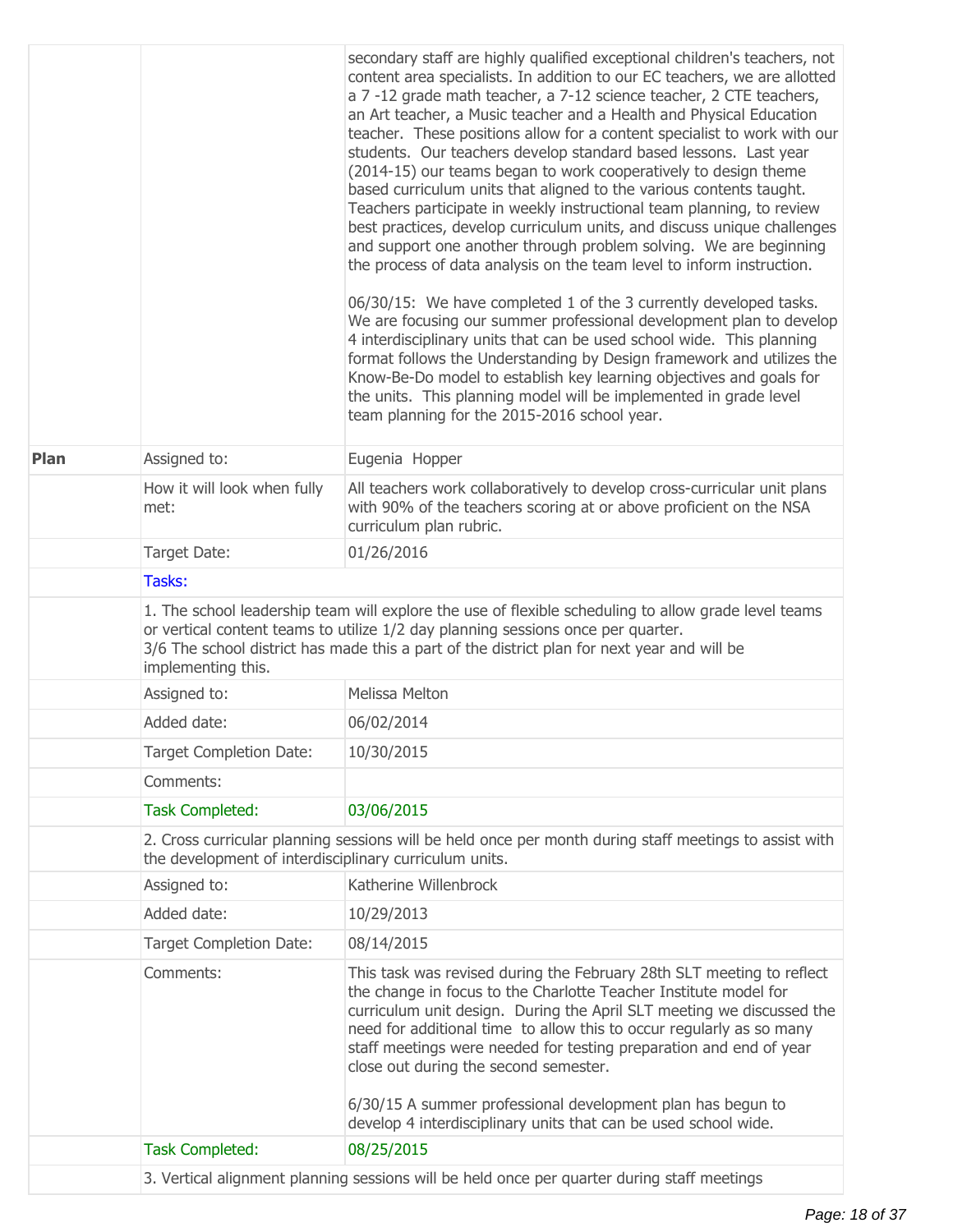|                  | Assigned to:                   | Melissa Melton                                                                                                                                                                                                                                                                     |
|------------------|--------------------------------|------------------------------------------------------------------------------------------------------------------------------------------------------------------------------------------------------------------------------------------------------------------------------------|
|                  | Added date:                    | 10/29/2013                                                                                                                                                                                                                                                                         |
|                  | <b>Target Completion Date:</b> | 08/14/2015                                                                                                                                                                                                                                                                         |
|                  | Frequency:                     | four times a year                                                                                                                                                                                                                                                                  |
|                  | Comments:                      | During the April SLT meeting the team discussed needing additional<br>time to implement this as the majority of staff meetings were needed<br>for testing and end of year close out during the spring.<br>6/30/15 this is currently underway through summer curriculum<br>planning |
|                  |                                | 4. All PLCs will work collaboratively to review taem unit plans and lesson plans to                                                                                                                                                                                                |
|                  | Assigned to:                   | Eugenia Hopper                                                                                                                                                                                                                                                                     |
|                  | Added date:                    | 09/22/2015                                                                                                                                                                                                                                                                         |
|                  | Target Completion Date:        | 10/26/2015                                                                                                                                                                                                                                                                         |
|                  | Comments:                      |                                                                                                                                                                                                                                                                                    |
| <b>Implement</b> | Percent Task Complete:         | Tasks completed: 2 of 4 (50%)                                                                                                                                                                                                                                                      |

**Comprehensive instructional reform strategies**

**Federal Requirement: Promote the continuous use of student data (such as from formative, interim, and summative assessments) in order to inform and differentiate instruction to meet the academic needs of individual students.**

| <b>Indicator</b>  | I01 - The school has established a team structure among teachers with specific duties<br>and time for instructional planning.(1711)(SchoolYR1)<br>Objective Met 6/30/2015 |                                   |                                                                                                                                                                                                                                                                                                                                                                                                                                                                                                                                                                                                                                                                                                                                                                                                                                                                                                                                                                                                                                                                                                                                                                                                                                                                  |  |
|-------------------|---------------------------------------------------------------------------------------------------------------------------------------------------------------------------|-----------------------------------|------------------------------------------------------------------------------------------------------------------------------------------------------------------------------------------------------------------------------------------------------------------------------------------------------------------------------------------------------------------------------------------------------------------------------------------------------------------------------------------------------------------------------------------------------------------------------------------------------------------------------------------------------------------------------------------------------------------------------------------------------------------------------------------------------------------------------------------------------------------------------------------------------------------------------------------------------------------------------------------------------------------------------------------------------------------------------------------------------------------------------------------------------------------------------------------------------------------------------------------------------------------|--|
| <b>Status</b>     |                                                                                                                                                                           |                                   |                                                                                                                                                                                                                                                                                                                                                                                                                                                                                                                                                                                                                                                                                                                                                                                                                                                                                                                                                                                                                                                                                                                                                                                                                                                                  |  |
| <b>Assessment</b> | Level of Development:<br>Initial: Limited Development 10/20/2013                                                                                                          |                                   |                                                                                                                                                                                                                                                                                                                                                                                                                                                                                                                                                                                                                                                                                                                                                                                                                                                                                                                                                                                                                                                                                                                                                                                                                                                                  |  |
|                   |                                                                                                                                                                           | <b>Objective Met - 06/30/2015</b> |                                                                                                                                                                                                                                                                                                                                                                                                                                                                                                                                                                                                                                                                                                                                                                                                                                                                                                                                                                                                                                                                                                                                                                                                                                                                  |  |
|                   |                                                                                                                                                                           |                                   |                                                                                                                                                                                                                                                                                                                                                                                                                                                                                                                                                                                                                                                                                                                                                                                                                                                                                                                                                                                                                                                                                                                                                                                                                                                                  |  |
|                   | Index:                                                                                                                                                                    | $\overline{2}$                    | (Priority Score x Opportunity Score)                                                                                                                                                                                                                                                                                                                                                                                                                                                                                                                                                                                                                                                                                                                                                                                                                                                                                                                                                                                                                                                                                                                                                                                                                             |  |
|                   | <b>Priority Score:</b>                                                                                                                                                    | $\overline{2}$                    | $(3 - highest, 2 - medium, 1 - lowest)$                                                                                                                                                                                                                                                                                                                                                                                                                                                                                                                                                                                                                                                                                                                                                                                                                                                                                                                                                                                                                                                                                                                                                                                                                          |  |
|                   | <b>Opportunity Score:</b>                                                                                                                                                 | 1                                 | (3 - relatively easy to address, 2 - accomplished within<br>current policy and budget conditions, 1 - requires<br>changes in current policy and budget conditions)                                                                                                                                                                                                                                                                                                                                                                                                                                                                                                                                                                                                                                                                                                                                                                                                                                                                                                                                                                                                                                                                                               |  |
|                   | Describe current level of<br>development:                                                                                                                                 |                                   | Currently our school has 4 instructional teams: elementary, middle<br>school, high school, and elective areas. Our middle school and<br>elementary teams have common planning. Two days a week are set<br>aside for structured team planning. Tuesday team planning focuses on<br>academic planning and Thursdays are set aside for PBIS planning<br>where we look at high-flyers, implementation of our social<br>skills/classroom management program and analysis of behavioral data.<br>These team planning sessions are designated for teams to review data,<br>problem solve, and develop cooperative plans and activities. To<br>sustain our efforts we must continue to keep these opportunities for<br>collaboration a priority. We are not always able to hold planning<br>meetings as intended due to the intensive behavioral needs or our<br>students, as school safety is our top priority, in order to safeguard<br>these planning meetings we will need additional support staff (BMTs,<br>counselors, administrators).<br>06/30/15: We have met this objective. Evidence: In the Professional<br>Development Domain of the insight survey we maintained a rating of<br>7.5 all year, which is 0.3 points above the district average. Despite the |  |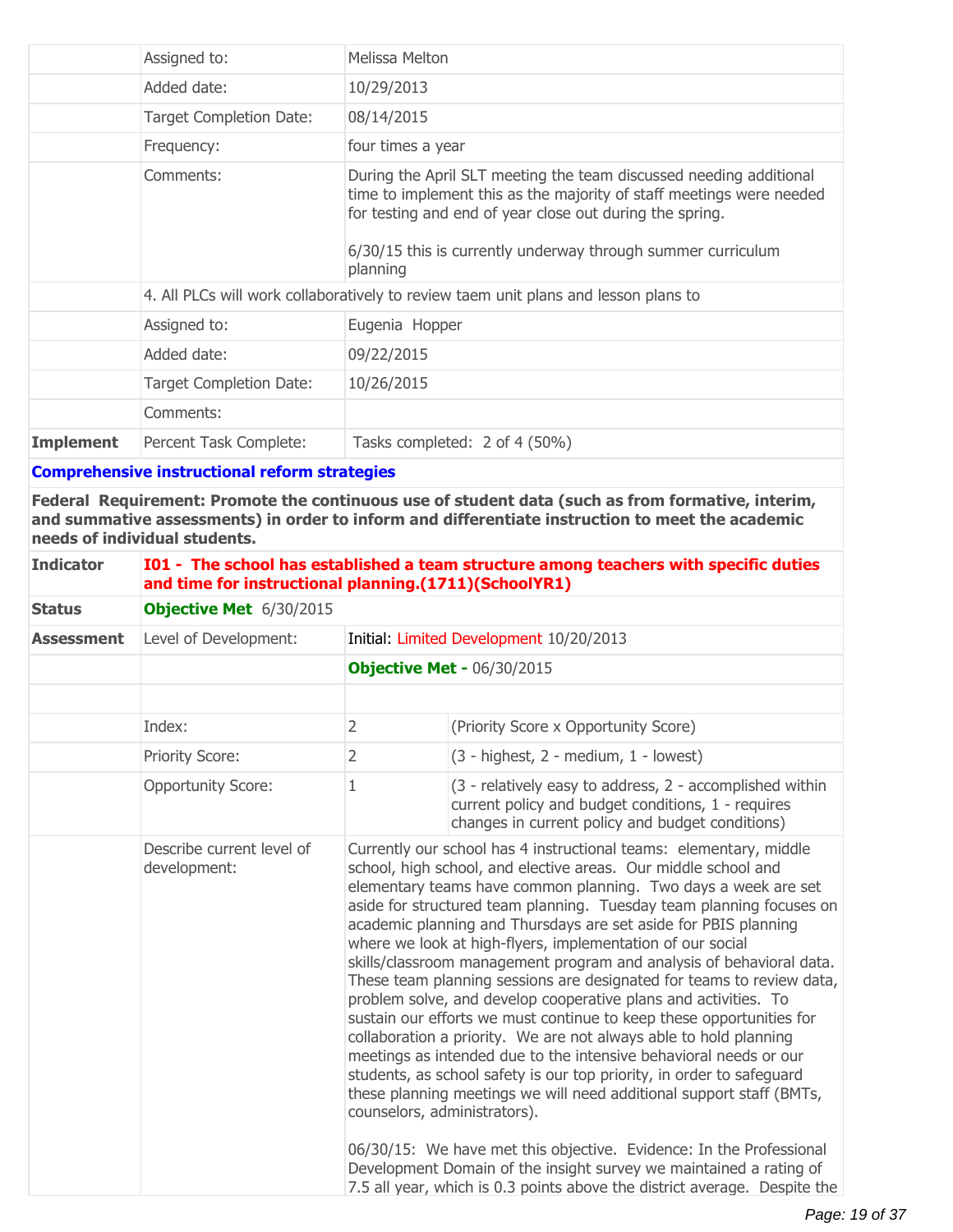|      |                                     | many challenges staff perception in the area of professional<br>development continued to rise overall. We saw an 11% gain in the<br>question" professional development opportunities at my school are well<br>planned and facilitated." In the Instructional Planning Domain we<br>were 0.1 points away from the district average in the fall and 0.6<br>points away in the spring. We maintained growth (18% points from<br>last year) for the question "I regularly meet with other teachers<br>throughout my school or district who teach in my same grade or<br>subject areas to plan and share resources." We also grew 15% on the<br>question "My school implements a rigorous academic curriculum."<br>Other areas we made minimal growth 5-10%, which I believe can be<br>directly correlated to the missing pieces of our administrative/<br>instructional support team for the entire second semester. Despite the<br>changes we In the Peer Culture Domain we were 0.8 points away from<br>the district average in the fall and dropped to 1.0 points away from the<br>district average in the spring. We grew by 7% on the question "The<br>time I spend collaborating with my colleagues is productive, falling only<br>4% behind the Top-Quartile responses and growing by over 25% from<br>last spring. |  |  |
|------|-------------------------------------|------------------------------------------------------------------------------------------------------------------------------------------------------------------------------------------------------------------------------------------------------------------------------------------------------------------------------------------------------------------------------------------------------------------------------------------------------------------------------------------------------------------------------------------------------------------------------------------------------------------------------------------------------------------------------------------------------------------------------------------------------------------------------------------------------------------------------------------------------------------------------------------------------------------------------------------------------------------------------------------------------------------------------------------------------------------------------------------------------------------------------------------------------------------------------------------------------------------------------------------------------------------------------------------------------------------------|--|--|
| Plan | Assigned to:                        | Eugenia Hopper                                                                                                                                                                                                                                                                                                                                                                                                                                                                                                                                                                                                                                                                                                                                                                                                                                                                                                                                                                                                                                                                                                                                                                                                                                                                                                         |  |  |
|      | How it will look when fully<br>met: | Instructional Planning meetings will be held at a minimum of twice<br>monthly, PBIS planning will be held to discuss student needs weekly,<br>School wide PLC meetings will be held twice monthly, and cross<br>curricular planning meetings will be held once per month. Teams will<br>have standard set agendas that can be followed with or without the<br>support of administration and support team members. Minutes from<br>these meetings will be turned in to administration after each meeting<br>and will be discussed at weekly administrative team meetings.                                                                                                                                                                                                                                                                                                                                                                                                                                                                                                                                                                                                                                                                                                                                               |  |  |
|      | Target Date:                        | 10/30/2015                                                                                                                                                                                                                                                                                                                                                                                                                                                                                                                                                                                                                                                                                                                                                                                                                                                                                                                                                                                                                                                                                                                                                                                                                                                                                                             |  |  |
|      | Tasks:                              |                                                                                                                                                                                                                                                                                                                                                                                                                                                                                                                                                                                                                                                                                                                                                                                                                                                                                                                                                                                                                                                                                                                                                                                                                                                                                                                        |  |  |
|      |                                     | 1. Standard PBIS planning meeting agenda will be created                                                                                                                                                                                                                                                                                                                                                                                                                                                                                                                                                                                                                                                                                                                                                                                                                                                                                                                                                                                                                                                                                                                                                                                                                                                               |  |  |
|      | Assigned to:                        | Eugenia Hopper                                                                                                                                                                                                                                                                                                                                                                                                                                                                                                                                                                                                                                                                                                                                                                                                                                                                                                                                                                                                                                                                                                                                                                                                                                                                                                         |  |  |
|      | Added date:                         | 10/29/2013                                                                                                                                                                                                                                                                                                                                                                                                                                                                                                                                                                                                                                                                                                                                                                                                                                                                                                                                                                                                                                                                                                                                                                                                                                                                                                             |  |  |
|      | <b>Target Completion Date:</b>      | 09/26/2014                                                                                                                                                                                                                                                                                                                                                                                                                                                                                                                                                                                                                                                                                                                                                                                                                                                                                                                                                                                                                                                                                                                                                                                                                                                                                                             |  |  |
|      | Comments:                           | The tragic loss of student led to delayed the completion of this task.                                                                                                                                                                                                                                                                                                                                                                                                                                                                                                                                                                                                                                                                                                                                                                                                                                                                                                                                                                                                                                                                                                                                                                                                                                                 |  |  |
|      | <b>Task Completed:</b>              | 12/10/2013                                                                                                                                                                                                                                                                                                                                                                                                                                                                                                                                                                                                                                                                                                                                                                                                                                                                                                                                                                                                                                                                                                                                                                                                                                                                                                             |  |  |
|      | instructional practices.            | 2. All staff will be provided with support in the area of developing lessons utilizing differentiated                                                                                                                                                                                                                                                                                                                                                                                                                                                                                                                                                                                                                                                                                                                                                                                                                                                                                                                                                                                                                                                                                                                                                                                                                  |  |  |
|      | Assigned to:                        | Eugenia Hopper                                                                                                                                                                                                                                                                                                                                                                                                                                                                                                                                                                                                                                                                                                                                                                                                                                                                                                                                                                                                                                                                                                                                                                                                                                                                                                         |  |  |
|      | Added date:                         | 10/29/2013                                                                                                                                                                                                                                                                                                                                                                                                                                                                                                                                                                                                                                                                                                                                                                                                                                                                                                                                                                                                                                                                                                                                                                                                                                                                                                             |  |  |
|      | <b>Target Completion Date:</b>      | 06/12/2015                                                                                                                                                                                                                                                                                                                                                                                                                                                                                                                                                                                                                                                                                                                                                                                                                                                                                                                                                                                                                                                                                                                                                                                                                                                                                                             |  |  |
|      | Comments:                           | due to change in Title I coach.                                                                                                                                                                                                                                                                                                                                                                                                                                                                                                                                                                                                                                                                                                                                                                                                                                                                                                                                                                                                                                                                                                                                                                                                                                                                                        |  |  |
|      | <b>Task Completed:</b>              | 02/05/2014                                                                                                                                                                                                                                                                                                                                                                                                                                                                                                                                                                                                                                                                                                                                                                                                                                                                                                                                                                                                                                                                                                                                                                                                                                                                                                             |  |  |
|      | month.                              | 3. We are re-structuring academic team planning to provide differentiated support to team members<br>based on walk-through data and formal observations. These planning sessions will occur twice a                                                                                                                                                                                                                                                                                                                                                                                                                                                                                                                                                                                                                                                                                                                                                                                                                                                                                                                                                                                                                                                                                                                    |  |  |
|      | Assigned to:                        | Eugenia Hopper                                                                                                                                                                                                                                                                                                                                                                                                                                                                                                                                                                                                                                                                                                                                                                                                                                                                                                                                                                                                                                                                                                                                                                                                                                                                                                         |  |  |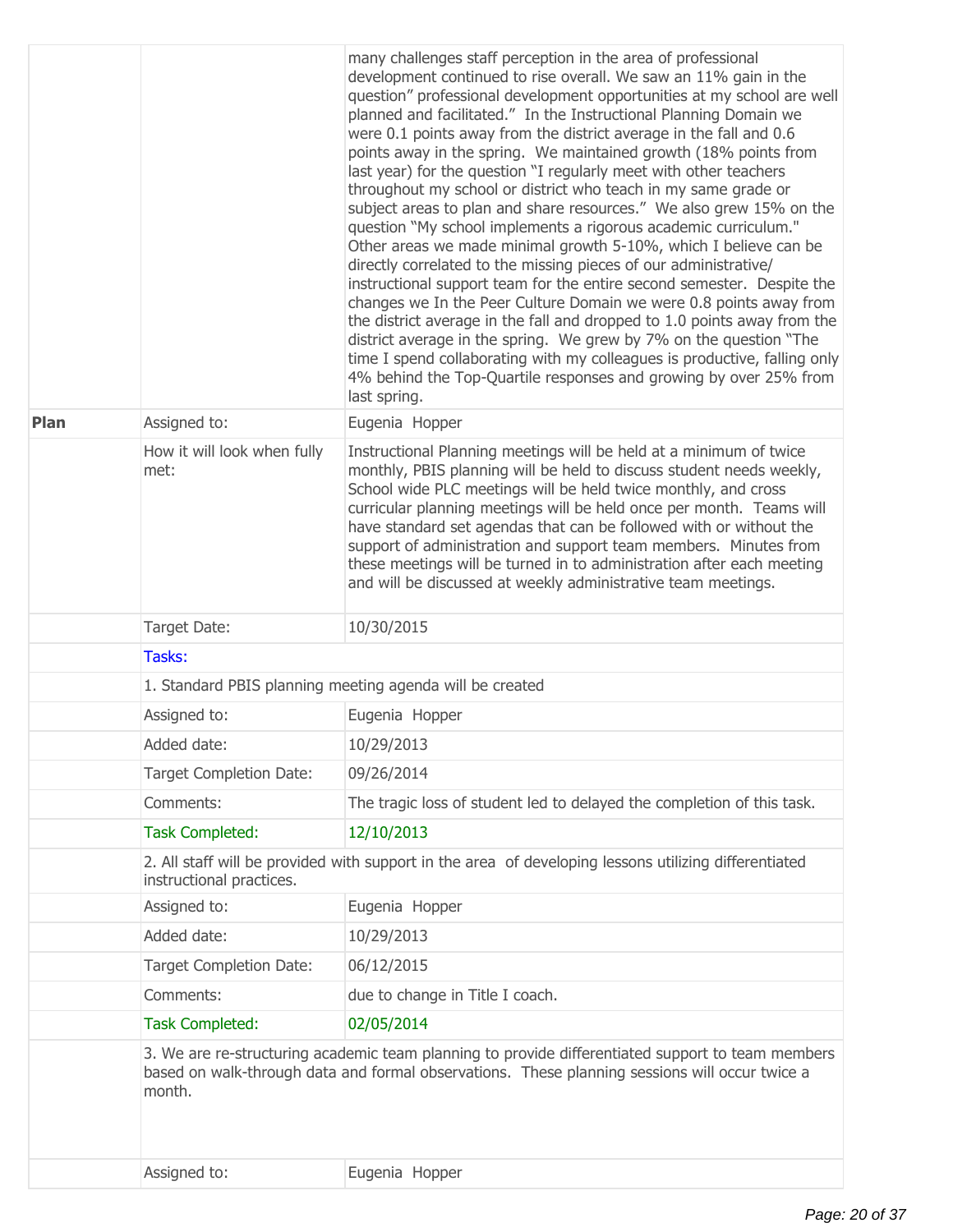|                  | Added date:                    | 11/01/2013                                                                                                                                                                                                                                                                                                                                                                                                                                                                                                                                                                                                                                                                                                                                                                                                                                                                                                                                                                                                                                                                                                                                                                                                                                                                                                                                                                                                                                                                                                  |  |
|------------------|--------------------------------|-------------------------------------------------------------------------------------------------------------------------------------------------------------------------------------------------------------------------------------------------------------------------------------------------------------------------------------------------------------------------------------------------------------------------------------------------------------------------------------------------------------------------------------------------------------------------------------------------------------------------------------------------------------------------------------------------------------------------------------------------------------------------------------------------------------------------------------------------------------------------------------------------------------------------------------------------------------------------------------------------------------------------------------------------------------------------------------------------------------------------------------------------------------------------------------------------------------------------------------------------------------------------------------------------------------------------------------------------------------------------------------------------------------------------------------------------------------------------------------------------------------|--|
|                  | <b>Target Completion Date:</b> | 09/26/2014                                                                                                                                                                                                                                                                                                                                                                                                                                                                                                                                                                                                                                                                                                                                                                                                                                                                                                                                                                                                                                                                                                                                                                                                                                                                                                                                                                                                                                                                                                  |  |
|                  | Frequency:                     | twice monthly                                                                                                                                                                                                                                                                                                                                                                                                                                                                                                                                                                                                                                                                                                                                                                                                                                                                                                                                                                                                                                                                                                                                                                                                                                                                                                                                                                                                                                                                                               |  |
|                  | Comments:                      | 3/3/14 Additional time is needed to work on this task due to winter<br>weather, the date was extended to allow for the academic support and<br>administrative team to meet to discuss current walk through data.<br>5/30/14 Individualized support was provided to some teachers on the<br>middle school team, but additional time is needed to make this a<br>school wide reoccurring activity.<br>10//23/2015 This task is changing due to Title I coach. Teams<br>continued to meet twice a week as common planning around central<br>themes and the development of flexible grouping plans were<br>implemented.                                                                                                                                                                                                                                                                                                                                                                                                                                                                                                                                                                                                                                                                                                                                                                                                                                                                                         |  |
|                  | <b>Task Completed:</b>         | 01/30/2015                                                                                                                                                                                                                                                                                                                                                                                                                                                                                                                                                                                                                                                                                                                                                                                                                                                                                                                                                                                                                                                                                                                                                                                                                                                                                                                                                                                                                                                                                                  |  |
| <b>Implement</b> | Percent Task Complete:         |                                                                                                                                                                                                                                                                                                                                                                                                                                                                                                                                                                                                                                                                                                                                                                                                                                                                                                                                                                                                                                                                                                                                                                                                                                                                                                                                                                                                                                                                                                             |  |
|                  | Objective Met:                 | 6/30/2015                                                                                                                                                                                                                                                                                                                                                                                                                                                                                                                                                                                                                                                                                                                                                                                                                                                                                                                                                                                                                                                                                                                                                                                                                                                                                                                                                                                                                                                                                                   |  |
|                  | Experience:                    | 6/30/2015<br>We have struggled over the past few years to find commonalities<br>among teachers working with different grade levels and varying<br>student needs. We implemented a theme based unit planning<br>framework this year which teachers have found value in. Teams are<br>meeting weekly with or without the facilitator to work on plans and<br>discuss student needs.                                                                                                                                                                                                                                                                                                                                                                                                                                                                                                                                                                                                                                                                                                                                                                                                                                                                                                                                                                                                                                                                                                                           |  |
|                  | Sustain:                       | 6/30/2015<br>The success of instructional planning will be monitored through<br>meeting minutes and implementation of theme based units. The<br>administrative team will continue to work with teachers to make data<br>driven decisions and work to use student data to drive instruction.                                                                                                                                                                                                                                                                                                                                                                                                                                                                                                                                                                                                                                                                                                                                                                                                                                                                                                                                                                                                                                                                                                                                                                                                                 |  |
|                  | Evidence:                      | 6/30/2015<br>In the Professional Development Domain of the insight survey we<br>maintained a rating of 7.5 all year, which is 0.3 points above the<br>district average. Despite the many challenges staff perception in the<br>area of professional development continued to rise overall. We saw an<br>11% gain in the question" professional development opportunities at<br>my school are well planned and facilitated." In the Instructional<br>Planning Domain we were 0.1 points away from the district average in<br>the fall and 0.6 points away in the spring. We maintained growth<br>(18% points from last year) for the question "I regularly meet with<br>other teachers throughout my school or district who teach in my same<br>grade or subject areas to plan and share resources." We also grew<br>15% on the question " My school implements a rigorous academic<br>curriculum." Other areas we made minimal growth 5-10%, which I<br>believe can be directly correlated to the missing pieces of our<br>administrative/ instructional support team for the entire second<br>semester. Despite the changes we In the Peer Culture Domain we<br>were 0.8 points away from the district average in the fall and dropped<br>to 1.0 points away from the district average in the spring. We grew by<br>7% on the question "The time I spend collaborating with my<br>colleagues is productive, falling only 4% behind the Top-Quartile<br>responses and growing by over 25% from last spring. |  |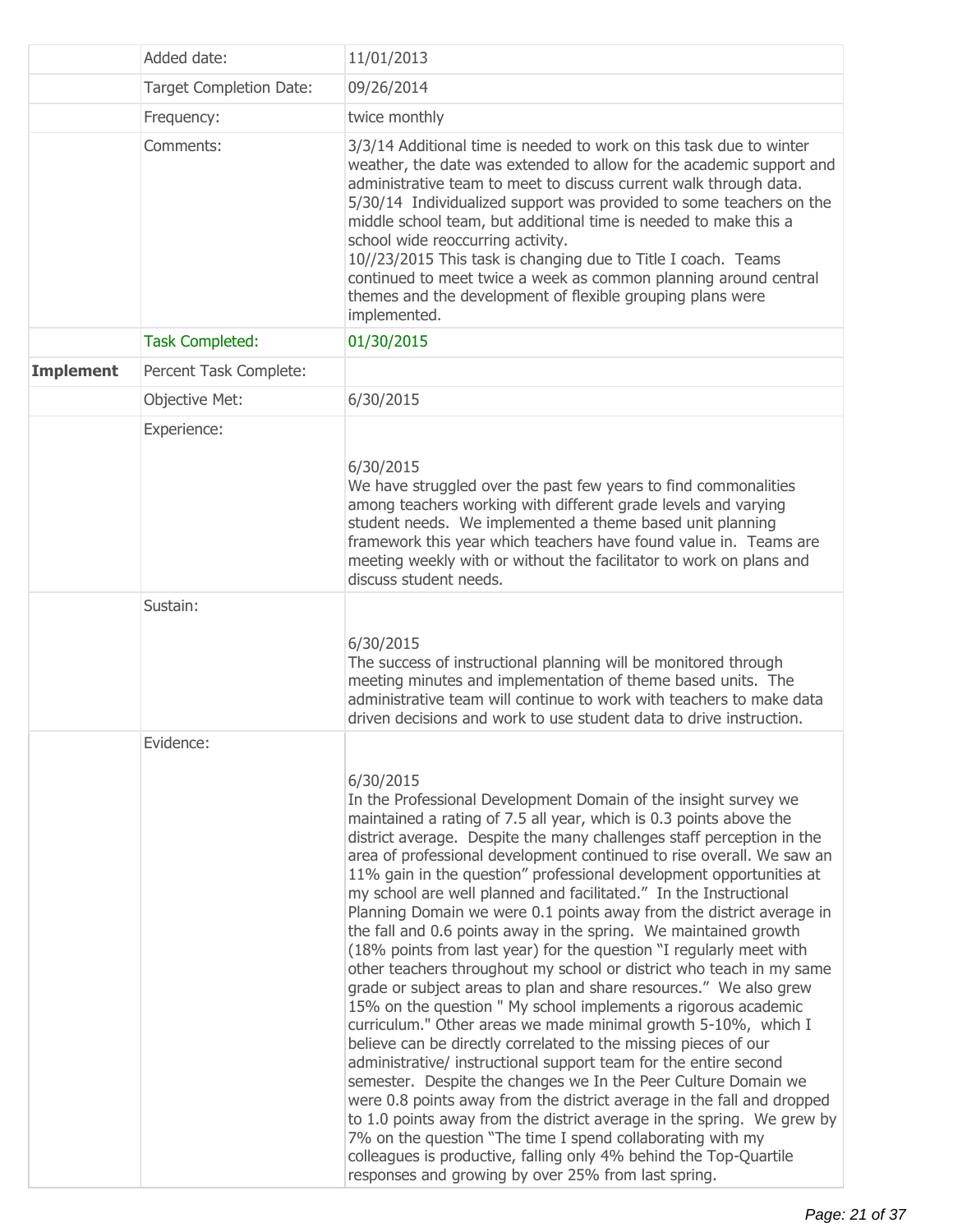| <b>Indicator</b>  | I02 - All teachers monitor and assess student mastery of standards-based objectives in<br>order to make appropriate curriculum adjustments.(1715)(SchoolYR2) |                                                                                                                                                                                                                                                                                                                                                                                                                                                                                                                                                                                                                                                                                                                                                              |                                                                                                                                                                                                                                                                                                                                                                                                                                                                                                                                                                                                                                                                                                                                                                                |  |
|-------------------|--------------------------------------------------------------------------------------------------------------------------------------------------------------|--------------------------------------------------------------------------------------------------------------------------------------------------------------------------------------------------------------------------------------------------------------------------------------------------------------------------------------------------------------------------------------------------------------------------------------------------------------------------------------------------------------------------------------------------------------------------------------------------------------------------------------------------------------------------------------------------------------------------------------------------------------|--------------------------------------------------------------------------------------------------------------------------------------------------------------------------------------------------------------------------------------------------------------------------------------------------------------------------------------------------------------------------------------------------------------------------------------------------------------------------------------------------------------------------------------------------------------------------------------------------------------------------------------------------------------------------------------------------------------------------------------------------------------------------------|--|
| <b>Status</b>     | Tasks completed: 4 of 6 (67%)                                                                                                                                |                                                                                                                                                                                                                                                                                                                                                                                                                                                                                                                                                                                                                                                                                                                                                              |                                                                                                                                                                                                                                                                                                                                                                                                                                                                                                                                                                                                                                                                                                                                                                                |  |
| <b>Assessment</b> | Level of Development:                                                                                                                                        |                                                                                                                                                                                                                                                                                                                                                                                                                                                                                                                                                                                                                                                                                                                                                              | Initial: Limited Development 10/24/2014                                                                                                                                                                                                                                                                                                                                                                                                                                                                                                                                                                                                                                                                                                                                        |  |
|                   | Index:                                                                                                                                                       | $\overline{4}$                                                                                                                                                                                                                                                                                                                                                                                                                                                                                                                                                                                                                                                                                                                                               | (Priority Score x Opportunity Score)                                                                                                                                                                                                                                                                                                                                                                                                                                                                                                                                                                                                                                                                                                                                           |  |
|                   | <b>Priority Score:</b>                                                                                                                                       | 2                                                                                                                                                                                                                                                                                                                                                                                                                                                                                                                                                                                                                                                                                                                                                            | $(3 - highest, 2 - medium, 1 - lowest)$                                                                                                                                                                                                                                                                                                                                                                                                                                                                                                                                                                                                                                                                                                                                        |  |
|                   | <b>Opportunity Score:</b>                                                                                                                                    | 2                                                                                                                                                                                                                                                                                                                                                                                                                                                                                                                                                                                                                                                                                                                                                            | (3 - relatively easy to address, 2 - accomplished within<br>current policy and budget conditions, 1 - requires<br>changes in current policy and budget conditions)                                                                                                                                                                                                                                                                                                                                                                                                                                                                                                                                                                                                             |  |
|                   | Describe current level of<br>development:                                                                                                                    | and assessment cycle.                                                                                                                                                                                                                                                                                                                                                                                                                                                                                                                                                                                                                                                                                                                                        | Currently we use MAP with our K-8 students, but do not consistently<br>use this data to drive instruction. At the high school level, we have<br>struggled to find reliable formal tools to collect and analyze data. Most<br>of our high school students complete assignments through NCVPS or<br>Edgenuity for the core classes. We are participating in the district's<br>initiative for Data Driven Instruction, which includes a six week data<br>06/30/15: We have completed 2 of the 6 currently developed tasks.<br>the team agreed while students are making expected growth according<br>to MAP, additional time is needed to improve the data-driven<br>instructional and assessment program at Lincoln Heights to justify full<br>implementation of this objective. |  |
| Plan              | Assigned to:                                                                                                                                                 | Tamara Smith                                                                                                                                                                                                                                                                                                                                                                                                                                                                                                                                                                                                                                                                                                                                                 |                                                                                                                                                                                                                                                                                                                                                                                                                                                                                                                                                                                                                                                                                                                                                                                |  |
|                   | How it will look when fully<br>met:                                                                                                                          | 90% of K-8 students will beat expected growth according to MAP<br>testing results. All high school students will master eight of the ten<br>identified standards for English and Math. Teachers will ensure that<br>grades will be entered on a weekly basis and monitored by data<br>manager. Students will be able to complete assignments within a<br>window of agreed upon time by team.<br>This will lead to content mastery after remediation evidenced by higher<br>test scores<br>6/30/15 - While students are making expected growth according to<br>MAP, the team agreed that additional time is needed to improve the<br>data-driven instructional and assessment program at Lincoln Heights to<br>justify full implementation of this objective. |                                                                                                                                                                                                                                                                                                                                                                                                                                                                                                                                                                                                                                                                                                                                                                                |  |
|                   | Target Date:                                                                                                                                                 | 01/29/2016                                                                                                                                                                                                                                                                                                                                                                                                                                                                                                                                                                                                                                                                                                                                                   |                                                                                                                                                                                                                                                                                                                                                                                                                                                                                                                                                                                                                                                                                                                                                                                |  |
|                   | Tasks:                                                                                                                                                       |                                                                                                                                                                                                                                                                                                                                                                                                                                                                                                                                                                                                                                                                                                                                                              |                                                                                                                                                                                                                                                                                                                                                                                                                                                                                                                                                                                                                                                                                                                                                                                |  |
|                   |                                                                                                                                                              |                                                                                                                                                                                                                                                                                                                                                                                                                                                                                                                                                                                                                                                                                                                                                              | 1. Pre- and post- assessments will be created in School Net and aligned to objectives.                                                                                                                                                                                                                                                                                                                                                                                                                                                                                                                                                                                                                                                                                         |  |
|                   | Assigned to:                                                                                                                                                 | David Scire                                                                                                                                                                                                                                                                                                                                                                                                                                                                                                                                                                                                                                                                                                                                                  |                                                                                                                                                                                                                                                                                                                                                                                                                                                                                                                                                                                                                                                                                                                                                                                |  |
|                   | Added date:                                                                                                                                                  | 10/24/2014                                                                                                                                                                                                                                                                                                                                                                                                                                                                                                                                                                                                                                                                                                                                                   |                                                                                                                                                                                                                                                                                                                                                                                                                                                                                                                                                                                                                                                                                                                                                                                |  |
|                   | Target Completion Date:                                                                                                                                      | 10/30/2015                                                                                                                                                                                                                                                                                                                                                                                                                                                                                                                                                                                                                                                                                                                                                   |                                                                                                                                                                                                                                                                                                                                                                                                                                                                                                                                                                                                                                                                                                                                                                                |  |
|                   | Comments:                                                                                                                                                    |                                                                                                                                                                                                                                                                                                                                                                                                                                                                                                                                                                                                                                                                                                                                                              |                                                                                                                                                                                                                                                                                                                                                                                                                                                                                                                                                                                                                                                                                                                                                                                |  |
|                   | blocks.                                                                                                                                                      |                                                                                                                                                                                                                                                                                                                                                                                                                                                                                                                                                                                                                                                                                                                                                              | 2. MAP testing for all k-8 will be completed and results utilized to drive remediation and intervention                                                                                                                                                                                                                                                                                                                                                                                                                                                                                                                                                                                                                                                                        |  |
|                   | Assigned to:                                                                                                                                                 | Tamara Smith                                                                                                                                                                                                                                                                                                                                                                                                                                                                                                                                                                                                                                                                                                                                                 |                                                                                                                                                                                                                                                                                                                                                                                                                                                                                                                                                                                                                                                                                                                                                                                |  |
|                   | Added date:                                                                                                                                                  | 10/24/2014                                                                                                                                                                                                                                                                                                                                                                                                                                                                                                                                                                                                                                                                                                                                                   |                                                                                                                                                                                                                                                                                                                                                                                                                                                                                                                                                                                                                                                                                                                                                                                |  |
|                   | <b>Target Completion Date:</b>                                                                                                                               | 11/13/2015                                                                                                                                                                                                                                                                                                                                                                                                                                                                                                                                                                                                                                                                                                                                                   |                                                                                                                                                                                                                                                                                                                                                                                                                                                                                                                                                                                                                                                                                                                                                                                |  |
|                   | Comments:                                                                                                                                                    |                                                                                                                                                                                                                                                                                                                                                                                                                                                                                                                                                                                                                                                                                                                                                              |                                                                                                                                                                                                                                                                                                                                                                                                                                                                                                                                                                                                                                                                                                                                                                                |  |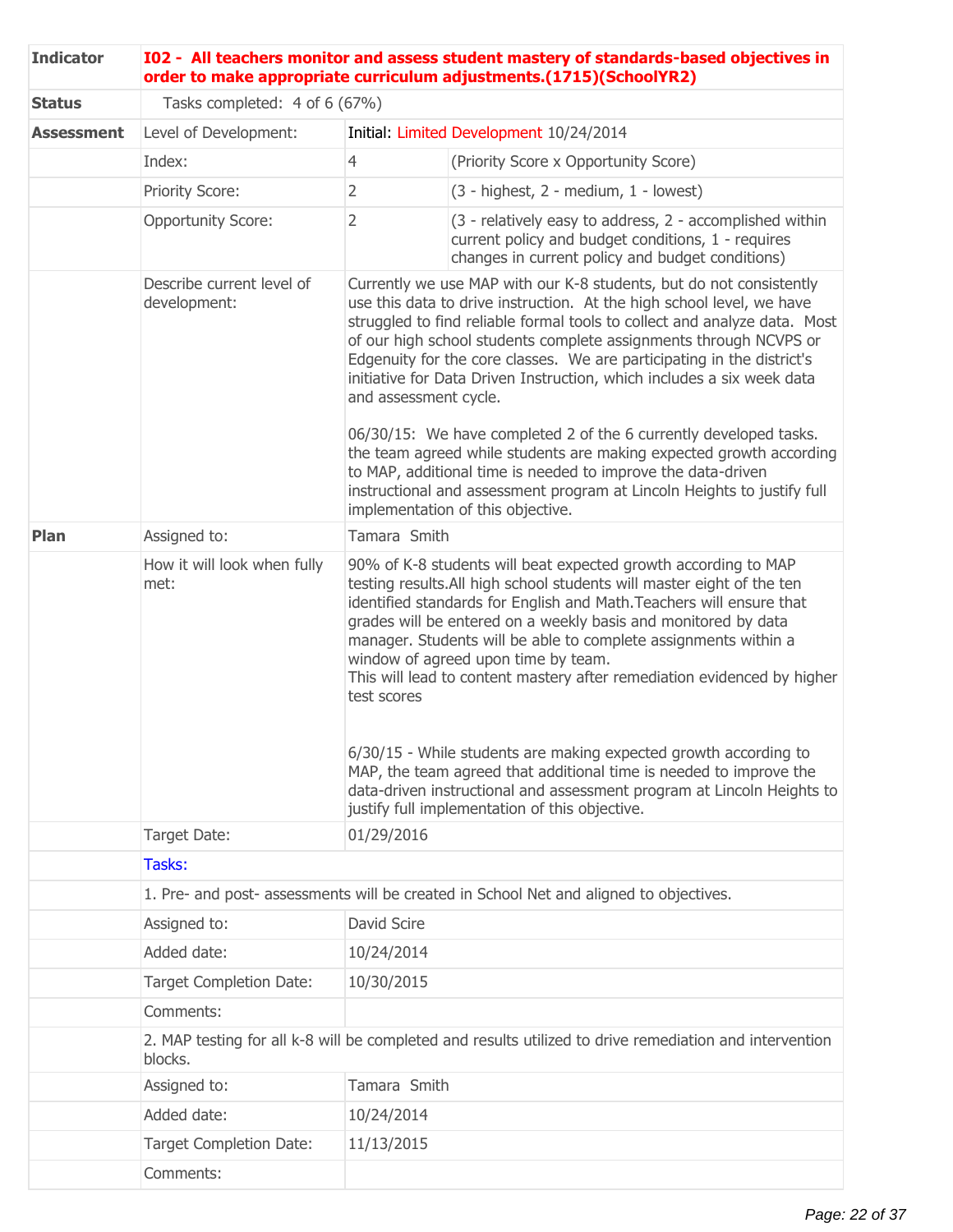|                   |                                      | 3. All Diebles testing will be completed within the testing window.                                                                                                                                                                                                                                                 |
|-------------------|--------------------------------------|---------------------------------------------------------------------------------------------------------------------------------------------------------------------------------------------------------------------------------------------------------------------------------------------------------------------|
|                   | Assigned to:                         | Eugenia Hopper                                                                                                                                                                                                                                                                                                      |
|                   | Added date:                          | 10/24/2014                                                                                                                                                                                                                                                                                                          |
|                   | <b>Target Completion Date:</b>       | 01/30/2015                                                                                                                                                                                                                                                                                                          |
|                   | Comments:                            | All elementary assessment data was completed                                                                                                                                                                                                                                                                        |
|                   | <b>Task Completed:</b>               | 06/12/2015                                                                                                                                                                                                                                                                                                          |
|                   | tracking tool to track IEP progress. | 4. The Compliance Facilitator and Process Manager will brainstorm and create a IEP behavior goal                                                                                                                                                                                                                    |
|                   | Assigned to:                         | Kathleen Robinson                                                                                                                                                                                                                                                                                                   |
|                   | Added date:                          | 11/06/2014                                                                                                                                                                                                                                                                                                          |
|                   | <b>Target Completion Date:</b>       | 09/25/2015                                                                                                                                                                                                                                                                                                          |
|                   | Comments:                            | All teachers have been provided a variety of data tracking tools. In<br>addition all teachers will provide individual student behavior data<br>updates through a school-wide tracking tool through google forms<br>every other week. This data will be used to drive interventions created<br>by grade level teams. |
|                   | <b>Task Completed:</b>               | 09/22/2015                                                                                                                                                                                                                                                                                                          |
|                   | the high school.                     | 5. The Administrative Team will investigate the use of MAP (Measures of Academic Progress) with                                                                                                                                                                                                                     |
|                   | Assigned to:                         | Katherine Willenbrock                                                                                                                                                                                                                                                                                               |
|                   | Added date:                          | 11/06/2014                                                                                                                                                                                                                                                                                                          |
|                   | <b>Target Completion Date:</b>       | 12/19/2014                                                                                                                                                                                                                                                                                                          |
|                   | Comments:                            | This is not an option at this time. The team is exploring utilizing<br>Edgenuity, Discovery TechBook and other measures for High School<br>student progress monitoring.                                                                                                                                             |
|                   | <b>Task Completed:</b>               | 06/30/2015                                                                                                                                                                                                                                                                                                          |
|                   | growth.                              | 6. The School Learning Team will explore utilizing the Brigance Assessment K-12 to measure student                                                                                                                                                                                                                  |
|                   | Assigned to:                         | Cynthia Clayton                                                                                                                                                                                                                                                                                                     |
|                   | Added date:                          | 11/06/2014                                                                                                                                                                                                                                                                                                          |
|                   | <b>Target Completion Date:</b>       | 09/25/2015                                                                                                                                                                                                                                                                                                          |
|                   | Comments:                            | 12/09/14 The OCS students will all be tested in the Brigance. This will<br>supplement the data collected through NCVPS. We will complete the<br>testing on all OCS students by the end of the semester.                                                                                                             |
|                   |                                      | 06/30/15 This was not completed. Additional time is needed                                                                                                                                                                                                                                                          |
|                   |                                      | 9/22/15 The team as agreed the Brigance as a tool for high school<br>students on the Occupational Course of Study. We will also use this<br>tool for K-8 students who are performing 2 or more years behind.                                                                                                        |
|                   | <b>Task Completed:</b>               | 09/22/2015                                                                                                                                                                                                                                                                                                          |
| <b>Implement</b>  | Percent Task Complete:               | Tasks completed: 4 of 6 (67%)                                                                                                                                                                                                                                                                                       |
| <b>Indicator</b>  | standards.(1716)(SchoolYR2)          | I03 - All teachers, working in teams, differentiate and align learning activities with state                                                                                                                                                                                                                        |
| <b>Status</b>     | Tasks completed: 1 of 2 (50%)        |                                                                                                                                                                                                                                                                                                                     |
| <b>Assessment</b> | Level of Development:                | Initial: Limited Development 10/24/2014                                                                                                                                                                                                                                                                             |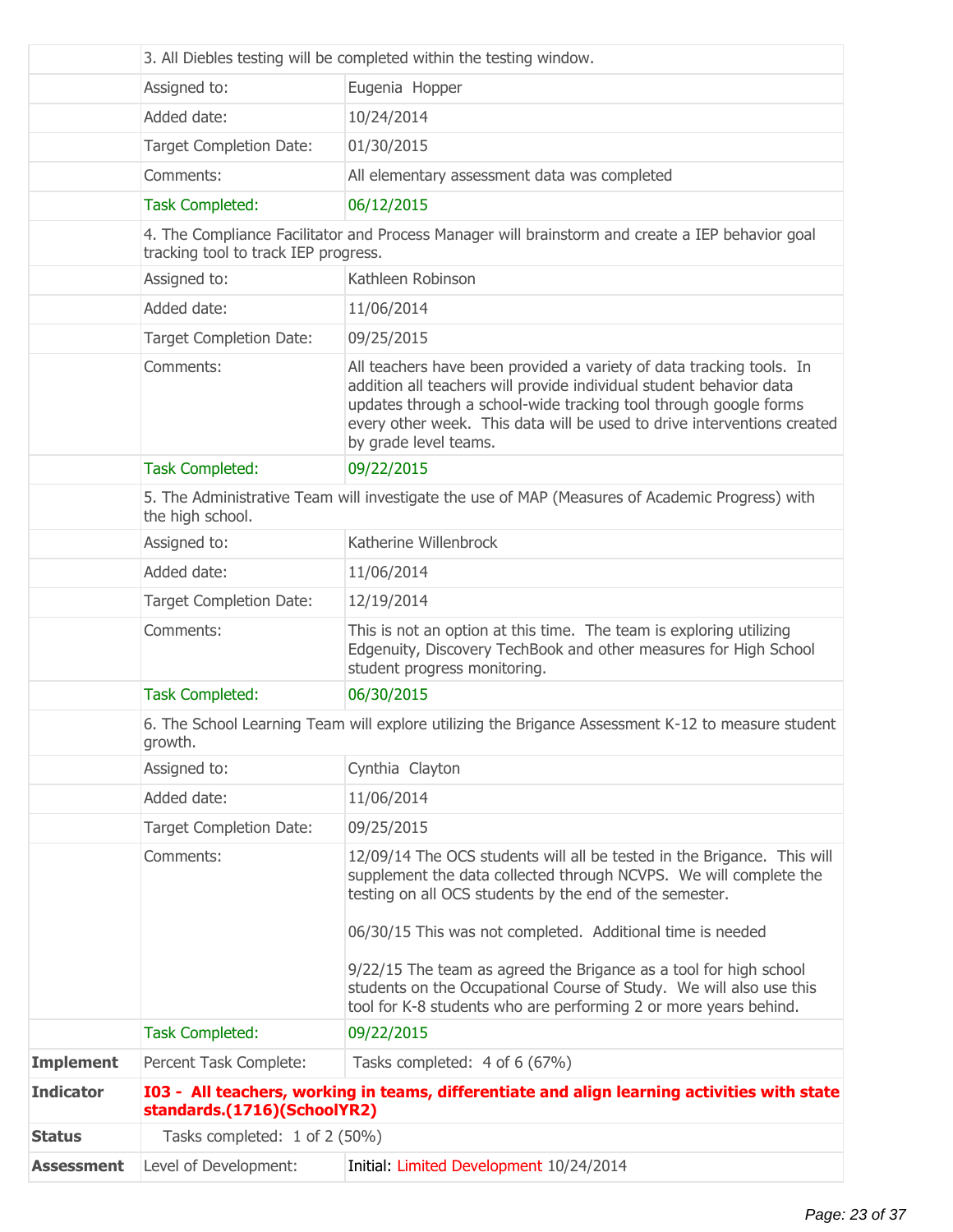|                  | Index:                                                                                                                                                                                                                                                                                                                                                                                                                                                            | $\overline{4}$        | (Priority Score x Opportunity Score)                                                                                                                                                                                                                                                                                                                                                                                                                                                                                                                                                                                                                                                                                                                                                                                                                     |
|------------------|-------------------------------------------------------------------------------------------------------------------------------------------------------------------------------------------------------------------------------------------------------------------------------------------------------------------------------------------------------------------------------------------------------------------------------------------------------------------|-----------------------|----------------------------------------------------------------------------------------------------------------------------------------------------------------------------------------------------------------------------------------------------------------------------------------------------------------------------------------------------------------------------------------------------------------------------------------------------------------------------------------------------------------------------------------------------------------------------------------------------------------------------------------------------------------------------------------------------------------------------------------------------------------------------------------------------------------------------------------------------------|
|                  | Priority Score:                                                                                                                                                                                                                                                                                                                                                                                                                                                   | $\overline{2}$        | $(3 - highest, 2 - medium, 1 - lowest)$                                                                                                                                                                                                                                                                                                                                                                                                                                                                                                                                                                                                                                                                                                                                                                                                                  |
|                  | <b>Opportunity Score:</b>                                                                                                                                                                                                                                                                                                                                                                                                                                         | $\overline{2}$        | (3 - relatively easy to address, 2 - accomplished within<br>current policy and budget conditions, 1 - requires<br>changes in current policy and budget conditions)                                                                                                                                                                                                                                                                                                                                                                                                                                                                                                                                                                                                                                                                                       |
|                  | Describe current level of<br>development:                                                                                                                                                                                                                                                                                                                                                                                                                         | unit/theme.           | Academic planning structures have been in put in place for Tuesdays<br>for all teams. The administrative team met with the Title I Literacy<br>Coach, Title I literacy specialist and Professional development specialist<br>several times over the summer to create a template for cross curricular<br>units that address common core standards. They also accumulated<br>resources and research to share with the staff.<br>06/30/15: We have completed 1 of the 2 currently developed tasks.<br>Curriculum units were created by individual teams. We made this a<br>focus for summer professional development. The team agreed that<br>additional time is needed to provide evidence of successful<br>implementation of cross curricular units. Evidence will include student<br>work samples and assessment data from various contents for the same |
| Plan             | Assigned to:                                                                                                                                                                                                                                                                                                                                                                                                                                                      | Eugenia Hopper        |                                                                                                                                                                                                                                                                                                                                                                                                                                                                                                                                                                                                                                                                                                                                                                                                                                                          |
|                  | How it will look when fully<br>met:                                                                                                                                                                                                                                                                                                                                                                                                                               | areas.<br>unit/theme. | Teachers will work together to create cross curricular units that are<br>aligned to the common core standards and encompass all content<br>6/30/15 Curriculum units were created by individual teams. We made<br>this a focus for summer professional development. The team agreed<br>that additional time is needed to provide evidence of successful<br>implementation of cross curricular units. Evidence will include student<br>work samples and assessment data from various contents for the same                                                                                                                                                                                                                                                                                                                                                 |
|                  | Target Date:                                                                                                                                                                                                                                                                                                                                                                                                                                                      | 01/29/2016            |                                                                                                                                                                                                                                                                                                                                                                                                                                                                                                                                                                                                                                                                                                                                                                                                                                                          |
|                  | Tasks:                                                                                                                                                                                                                                                                                                                                                                                                                                                            |                       |                                                                                                                                                                                                                                                                                                                                                                                                                                                                                                                                                                                                                                                                                                                                                                                                                                                          |
|                  |                                                                                                                                                                                                                                                                                                                                                                                                                                                                   |                       | 1. Title I Literacy Coach will create a unit template for teams to utilize to create their units.                                                                                                                                                                                                                                                                                                                                                                                                                                                                                                                                                                                                                                                                                                                                                        |
|                  | Assigned to:                                                                                                                                                                                                                                                                                                                                                                                                                                                      | Eugenia Hopper        |                                                                                                                                                                                                                                                                                                                                                                                                                                                                                                                                                                                                                                                                                                                                                                                                                                                          |
|                  | Added date:                                                                                                                                                                                                                                                                                                                                                                                                                                                       | 10/24/2014            |                                                                                                                                                                                                                                                                                                                                                                                                                                                                                                                                                                                                                                                                                                                                                                                                                                                          |
|                  | Target Completion Date:                                                                                                                                                                                                                                                                                                                                                                                                                                           | 11/28/2014            |                                                                                                                                                                                                                                                                                                                                                                                                                                                                                                                                                                                                                                                                                                                                                                                                                                                          |
|                  | Comments:                                                                                                                                                                                                                                                                                                                                                                                                                                                         |                       | This has been completed and some teams have already created units.                                                                                                                                                                                                                                                                                                                                                                                                                                                                                                                                                                                                                                                                                                                                                                                       |
|                  | <b>Task Completed:</b>                                                                                                                                                                                                                                                                                                                                                                                                                                            | 11/28/2014            |                                                                                                                                                                                                                                                                                                                                                                                                                                                                                                                                                                                                                                                                                                                                                                                                                                                          |
|                  | 2. All teams will have a cross curricular unit created and submitted to administration.<br>6/30/15 Curriculum units were created by individual teams. We made this a focus for summer<br>professional development. The team agreed that additional time is needed to provide evidence of<br>successful implementation of cross curricular units. Evidence will include student work samples and<br>assessment data from various contents for the same unit/theme. |                       |                                                                                                                                                                                                                                                                                                                                                                                                                                                                                                                                                                                                                                                                                                                                                                                                                                                          |
|                  | Assigned to:                                                                                                                                                                                                                                                                                                                                                                                                                                                      | Eugenia Hopper        |                                                                                                                                                                                                                                                                                                                                                                                                                                                                                                                                                                                                                                                                                                                                                                                                                                                          |
|                  | Added date:                                                                                                                                                                                                                                                                                                                                                                                                                                                       | 10/24/2014            |                                                                                                                                                                                                                                                                                                                                                                                                                                                                                                                                                                                                                                                                                                                                                                                                                                                          |
|                  | Target Completion Date:                                                                                                                                                                                                                                                                                                                                                                                                                                           | 11/06/2015            |                                                                                                                                                                                                                                                                                                                                                                                                                                                                                                                                                                                                                                                                                                                                                                                                                                                          |
|                  | Frequency:                                                                                                                                                                                                                                                                                                                                                                                                                                                        | four times a year     |                                                                                                                                                                                                                                                                                                                                                                                                                                                                                                                                                                                                                                                                                                                                                                                                                                                          |
|                  | Comments:                                                                                                                                                                                                                                                                                                                                                                                                                                                         |                       |                                                                                                                                                                                                                                                                                                                                                                                                                                                                                                                                                                                                                                                                                                                                                                                                                                                          |
| <b>Implement</b> | Percent Task Complete:                                                                                                                                                                                                                                                                                                                                                                                                                                            |                       | Tasks completed: 1 of 2 (50%)                                                                                                                                                                                                                                                                                                                                                                                                                                                                                                                                                                                                                                                                                                                                                                                                                            |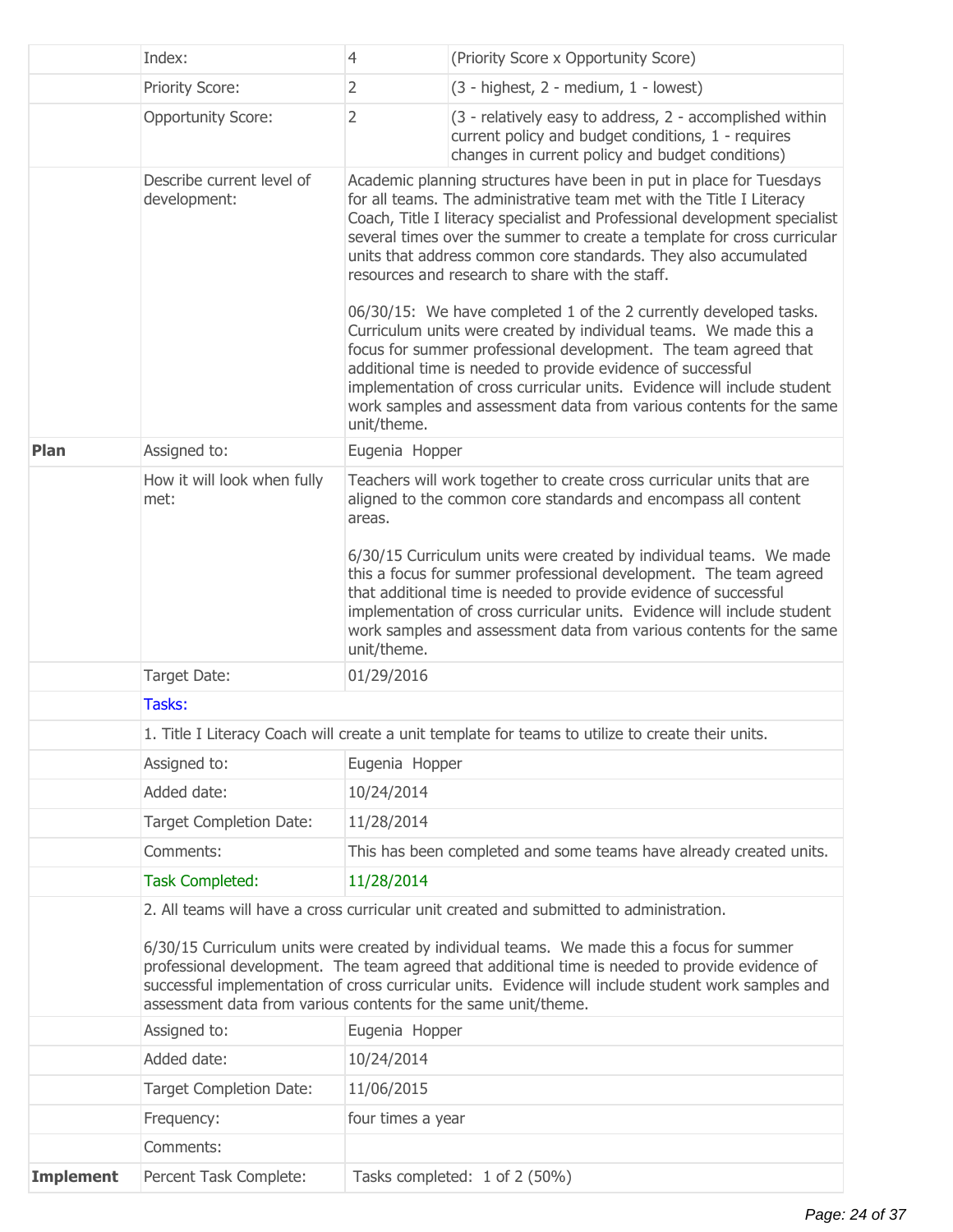| <b>Indicator</b>  | 104 - All teachers provide sound instruction in a variety of modes: teacher-directed<br>whole-class; teacher-directed small-group; student-directed small group; independent<br>work; computer-based; homework.(1719)(SchoolYR2)                  |                                                                                                                                                                                                                                                                                                                                                                                                                                                                                                                                                                                                                                                                                      |                                                                                                                                                                    |  |  |
|-------------------|---------------------------------------------------------------------------------------------------------------------------------------------------------------------------------------------------------------------------------------------------|--------------------------------------------------------------------------------------------------------------------------------------------------------------------------------------------------------------------------------------------------------------------------------------------------------------------------------------------------------------------------------------------------------------------------------------------------------------------------------------------------------------------------------------------------------------------------------------------------------------------------------------------------------------------------------------|--------------------------------------------------------------------------------------------------------------------------------------------------------------------|--|--|
| <b>Status</b>     | Tasks completed: 2 of 3 (67%)                                                                                                                                                                                                                     |                                                                                                                                                                                                                                                                                                                                                                                                                                                                                                                                                                                                                                                                                      |                                                                                                                                                                    |  |  |
| <b>Assessment</b> | Level of Development:                                                                                                                                                                                                                             |                                                                                                                                                                                                                                                                                                                                                                                                                                                                                                                                                                                                                                                                                      | Initial: Limited Development 11/07/2014                                                                                                                            |  |  |
|                   | Index:                                                                                                                                                                                                                                            | 6                                                                                                                                                                                                                                                                                                                                                                                                                                                                                                                                                                                                                                                                                    | (Priority Score x Opportunity Score)                                                                                                                               |  |  |
|                   | Priority Score:                                                                                                                                                                                                                                   | 3                                                                                                                                                                                                                                                                                                                                                                                                                                                                                                                                                                                                                                                                                    | $(3 - highest, 2 - medium, 1 - lowest)$                                                                                                                            |  |  |
|                   | <b>Opportunity Score:</b>                                                                                                                                                                                                                         | $\overline{2}$                                                                                                                                                                                                                                                                                                                                                                                                                                                                                                                                                                                                                                                                       | (3 - relatively easy to address, 2 - accomplished within<br>current policy and budget conditions, 1 - requires<br>changes in current policy and budget conditions) |  |  |
|                   | Describe current level of<br>development:                                                                                                                                                                                                         | Based on lesson plans and staff evaluations, we are in the process of<br>increasing the quality of instruction. Data driven conversations as well<br>as instructional and behavior planning take place on Tuesdays and<br>Thursdays. Professional Development on instructional strategies is<br>taking place during instructional planning on Tuesdays and during staff<br>meetings.<br>06/30/15: We have completed 2 of the 3 currently developed tasks.<br>Additional time is needed to assess staff implementation of engaging<br>instruction as it relates to the development of school wide instructional<br>units, the use of engaging strategies and data driven instruction. |                                                                                                                                                                    |  |  |
| Plan              | Assigned to:                                                                                                                                                                                                                                      | Eugenia Hopper                                                                                                                                                                                                                                                                                                                                                                                                                                                                                                                                                                                                                                                                       |                                                                                                                                                                    |  |  |
|                   | How it will look when fully<br>met:                                                                                                                                                                                                               | Teacher and Teacher assistants will implement high quality instruction<br>in a variety modes, whole-group, small group instruction, student-<br>directed, as well as integrating technology.<br>6/30/15 - Additional time is needed to assess staff implementation of<br>engaging instruction as it relates to the development of school wide<br>instructional units, the use of engaging strategies and data driven<br>instruction.                                                                                                                                                                                                                                                 |                                                                                                                                                                    |  |  |
|                   | Target Date:                                                                                                                                                                                                                                      | 01/29/2016                                                                                                                                                                                                                                                                                                                                                                                                                                                                                                                                                                                                                                                                           |                                                                                                                                                                    |  |  |
|                   | Tasks:                                                                                                                                                                                                                                            |                                                                                                                                                                                                                                                                                                                                                                                                                                                                                                                                                                                                                                                                                      |                                                                                                                                                                    |  |  |
|                   | 1. All grade level teams will develop cross curricular units.                                                                                                                                                                                     |                                                                                                                                                                                                                                                                                                                                                                                                                                                                                                                                                                                                                                                                                      |                                                                                                                                                                    |  |  |
|                   | Assigned to:                                                                                                                                                                                                                                      | Eugenia Hopper                                                                                                                                                                                                                                                                                                                                                                                                                                                                                                                                                                                                                                                                       |                                                                                                                                                                    |  |  |
|                   | Added date:                                                                                                                                                                                                                                       | 11/07/2014                                                                                                                                                                                                                                                                                                                                                                                                                                                                                                                                                                                                                                                                           |                                                                                                                                                                    |  |  |
|                   | Target Completion Date:                                                                                                                                                                                                                           | 12/19/2014                                                                                                                                                                                                                                                                                                                                                                                                                                                                                                                                                                                                                                                                           |                                                                                                                                                                    |  |  |
|                   | Comments:                                                                                                                                                                                                                                         | 2/3/14 This task has been completed. Cross Curricular units have been<br>observed during formal and informal observations.                                                                                                                                                                                                                                                                                                                                                                                                                                                                                                                                                           |                                                                                                                                                                    |  |  |
|                   | <b>Task Completed:</b>                                                                                                                                                                                                                            | 03/03/2015                                                                                                                                                                                                                                                                                                                                                                                                                                                                                                                                                                                                                                                                           |                                                                                                                                                                    |  |  |
|                   | 2. At the end of the first round of observations, the administrative staff will compile observation<br>results and determine the the type of professional development needed to address staff needs for<br>implementing instructional strategies. |                                                                                                                                                                                                                                                                                                                                                                                                                                                                                                                                                                                                                                                                                      |                                                                                                                                                                    |  |  |
|                   | Assigned to:                                                                                                                                                                                                                                      | Melissa Melton                                                                                                                                                                                                                                                                                                                                                                                                                                                                                                                                                                                                                                                                       |                                                                                                                                                                    |  |  |
|                   | Added date:                                                                                                                                                                                                                                       | 11/07/2014                                                                                                                                                                                                                                                                                                                                                                                                                                                                                                                                                                                                                                                                           |                                                                                                                                                                    |  |  |
|                   | <b>Target Completion Date:</b>                                                                                                                                                                                                                    | 12/19/2014                                                                                                                                                                                                                                                                                                                                                                                                                                                                                                                                                                                                                                                                           |                                                                                                                                                                    |  |  |
|                   | Comments:                                                                                                                                                                                                                                         | successful.                                                                                                                                                                                                                                                                                                                                                                                                                                                                                                                                                                                                                                                                          | 2/3/15 This has been completed. These observations determined the<br>Reading Leadership team, as well as what support staff needs to be                            |  |  |
|                   | <b>Task Completed:</b>                                                                                                                                                                                                                            | 03/03/2015                                                                                                                                                                                                                                                                                                                                                                                                                                                                                                                                                                                                                                                                           |                                                                                                                                                                    |  |  |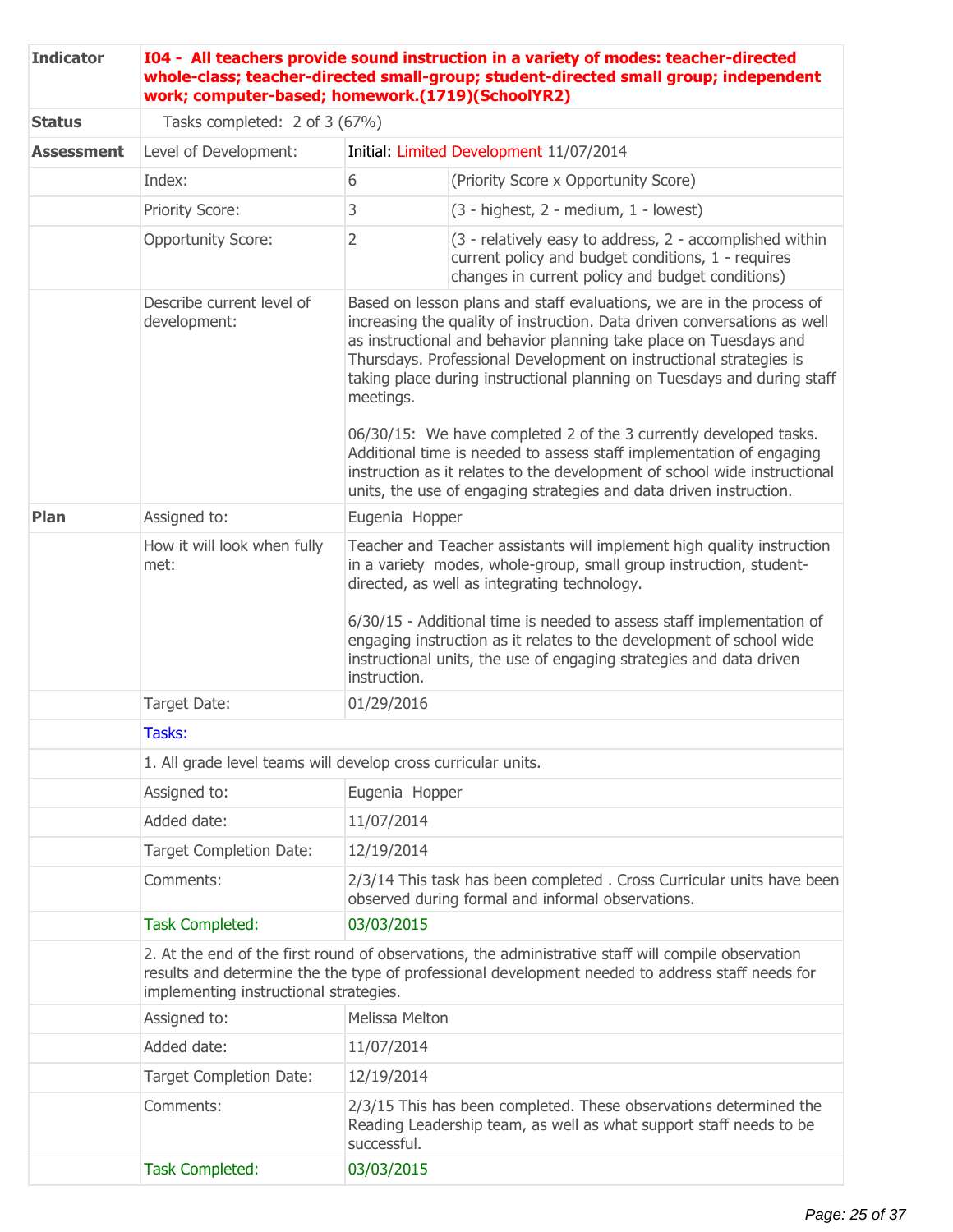|                   | 3. The school based ILT team will support the implementation of the semester I Plan for district wide<br>initiatives for Literacy Instruction with a focus on text complexity and close reading across grade<br>levels and content utilizing the Instructional Leadership Model. |                                                                                                 |                                                                                                                                                                                                                                                                                                                                                                                                                                                                                                                                                                                                                                                                                                                                                                                                                                                      |  |
|-------------------|----------------------------------------------------------------------------------------------------------------------------------------------------------------------------------------------------------------------------------------------------------------------------------|-------------------------------------------------------------------------------------------------|------------------------------------------------------------------------------------------------------------------------------------------------------------------------------------------------------------------------------------------------------------------------------------------------------------------------------------------------------------------------------------------------------------------------------------------------------------------------------------------------------------------------------------------------------------------------------------------------------------------------------------------------------------------------------------------------------------------------------------------------------------------------------------------------------------------------------------------------------|--|
|                   | Assigned to:                                                                                                                                                                                                                                                                     | Kathleen Robinson                                                                               |                                                                                                                                                                                                                                                                                                                                                                                                                                                                                                                                                                                                                                                                                                                                                                                                                                                      |  |
|                   | Added date:                                                                                                                                                                                                                                                                      | 03/03/2015                                                                                      |                                                                                                                                                                                                                                                                                                                                                                                                                                                                                                                                                                                                                                                                                                                                                                                                                                                      |  |
|                   | <b>Target Completion Date:</b>                                                                                                                                                                                                                                                   | 01/26/2016                                                                                      |                                                                                                                                                                                                                                                                                                                                                                                                                                                                                                                                                                                                                                                                                                                                                                                                                                                      |  |
|                   | Comments:                                                                                                                                                                                                                                                                        | The ongoing focus this year has been literacy and this is the focus for<br>the summer planning. |                                                                                                                                                                                                                                                                                                                                                                                                                                                                                                                                                                                                                                                                                                                                                                                                                                                      |  |
| <b>Implement</b>  | Percent Task Complete:                                                                                                                                                                                                                                                           |                                                                                                 | Tasks completed: 2 of 3 (67%)                                                                                                                                                                                                                                                                                                                                                                                                                                                                                                                                                                                                                                                                                                                                                                                                                        |  |
| <b>Indicator</b>  |                                                                                                                                                                                                                                                                                  |                                                                                                 | I05 - All teachers employ effective classroom management.(1721)(SchoolYR2)                                                                                                                                                                                                                                                                                                                                                                                                                                                                                                                                                                                                                                                                                                                                                                           |  |
| <b>Status</b>     | Tasks completed: 7 of 10 (70%)                                                                                                                                                                                                                                                   |                                                                                                 |                                                                                                                                                                                                                                                                                                                                                                                                                                                                                                                                                                                                                                                                                                                                                                                                                                                      |  |
| <b>Assessment</b> | Level of Development:                                                                                                                                                                                                                                                            | Initial: Limited Development 10/20/2013                                                         |                                                                                                                                                                                                                                                                                                                                                                                                                                                                                                                                                                                                                                                                                                                                                                                                                                                      |  |
|                   | Index:                                                                                                                                                                                                                                                                           | 6                                                                                               | (Priority Score x Opportunity Score)                                                                                                                                                                                                                                                                                                                                                                                                                                                                                                                                                                                                                                                                                                                                                                                                                 |  |
|                   | Priority Score:                                                                                                                                                                                                                                                                  | 3                                                                                               | $(3 - highest, 2 - medium, 1 - lowest)$                                                                                                                                                                                                                                                                                                                                                                                                                                                                                                                                                                                                                                                                                                                                                                                                              |  |
|                   | <b>Opportunity Score:</b>                                                                                                                                                                                                                                                        | $\overline{2}$                                                                                  | (3 - relatively easy to address, 2 - accomplished within<br>current policy and budget conditions, 1 - requires<br>changes in current policy and budget conditions)                                                                                                                                                                                                                                                                                                                                                                                                                                                                                                                                                                                                                                                                                   |  |
|                   | Describe current level of<br>development:                                                                                                                                                                                                                                        | to be offered annually.                                                                         | This is not consistent throughout the school. In classrooms with<br>effective classroom management there are clear and high expectations,<br>structures and routines in place, and strong relationships between the<br>staff, students and parents. In classrooms that lack effective classroom<br>management there are inconsistent or vague expectations and<br>routines, frequent power struggles and/or poor relationships. Due to<br>the turnover of staff, Boystown Classroom Management training needs<br>06/30/15: We have completed 7 of the 8 tasks currently developed.<br>Additional time is needed to collect evidence of completion. The<br>administrative team is working with the Boys Town consultants to<br>develop a walk through form that will provide staff with targeted<br>feedback regarding implementation of the program. |  |
| Plan              | Assigned to:                                                                                                                                                                                                                                                                     | Katherine Willenbrock                                                                           |                                                                                                                                                                                                                                                                                                                                                                                                                                                                                                                                                                                                                                                                                                                                                                                                                                                      |  |
|                   | How it will look when fully<br>met:                                                                                                                                                                                                                                              |                                                                                                 | All classrooms will have clear and high expectations both academically<br>and behaviorally, all classrooms will have structures and routine in<br>place, all teachers will develop positive relationships with students and<br>parents. All staff will implement the boys town classroom management<br>program with fidelity. This will be evident by observation, walk<br>through and evaluation data as well as student based data such as<br>SWIS, behavioral point sheets, and academic assessment data.<br>6/30/15 Additional time is needed to collect evidence of completion.<br>The administrative team is working with the Boys Town consultants to<br>develop a walk through form that will provide staff with targeted                                                                                                                    |  |
|                   |                                                                                                                                                                                                                                                                                  |                                                                                                 | feedback regarding implementation of the program.                                                                                                                                                                                                                                                                                                                                                                                                                                                                                                                                                                                                                                                                                                                                                                                                    |  |
|                   | Target Date:                                                                                                                                                                                                                                                                     | 03/08/2016                                                                                      |                                                                                                                                                                                                                                                                                                                                                                                                                                                                                                                                                                                                                                                                                                                                                                                                                                                      |  |
|                   | Tasks:                                                                                                                                                                                                                                                                           |                                                                                                 |                                                                                                                                                                                                                                                                                                                                                                                                                                                                                                                                                                                                                                                                                                                                                                                                                                                      |  |
|                   | and individualized staff supports.                                                                                                                                                                                                                                               |                                                                                                 | 1. The administrative team will utilize the Boys Town Model Fidelity scoring sheet to conduct walk-<br>thru assessments on all staff to assist with the development of additional professional development                                                                                                                                                                                                                                                                                                                                                                                                                                                                                                                                                                                                                                           |  |
|                   | Assigned to:                                                                                                                                                                                                                                                                     | Katherine Willenbrock                                                                           |                                                                                                                                                                                                                                                                                                                                                                                                                                                                                                                                                                                                                                                                                                                                                                                                                                                      |  |
|                   | Added date:                                                                                                                                                                                                                                                                      | 06/02/2014                                                                                      |                                                                                                                                                                                                                                                                                                                                                                                                                                                                                                                                                                                                                                                                                                                                                                                                                                                      |  |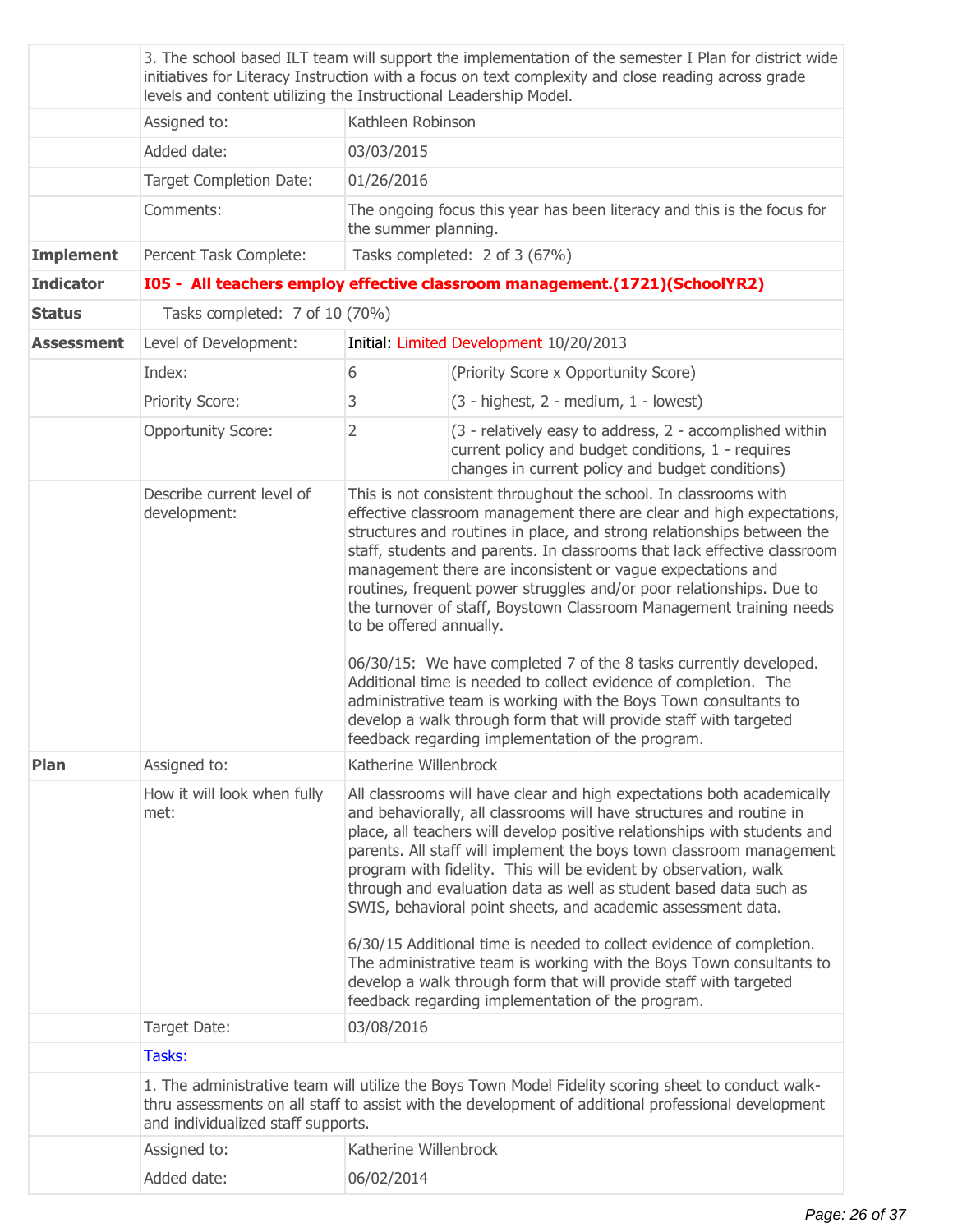| <b>Target Completion Date:</b> | 12/18/2015                                                                                                                                                                                                                                                                                                                                                                                                                                             |
|--------------------------------|--------------------------------------------------------------------------------------------------------------------------------------------------------------------------------------------------------------------------------------------------------------------------------------------------------------------------------------------------------------------------------------------------------------------------------------------------------|
| Comments:                      | 10/23/2014 This walk-through schedule is still being created and will<br>be implemented 2nd quarter.<br>6/30/15 Additional time is needed to collect evidence of completion.<br>The administrative team is working with the Boys Town consultants to<br>develop a walk through form that will provide staff with targeted<br>feedback regarding implementation of the program.                                                                         |
|                                | 2. Boys Town consultants will provide 2 supportive coaching visits each month.                                                                                                                                                                                                                                                                                                                                                                         |
| Assigned to:                   | Angelina Brewer                                                                                                                                                                                                                                                                                                                                                                                                                                        |
| Added date:                    | 03/03/2014                                                                                                                                                                                                                                                                                                                                                                                                                                             |
| <b>Target Completion Date:</b> | 04/04/2014                                                                                                                                                                                                                                                                                                                                                                                                                                             |
| Frequency:                     | twice monthly                                                                                                                                                                                                                                                                                                                                                                                                                                          |
| Comments:                      | These visits will be tracked/documented using a collaboration log that<br>will note the areas of the boys town program discussed with each staff<br>member. (i.e. effective praise, corrective teaching, etc.) This task has<br>been completed. Coaches have met with the staff several times<br>throughout the year. All staff are trained in Boys town Classroom<br>Management.                                                                      |
| <b>Task Completed:</b>         | 10/17/2014                                                                                                                                                                                                                                                                                                                                                                                                                                             |
|                                | 3. The Boys Town consultants will complete one data sweep per month.                                                                                                                                                                                                                                                                                                                                                                                   |
| Assigned to:                   | Angelina Brewer                                                                                                                                                                                                                                                                                                                                                                                                                                        |
| Added date:                    | 03/03/2014                                                                                                                                                                                                                                                                                                                                                                                                                                             |
| Target Completion Date:        | 04/04/2014                                                                                                                                                                                                                                                                                                                                                                                                                                             |
| Frequency:                     | monthly                                                                                                                                                                                                                                                                                                                                                                                                                                                |
| Comments:                      | Dates will be set for the remainder of the year, and a calendar will be<br>developed for next school year.10/23/14 These dates were set for this<br>school year and shared with the principal. The first set of data was<br>shared with the admin team and the Lincoln Heights Academy staff at<br>a staff meeting in September as well as recommendations from the<br>Boys Town Consultant assigned to our building for the 2014-2015<br>school year. |
| <b>Task Completed:</b>         | 10/18/2014                                                                                                                                                                                                                                                                                                                                                                                                                                             |
|                                | 4. Boys Town consultants will meet with the administrative team following each data sweep to<br>discuss the data collected and develop/revise supports for staff on the implementation of Boys Town.                                                                                                                                                                                                                                                   |
| Assigned to:                   | Angelina Brewer                                                                                                                                                                                                                                                                                                                                                                                                                                        |
| Added date:                    | 03/03/2014                                                                                                                                                                                                                                                                                                                                                                                                                                             |
| <b>Target Completion Date:</b> | 04/04/2014                                                                                                                                                                                                                                                                                                                                                                                                                                             |
| Frequency:                     | monthly                                                                                                                                                                                                                                                                                                                                                                                                                                                |
| Comments:                      | Additional tasks will be developed based on the findings from these<br>meetings.                                                                                                                                                                                                                                                                                                                                                                       |
| <b>Task Completed:</b>         | 10/18/2014                                                                                                                                                                                                                                                                                                                                                                                                                                             |
|                                | 5. A Boys Town self assessment will be created and all staff will take the survey.                                                                                                                                                                                                                                                                                                                                                                     |
| Assigned to:                   | Holly Lambert                                                                                                                                                                                                                                                                                                                                                                                                                                          |
| Added date:                    | 10/29/2013                                                                                                                                                                                                                                                                                                                                                                                                                                             |
| <b>Target Completion Date:</b> | 11/08/2013                                                                                                                                                                                                                                                                                                                                                                                                                                             |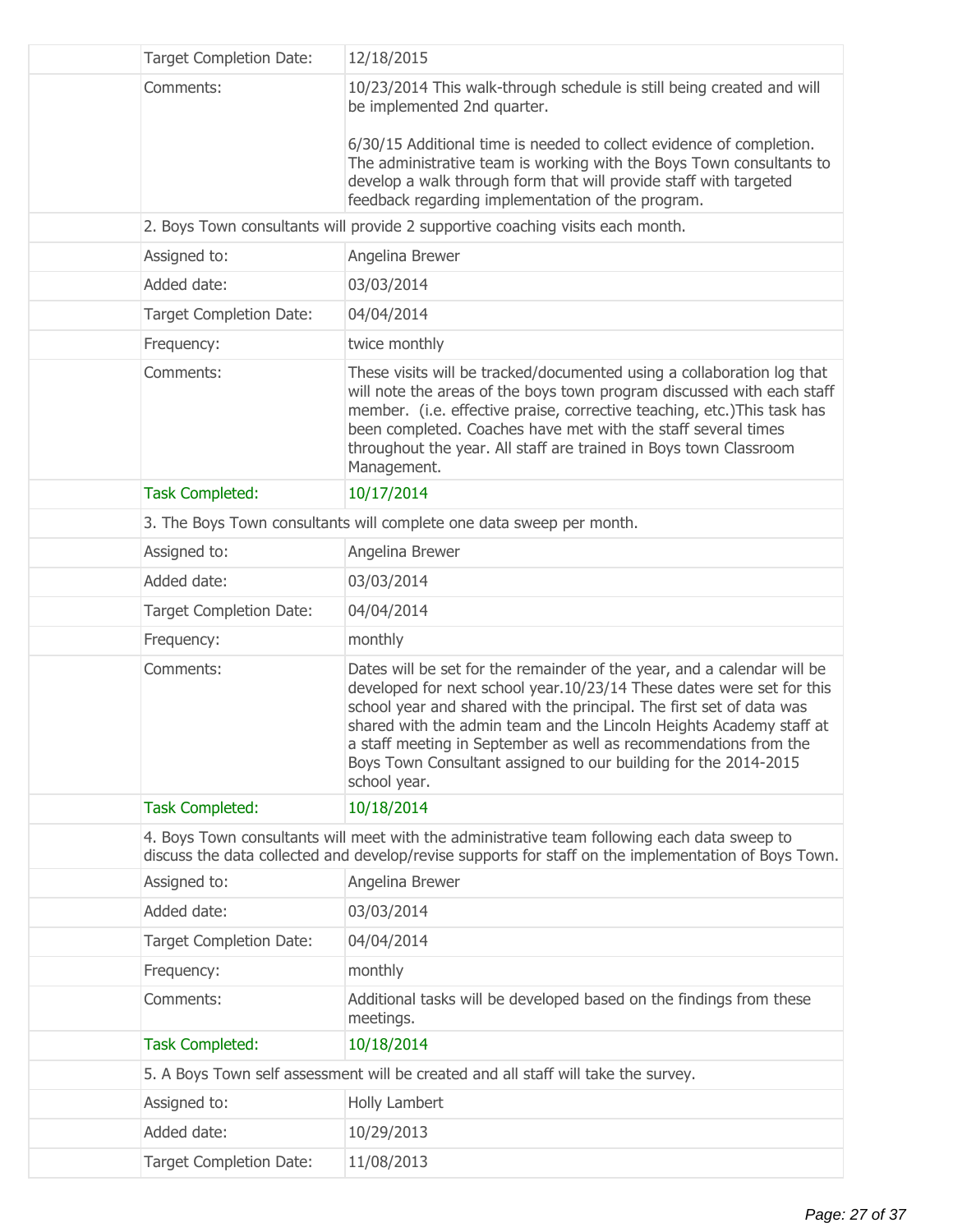| Comments:                                            |                                                                                                                                                                                                                                                                                                                                                                                                                                                                                                                                                                                                                                |
|------------------------------------------------------|--------------------------------------------------------------------------------------------------------------------------------------------------------------------------------------------------------------------------------------------------------------------------------------------------------------------------------------------------------------------------------------------------------------------------------------------------------------------------------------------------------------------------------------------------------------------------------------------------------------------------------|
| <b>Task Completed:</b>                               | 11/01/2013                                                                                                                                                                                                                                                                                                                                                                                                                                                                                                                                                                                                                     |
| assessment data                                      | 6. Additional professional development will be created based on walk through data and staff self-                                                                                                                                                                                                                                                                                                                                                                                                                                                                                                                              |
| Assigned to:                                         | Melissa Melton                                                                                                                                                                                                                                                                                                                                                                                                                                                                                                                                                                                                                 |
| Added date:                                          | 10/29/2013                                                                                                                                                                                                                                                                                                                                                                                                                                                                                                                                                                                                                     |
| <b>Target Completion Date:</b>                       | 10/31/2014                                                                                                                                                                                                                                                                                                                                                                                                                                                                                                                                                                                                                     |
| Comments:                                            | Work with the boys town trainers, our own staff, and support staff<br>from the EC department to develop training plan                                                                                                                                                                                                                                                                                                                                                                                                                                                                                                          |
|                                                      | 2/18 Our SLT meeting was canceled in January due to inclement<br>weather. We also lost the teacher work days we were planning<br>professional development for because of the weather. We will<br>redesign this plan following the next data sweep for Boys Town as well<br>as in preparation for the visit from our Boys Town trainer who will be<br>here at the end of March.                                                                                                                                                                                                                                                 |
|                                                      | 5/30/14 During both the April and May SLT meetings the team<br>discussed the need to re-assess where staff are and include boys town<br>as a major part of the professional development plan for the 14-15<br>school year as year one of implementation is learning the system and<br>year two will be where the accountability will become a bigger impact.<br>Ideas the team discussed included use of a "Boys Town" corner at<br>general staff meetings as well as having the consultants present data<br>sweep data to the whole staff following data sweeps to assist everyone<br>in the continuous cycle of improvement. |
| <b>Task Completed:</b>                               | 03/28/2014                                                                                                                                                                                                                                                                                                                                                                                                                                                                                                                                                                                                                     |
|                                                      | 7. All staff will be trained to implement the boys town classroom management program                                                                                                                                                                                                                                                                                                                                                                                                                                                                                                                                           |
| Assigned to:                                         | Elaine Jones                                                                                                                                                                                                                                                                                                                                                                                                                                                                                                                                                                                                                   |
| Added date:                                          | 10/29/2013                                                                                                                                                                                                                                                                                                                                                                                                                                                                                                                                                                                                                     |
| <b>Target Completion Date:</b>                       | 11/15/2013                                                                                                                                                                                                                                                                                                                                                                                                                                                                                                                                                                                                                     |
| Comments:                                            |                                                                                                                                                                                                                                                                                                                                                                                                                                                                                                                                                                                                                                |
| <b>Task Completed:</b>                               | 11/08/2013                                                                                                                                                                                                                                                                                                                                                                                                                                                                                                                                                                                                                     |
| support the implementation of the boys town program. | 8. Staff will be selected to become boys town consultants, to work with EC department staff to                                                                                                                                                                                                                                                                                                                                                                                                                                                                                                                                 |
| Assigned to:                                         | Elaine Jones                                                                                                                                                                                                                                                                                                                                                                                                                                                                                                                                                                                                                   |
| Added date:                                          | 10/29/2013                                                                                                                                                                                                                                                                                                                                                                                                                                                                                                                                                                                                                     |
| Target Completion Date:                              | 11/08/2013                                                                                                                                                                                                                                                                                                                                                                                                                                                                                                                                                                                                                     |
| Comments:                                            |                                                                                                                                                                                                                                                                                                                                                                                                                                                                                                                                                                                                                                |
| <b>Task Completed:</b>                               | 10/25/2013                                                                                                                                                                                                                                                                                                                                                                                                                                                                                                                                                                                                                     |
| building.                                            | 9. A baseline assessment will be created to assess the level of Boys town implementation in the                                                                                                                                                                                                                                                                                                                                                                                                                                                                                                                                |
| Assigned to:                                         | Angelina Brewer                                                                                                                                                                                                                                                                                                                                                                                                                                                                                                                                                                                                                |
| Added date:                                          | 10/26/2015                                                                                                                                                                                                                                                                                                                                                                                                                                                                                                                                                                                                                     |
| <b>Target Completion Date:</b>                       | 12/08/2015                                                                                                                                                                                                                                                                                                                                                                                                                                                                                                                                                                                                                     |
| Comments:                                            |                                                                                                                                                                                                                                                                                                                                                                                                                                                                                                                                                                                                                                |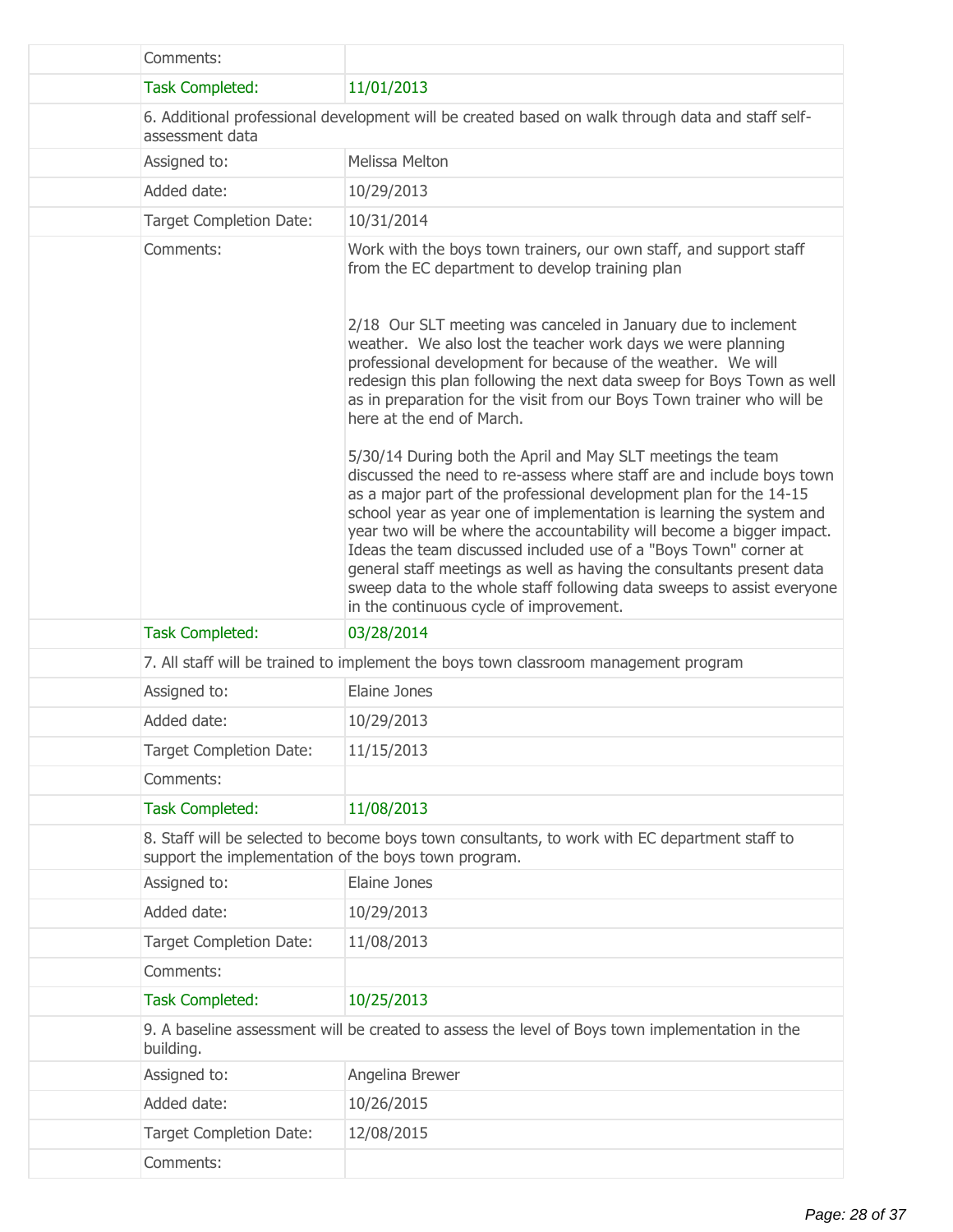|                   | 10. All staff will set Boys-Town goals for themselves based on baseline assessment data. |                                                                                                                                                                                                                                                                                                                                                                                                                                                                                          |                                                                                                                                                                                                                                                                                                                                                                                                                                                                                                                                                                                                                                                                                                                                                                                                                                                                                                                                                                                                                                                                                                                                                |  |
|-------------------|------------------------------------------------------------------------------------------|------------------------------------------------------------------------------------------------------------------------------------------------------------------------------------------------------------------------------------------------------------------------------------------------------------------------------------------------------------------------------------------------------------------------------------------------------------------------------------------|------------------------------------------------------------------------------------------------------------------------------------------------------------------------------------------------------------------------------------------------------------------------------------------------------------------------------------------------------------------------------------------------------------------------------------------------------------------------------------------------------------------------------------------------------------------------------------------------------------------------------------------------------------------------------------------------------------------------------------------------------------------------------------------------------------------------------------------------------------------------------------------------------------------------------------------------------------------------------------------------------------------------------------------------------------------------------------------------------------------------------------------------|--|
|                   | Assigned to:                                                                             | Angelina Brewer                                                                                                                                                                                                                                                                                                                                                                                                                                                                          |                                                                                                                                                                                                                                                                                                                                                                                                                                                                                                                                                                                                                                                                                                                                                                                                                                                                                                                                                                                                                                                                                                                                                |  |
|                   | Added date:                                                                              | 10/26/2015                                                                                                                                                                                                                                                                                                                                                                                                                                                                               |                                                                                                                                                                                                                                                                                                                                                                                                                                                                                                                                                                                                                                                                                                                                                                                                                                                                                                                                                                                                                                                                                                                                                |  |
|                   | <b>Target Completion Date:</b>                                                           | 01/25/2016                                                                                                                                                                                                                                                                                                                                                                                                                                                                               |                                                                                                                                                                                                                                                                                                                                                                                                                                                                                                                                                                                                                                                                                                                                                                                                                                                                                                                                                                                                                                                                                                                                                |  |
|                   | Comments:                                                                                |                                                                                                                                                                                                                                                                                                                                                                                                                                                                                          |                                                                                                                                                                                                                                                                                                                                                                                                                                                                                                                                                                                                                                                                                                                                                                                                                                                                                                                                                                                                                                                                                                                                                |  |
| <b>Implement</b>  | Percent Task Complete:                                                                   |                                                                                                                                                                                                                                                                                                                                                                                                                                                                                          | Tasks completed: 7 of 10 (70%)                                                                                                                                                                                                                                                                                                                                                                                                                                                                                                                                                                                                                                                                                                                                                                                                                                                                                                                                                                                                                                                                                                                 |  |
| <b>Indicator</b>  | emotional learning. (2590)(SchoolYR1)                                                    |                                                                                                                                                                                                                                                                                                                                                                                                                                                                                          | 106 - The school Leadership Team regularly looks at multiple measures (e.g., behavior<br>data, aggregated classroom observation data, and school climate surveys of staff,<br>students, and parents) and uses this data to make decisions about student social and                                                                                                                                                                                                                                                                                                                                                                                                                                                                                                                                                                                                                                                                                                                                                                                                                                                                             |  |
| <b>Status</b>     | Tasks completed: 4 of 5 (80%)                                                            |                                                                                                                                                                                                                                                                                                                                                                                                                                                                                          |                                                                                                                                                                                                                                                                                                                                                                                                                                                                                                                                                                                                                                                                                                                                                                                                                                                                                                                                                                                                                                                                                                                                                |  |
| <b>Assessment</b> | Level of Development:                                                                    |                                                                                                                                                                                                                                                                                                                                                                                                                                                                                          | Initial: Limited Development 10/20/2013                                                                                                                                                                                                                                                                                                                                                                                                                                                                                                                                                                                                                                                                                                                                                                                                                                                                                                                                                                                                                                                                                                        |  |
|                   | Index:                                                                                   | 6                                                                                                                                                                                                                                                                                                                                                                                                                                                                                        | (Priority Score x Opportunity Score)                                                                                                                                                                                                                                                                                                                                                                                                                                                                                                                                                                                                                                                                                                                                                                                                                                                                                                                                                                                                                                                                                                           |  |
|                   | <b>Priority Score:</b>                                                                   | 3                                                                                                                                                                                                                                                                                                                                                                                                                                                                                        | $(3 - highest, 2 - medium, 1 - lowest)$                                                                                                                                                                                                                                                                                                                                                                                                                                                                                                                                                                                                                                                                                                                                                                                                                                                                                                                                                                                                                                                                                                        |  |
|                   | <b>Opportunity Score:</b>                                                                | $\overline{2}$                                                                                                                                                                                                                                                                                                                                                                                                                                                                           | (3 - relatively easy to address, 2 - accomplished within<br>current policy and budget conditions, 1 - requires<br>changes in current policy and budget conditions)                                                                                                                                                                                                                                                                                                                                                                                                                                                                                                                                                                                                                                                                                                                                                                                                                                                                                                                                                                             |  |
|                   | Describe current level of<br>development:                                                | improvement.                                                                                                                                                                                                                                                                                                                                                                                                                                                                             | Our focus in the past has been on crisis management, because of this<br>we are often reactive and have fallen short on development and<br>assessment of proactive strategies. To address this we have<br>established several structures within our school to increase our use of<br>proactive strategies. We have a school leadership team that is<br>scheduled to meet twice monthly to progress monitor our school<br>improvement efforts. We have a PBIS committee that will meet once a<br>month to review school wide expectations, implementation of the Boys<br>Town program, behavioral data, and develop possible solutions to<br>school wide challenges. We utilize the grade level PLCs to discuss<br>concerns, collect, and present data in a cycle of continuous<br>06/30/15: We have completed 4 of the 5 currently designed tasks for<br>this indicator. Our remaining task is to establish the routine of the<br>grade level PLCs to provide data in the same format it was collected at<br>the end of the year on a monthly basis for SLT meetings. This will<br>allow us to make more "in the moment" data driven decisions. |  |
| Plan              | Assigned to:                                                                             | Katherine Willenbrock                                                                                                                                                                                                                                                                                                                                                                                                                                                                    |                                                                                                                                                                                                                                                                                                                                                                                                                                                                                                                                                                                                                                                                                                                                                                                                                                                                                                                                                                                                                                                                                                                                                |  |
|                   | How it will look when fully<br>met:                                                      | Instead of teachers being guided through team planning, they will take<br>ownership and guide their own grade level PLCs. We will have multiple<br>measures of data to utilize when meeting in our various teams and<br>PLCs. These PLCs will report out to the school leadership team on a<br>regular basis to provide evidence of completed tasks, progress towards<br>completion of tasks or evidence to justify the need to revise tasks<br>included in the school improvement plan. |                                                                                                                                                                                                                                                                                                                                                                                                                                                                                                                                                                                                                                                                                                                                                                                                                                                                                                                                                                                                                                                                                                                                                |  |
|                   | Target Date:                                                                             | 10/30/2015                                                                                                                                                                                                                                                                                                                                                                                                                                                                               |                                                                                                                                                                                                                                                                                                                                                                                                                                                                                                                                                                                                                                                                                                                                                                                                                                                                                                                                                                                                                                                                                                                                                |  |
|                   | Tasks:                                                                                   |                                                                                                                                                                                                                                                                                                                                                                                                                                                                                          |                                                                                                                                                                                                                                                                                                                                                                                                                                                                                                                                                                                                                                                                                                                                                                                                                                                                                                                                                                                                                                                                                                                                                |  |
|                   |                                                                                          |                                                                                                                                                                                                                                                                                                                                                                                                                                                                                          | 1. The school leadership will assign data roles to each member of the school leadership team                                                                                                                                                                                                                                                                                                                                                                                                                                                                                                                                                                                                                                                                                                                                                                                                                                                                                                                                                                                                                                                   |  |
|                   | Assigned to:                                                                             | Katherine Willenbrock                                                                                                                                                                                                                                                                                                                                                                                                                                                                    |                                                                                                                                                                                                                                                                                                                                                                                                                                                                                                                                                                                                                                                                                                                                                                                                                                                                                                                                                                                                                                                                                                                                                |  |
|                   | Added date:                                                                              | 10/29/2013                                                                                                                                                                                                                                                                                                                                                                                                                                                                               |                                                                                                                                                                                                                                                                                                                                                                                                                                                                                                                                                                                                                                                                                                                                                                                                                                                                                                                                                                                                                                                                                                                                                |  |
|                   | <b>Target Completion Date:</b>                                                           | 11/22/2013                                                                                                                                                                                                                                                                                                                                                                                                                                                                               |                                                                                                                                                                                                                                                                                                                                                                                                                                                                                                                                                                                                                                                                                                                                                                                                                                                                                                                                                                                                                                                                                                                                                |  |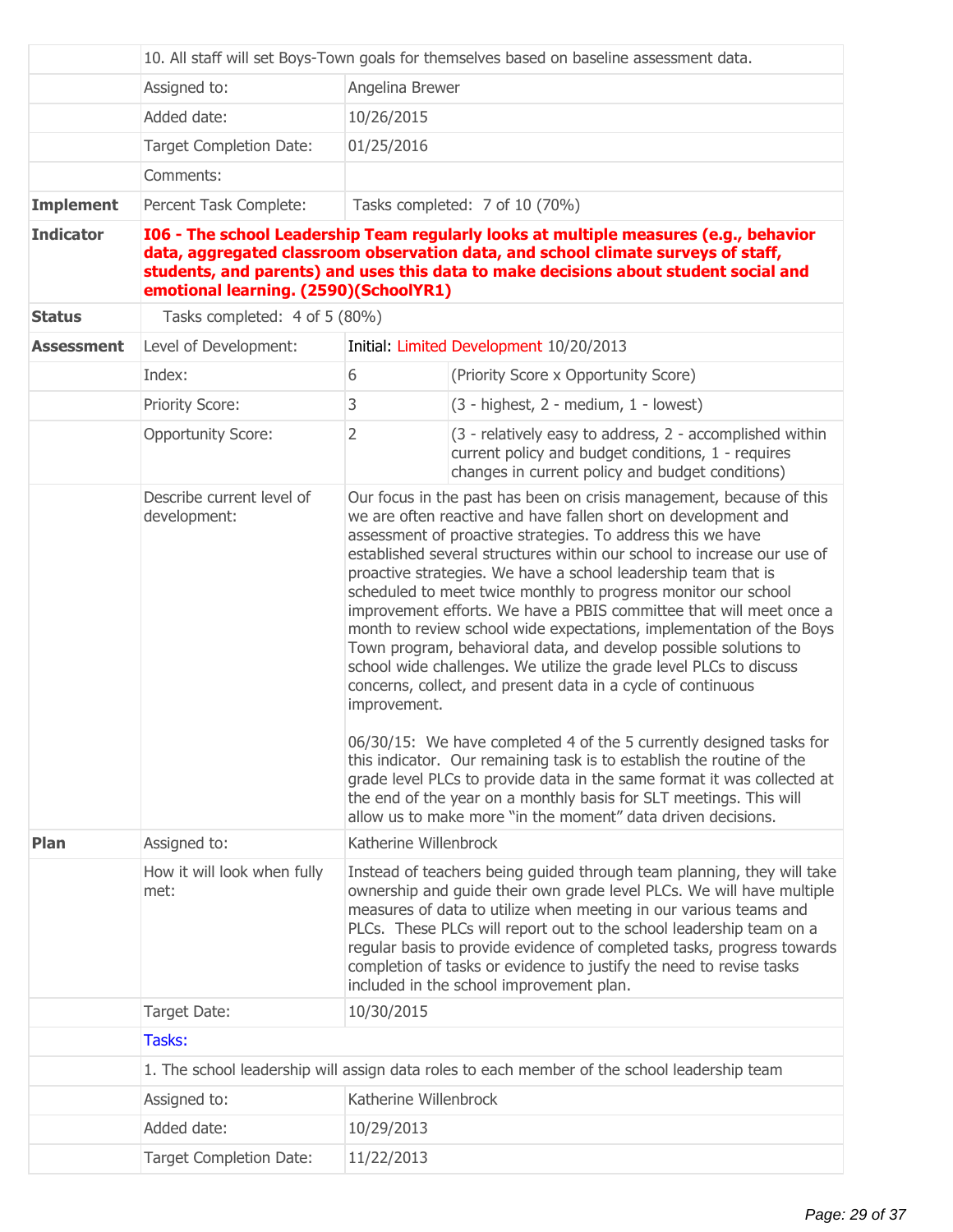| Comments:                                | Examples discussed in meeting have a representative for elementary<br>data, middle data, high school data, Behavior data, parent and staff<br>data, etc.                                                                                                                                                                                                 |
|------------------------------------------|----------------------------------------------------------------------------------------------------------------------------------------------------------------------------------------------------------------------------------------------------------------------------------------------------------------------------------------------------------|
|                                          | Roles assigned as follows:                                                                                                                                                                                                                                                                                                                               |
|                                          | Discipline Data - Willenbrock                                                                                                                                                                                                                                                                                                                            |
|                                          | Boys Town Data - Lambert/Clayton                                                                                                                                                                                                                                                                                                                         |
|                                          | Elementary Achievement - Robinson<br>Secondary Achievement- Scire                                                                                                                                                                                                                                                                                        |
|                                          | Graduation/Attendance - Davis                                                                                                                                                                                                                                                                                                                            |
|                                          |                                                                                                                                                                                                                                                                                                                                                          |
| <b>Task Completed:</b>                   | 11/19/2013                                                                                                                                                                                                                                                                                                                                               |
|                                          | 2. The school leadership team will develop a standard template for sharing data                                                                                                                                                                                                                                                                          |
| Assigned to:                             | Katherine Willenbrock                                                                                                                                                                                                                                                                                                                                    |
| Added date:                              | 10/29/2013                                                                                                                                                                                                                                                                                                                                               |
| <b>Target Completion Date:</b>           | 12/06/2013                                                                                                                                                                                                                                                                                                                                               |
| Comments:                                | 12/6/13 Template created - will be presented to SLT for approval<br>12/10                                                                                                                                                                                                                                                                                |
| <b>Task Completed:</b>                   | 12/06/2013                                                                                                                                                                                                                                                                                                                                               |
| 3. A survey for parents will be designed |                                                                                                                                                                                                                                                                                                                                                          |
| Assigned to:                             | Cynthia Clayton                                                                                                                                                                                                                                                                                                                                          |
| Added date:                              | 10/29/2013                                                                                                                                                                                                                                                                                                                                               |
| Target Completion Date:                  | 11/22/2013                                                                                                                                                                                                                                                                                                                                               |
| Comments:                                | Parent survey was designed and data was collected at the thanksgiving<br>parent night                                                                                                                                                                                                                                                                    |
| <b>Task Completed:</b>                   | 11/21/2013                                                                                                                                                                                                                                                                                                                                               |
|                                          | 4. The school leadership team will utilize the data to complete Root Cause Analysis                                                                                                                                                                                                                                                                      |
| Assigned to:                             | Katherine Willenbrock                                                                                                                                                                                                                                                                                                                                    |
| Added date:                              | 02/14/2014                                                                                                                                                                                                                                                                                                                                               |
| <b>Target Completion Date:</b>           | 10/31/2014                                                                                                                                                                                                                                                                                                                                               |
| Comments:                                | 1) Causal Factor charting<br>2) Root Cause determination                                                                                                                                                                                                                                                                                                 |
|                                          | 5/30/14 Additional time is needed as more professional development<br>around what root cause analysis is and how we can use it to address<br>our challenges is needed. In addition the school leadership team has<br>spent the spring semester meetings keeping updated/revising other<br>tasks as well as planning monthly parent nights in the spring. |
|                                          | 10/24/14 The School leadership team has spent a great deal of time<br>discussing the root causes of our issues, the team feels that many root<br>causes are factors that are not within our control- and those that are<br>within our control are addressed throughout the other indicators.                                                             |
| <b>Task Completed:</b>                   | 10/16/2014                                                                                                                                                                                                                                                                                                                                               |
|                                          | 5. Grade level teams will provide data to the school leadership team monthly.                                                                                                                                                                                                                                                                            |
| Assigned to:                             | Eugenia Hopper                                                                                                                                                                                                                                                                                                                                           |
| Added date:                              | 10/24/2014                                                                                                                                                                                                                                                                                                                                               |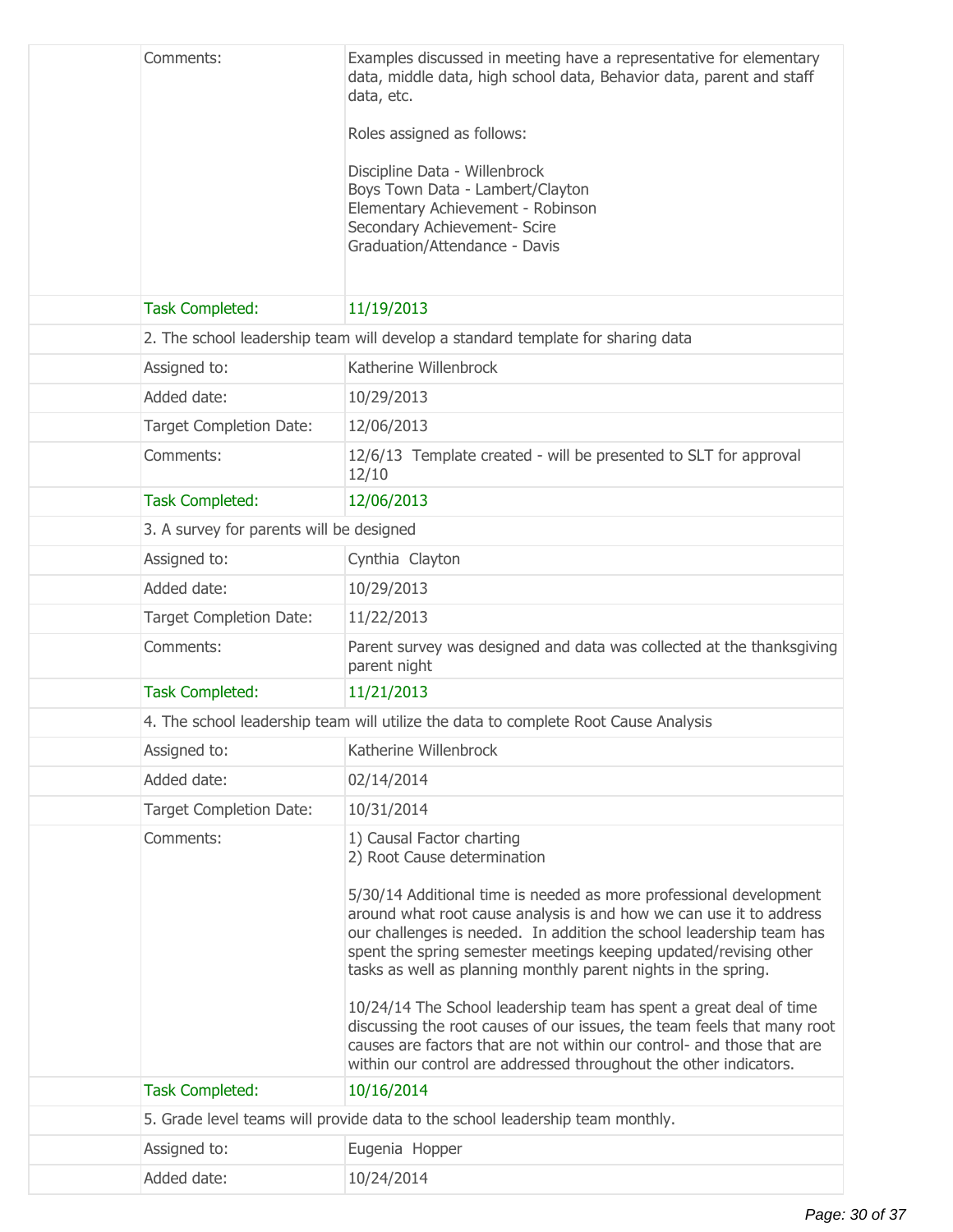|                   | <b>Target Completion Date:</b>                                          | 11/24/2015                                                                                                                                                                 |                                                                                                                                                                                                                                                                                                                                                                                                                                                                                                                                                                                                                                                                                                                                                                                                                                                                                                                                                                                                                                                                                                                                                                                                                                                                                                                                                                                                                                                                                                                                                                                                                                                                                                                                                                                                                                                                                                                                                                                                                                                                                                                                                                                                                                                                                                                                                                                                                                                  |
|-------------------|-------------------------------------------------------------------------|----------------------------------------------------------------------------------------------------------------------------------------------------------------------------|--------------------------------------------------------------------------------------------------------------------------------------------------------------------------------------------------------------------------------------------------------------------------------------------------------------------------------------------------------------------------------------------------------------------------------------------------------------------------------------------------------------------------------------------------------------------------------------------------------------------------------------------------------------------------------------------------------------------------------------------------------------------------------------------------------------------------------------------------------------------------------------------------------------------------------------------------------------------------------------------------------------------------------------------------------------------------------------------------------------------------------------------------------------------------------------------------------------------------------------------------------------------------------------------------------------------------------------------------------------------------------------------------------------------------------------------------------------------------------------------------------------------------------------------------------------------------------------------------------------------------------------------------------------------------------------------------------------------------------------------------------------------------------------------------------------------------------------------------------------------------------------------------------------------------------------------------------------------------------------------------------------------------------------------------------------------------------------------------------------------------------------------------------------------------------------------------------------------------------------------------------------------------------------------------------------------------------------------------------------------------------------------------------------------------------------------------|
|                   | Frequency:                                                              | monthly                                                                                                                                                                    |                                                                                                                                                                                                                                                                                                                                                                                                                                                                                                                                                                                                                                                                                                                                                                                                                                                                                                                                                                                                                                                                                                                                                                                                                                                                                                                                                                                                                                                                                                                                                                                                                                                                                                                                                                                                                                                                                                                                                                                                                                                                                                                                                                                                                                                                                                                                                                                                                                                  |
|                   | Comments:                                                               |                                                                                                                                                                            |                                                                                                                                                                                                                                                                                                                                                                                                                                                                                                                                                                                                                                                                                                                                                                                                                                                                                                                                                                                                                                                                                                                                                                                                                                                                                                                                                                                                                                                                                                                                                                                                                                                                                                                                                                                                                                                                                                                                                                                                                                                                                                                                                                                                                                                                                                                                                                                                                                                  |
| <b>Implement</b>  | Percent Task Complete:                                                  |                                                                                                                                                                            | Tasks completed: 4 of 5 (80%)                                                                                                                                                                                                                                                                                                                                                                                                                                                                                                                                                                                                                                                                                                                                                                                                                                                                                                                                                                                                                                                                                                                                                                                                                                                                                                                                                                                                                                                                                                                                                                                                                                                                                                                                                                                                                                                                                                                                                                                                                                                                                                                                                                                                                                                                                                                                                                                                                    |
|                   | <b>Increasing learning time and creating community-oriented schools</b> |                                                                                                                                                                            |                                                                                                                                                                                                                                                                                                                                                                                                                                                                                                                                                                                                                                                                                                                                                                                                                                                                                                                                                                                                                                                                                                                                                                                                                                                                                                                                                                                                                                                                                                                                                                                                                                                                                                                                                                                                                                                                                                                                                                                                                                                                                                                                                                                                                                                                                                                                                                                                                                                  |
|                   |                                                                         |                                                                                                                                                                            | Federal Requirement: Establish schedules and strategies that provide increased learning time.                                                                                                                                                                                                                                                                                                                                                                                                                                                                                                                                                                                                                                                                                                                                                                                                                                                                                                                                                                                                                                                                                                                                                                                                                                                                                                                                                                                                                                                                                                                                                                                                                                                                                                                                                                                                                                                                                                                                                                                                                                                                                                                                                                                                                                                                                                                                                    |
| <b>Indicator</b>  |                                                                         | J08 - The LEA/School monitors progress of the extended learning time programs and<br>strategies being implemented, and uses data to inform modifications.(1710)(SchoolYR1) |                                                                                                                                                                                                                                                                                                                                                                                                                                                                                                                                                                                                                                                                                                                                                                                                                                                                                                                                                                                                                                                                                                                                                                                                                                                                                                                                                                                                                                                                                                                                                                                                                                                                                                                                                                                                                                                                                                                                                                                                                                                                                                                                                                                                                                                                                                                                                                                                                                                  |
| <b>Status</b>     | <b>Objective Met</b> 9/24/2015                                          |                                                                                                                                                                            |                                                                                                                                                                                                                                                                                                                                                                                                                                                                                                                                                                                                                                                                                                                                                                                                                                                                                                                                                                                                                                                                                                                                                                                                                                                                                                                                                                                                                                                                                                                                                                                                                                                                                                                                                                                                                                                                                                                                                                                                                                                                                                                                                                                                                                                                                                                                                                                                                                                  |
| <b>Assessment</b> | Level of Development:                                                   | Initial: Limited Development 10/20/2013                                                                                                                                    |                                                                                                                                                                                                                                                                                                                                                                                                                                                                                                                                                                                                                                                                                                                                                                                                                                                                                                                                                                                                                                                                                                                                                                                                                                                                                                                                                                                                                                                                                                                                                                                                                                                                                                                                                                                                                                                                                                                                                                                                                                                                                                                                                                                                                                                                                                                                                                                                                                                  |
|                   | <b>Objective Met - 09/24/2015</b>                                       |                                                                                                                                                                            |                                                                                                                                                                                                                                                                                                                                                                                                                                                                                                                                                                                                                                                                                                                                                                                                                                                                                                                                                                                                                                                                                                                                                                                                                                                                                                                                                                                                                                                                                                                                                                                                                                                                                                                                                                                                                                                                                                                                                                                                                                                                                                                                                                                                                                                                                                                                                                                                                                                  |
|                   | Index:                                                                  | $\overline{4}$                                                                                                                                                             | (Priority Score x Opportunity Score)                                                                                                                                                                                                                                                                                                                                                                                                                                                                                                                                                                                                                                                                                                                                                                                                                                                                                                                                                                                                                                                                                                                                                                                                                                                                                                                                                                                                                                                                                                                                                                                                                                                                                                                                                                                                                                                                                                                                                                                                                                                                                                                                                                                                                                                                                                                                                                                                             |
|                   | <b>Priority Score:</b>                                                  | 2                                                                                                                                                                          | $(3 - highest, 2 - medium, 1 - lowest)$                                                                                                                                                                                                                                                                                                                                                                                                                                                                                                                                                                                                                                                                                                                                                                                                                                                                                                                                                                                                                                                                                                                                                                                                                                                                                                                                                                                                                                                                                                                                                                                                                                                                                                                                                                                                                                                                                                                                                                                                                                                                                                                                                                                                                                                                                                                                                                                                          |
|                   | <b>Opportunity Score:</b>                                               | $\overline{2}$                                                                                                                                                             | (3 - relatively easy to address, 2 - accomplished within<br>current policy and budget conditions, 1 - requires<br>changes in current policy and budget conditions)                                                                                                                                                                                                                                                                                                                                                                                                                                                                                                                                                                                                                                                                                                                                                                                                                                                                                                                                                                                                                                                                                                                                                                                                                                                                                                                                                                                                                                                                                                                                                                                                                                                                                                                                                                                                                                                                                                                                                                                                                                                                                                                                                                                                                                                                               |
|                   | Describe current level of<br>development:                               | high school students.<br><b>LEA RESPONSE:</b>                                                                                                                              | Our School serves a diverse population of students from the whole<br>county, with many of our students spending two or more hours a day<br>in transit. In addition many of our students are transitioning back into<br>the public school system from extended stays in mental health facilities<br>where students do not typically receive more than two to three hours<br>daily on academics. Due to the unique learning needs, emotional and<br>behavioral challenges our students have shown limited success with<br>traditional extended learning practices such as additional hours added<br>to the academic day or Saturday school. We have completed 2 years<br>of successful summer school programs including Elementary Read to<br>Achieve camps and high school credit recovery. This summer we also<br>included programs for students transitioning to 6th grade and 9th<br>grade. We believe a part of the success is due to increased student to<br>staff ratios and abbreviated schedule (less hours a day, 4 days a<br>week). We have added a learning lab block for our secondary<br>students. This block is intended to meet the IEP goals, and other<br>academic goals based on assessment data such as that from the MAP<br>testing (6-8) and for targeted skill practice and credit recovery for our<br>Through the use of Title I funds schools are able to offer before or<br>after school learning opportunities for students. Students who struggle<br>in their core academic areas are afforded these opportunities for<br>additional instruction. Schools use formative assessments to inform<br>student progress and determine whether adjustments need to be made<br>in the instruction. In addition, technology is often used to provide<br>extended learning opportunities for students. Academic enrichment<br>that is technology based generates reports that provide specific<br>feedback on student strengths and weaknesses. Teacher are able to<br>use these reports to modify and adjust instruction. The district provides<br>teacher training through the Differentiation Academy that gives<br>strategies on how to adjust instruction in all settings to meet the needs<br>of all students. The Differentiation Academy is available to all teachers<br>and central office staff who support schools. This unified understanding<br>of differentiation serves as a necessary component for instruction. |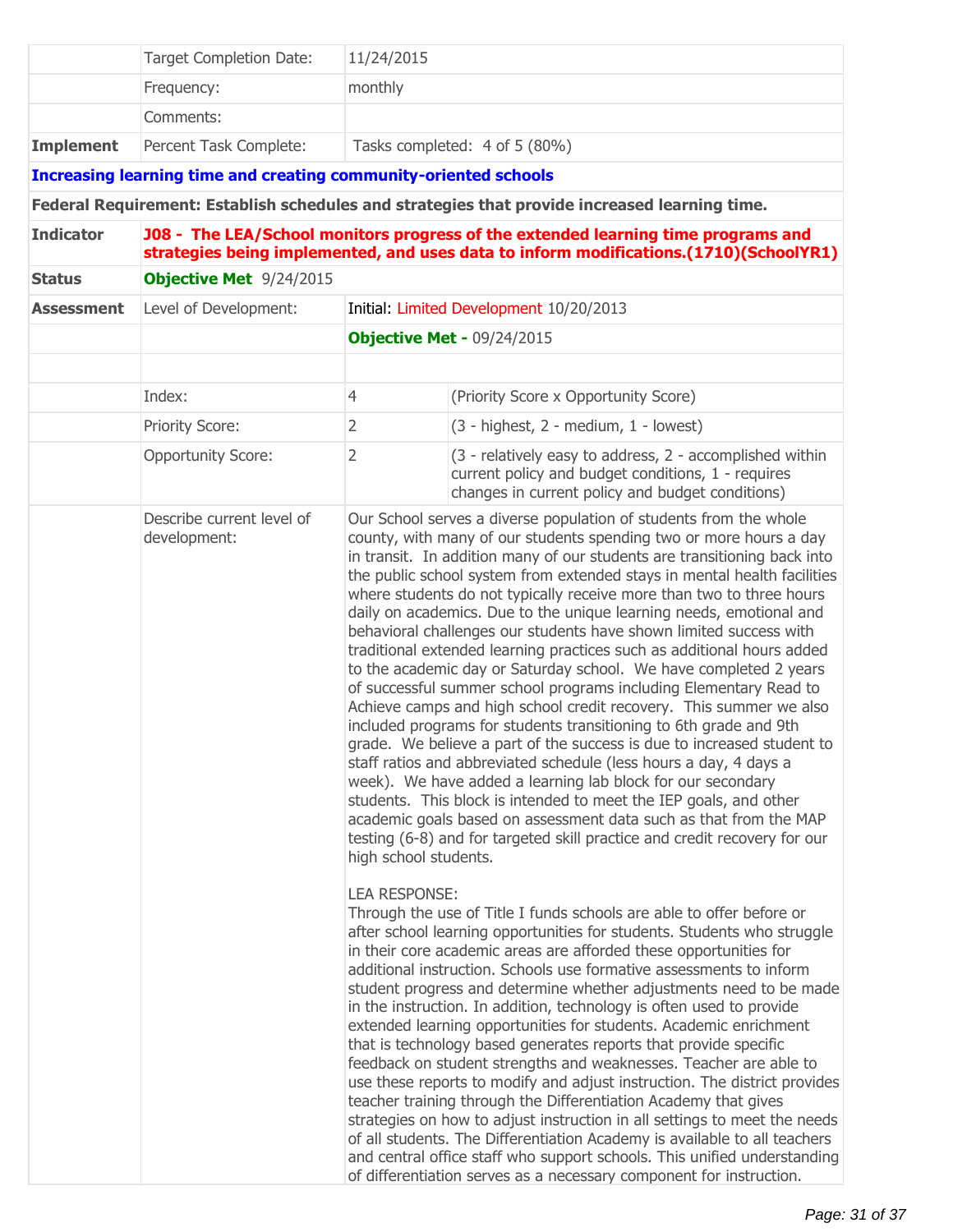|      |                                     | 06/30/15: We are implementing a summer school program for credit<br>recovery, rising 9th grade students and students, rising 6th grade<br>students, and literacy camp for rising 1st-4th grade students. MAP<br>data was used to develop learning lab groups for middle school. This<br>data will be reviewed with other EOY data and start of the year<br>baseline assessment data to develop plans for the 2015-2016 school<br>year. Additional time is needed to collect this evidence. We are<br>excited to be transition to an earlier bell schedule time of 7:15-2:15<br>which will allow us to explore extended day learning opportunities such<br>as credit recovery and tutoring for our high school students. |  |  |  |
|------|-------------------------------------|-------------------------------------------------------------------------------------------------------------------------------------------------------------------------------------------------------------------------------------------------------------------------------------------------------------------------------------------------------------------------------------------------------------------------------------------------------------------------------------------------------------------------------------------------------------------------------------------------------------------------------------------------------------------------------------------------------------------------|--|--|--|
| Plan | Assigned to:                        | Eugenia Hopper                                                                                                                                                                                                                                                                                                                                                                                                                                                                                                                                                                                                                                                                                                          |  |  |  |
|      | How it will look when fully<br>met: | Learning Lab blocks will be utilized to provided targeted support to<br>students based on individual needs. Flexible scheduling will also be<br>used to provide intensive reading and math support to students in K-8.<br>Through the use of MAP data, progress monitoring data, and<br>standardized test data we will see all students making a minimum of<br>one years growth in one years time.                                                                                                                                                                                                                                                                                                                      |  |  |  |
|      | Target Date:                        | 05/29/2015                                                                                                                                                                                                                                                                                                                                                                                                                                                                                                                                                                                                                                                                                                              |  |  |  |
|      | Tasks:                              |                                                                                                                                                                                                                                                                                                                                                                                                                                                                                                                                                                                                                                                                                                                         |  |  |  |
|      |                                     | 1. MAP data will be used to develop groupings for learning lab in middle school                                                                                                                                                                                                                                                                                                                                                                                                                                                                                                                                                                                                                                         |  |  |  |
|      | Assigned to:                        | Tamara Smith                                                                                                                                                                                                                                                                                                                                                                                                                                                                                                                                                                                                                                                                                                            |  |  |  |
|      | Added date:                         | 10/29/2013                                                                                                                                                                                                                                                                                                                                                                                                                                                                                                                                                                                                                                                                                                              |  |  |  |
|      | <b>Target Completion Date:</b>      | 11/22/2013                                                                                                                                                                                                                                                                                                                                                                                                                                                                                                                                                                                                                                                                                                              |  |  |  |
|      | Comments:                           | Due to the tragic loss of a student the completion of this task was<br>delayed. Rather than using MAP data, data collected through the initial<br>testing with the EPS programs were used to determine groups for<br>learning lab.                                                                                                                                                                                                                                                                                                                                                                                                                                                                                      |  |  |  |
|      | <b>Task Completed:</b>              | 01/15/2014                                                                                                                                                                                                                                                                                                                                                                                                                                                                                                                                                                                                                                                                                                              |  |  |  |
|      |                                     | 2. Progress monitoring of the big 10 standards for core content areas will be used to determine the<br>need for additional learning lab blocks for high school students for second semester.                                                                                                                                                                                                                                                                                                                                                                                                                                                                                                                            |  |  |  |
|      | Assigned to:                        | Micah Davis                                                                                                                                                                                                                                                                                                                                                                                                                                                                                                                                                                                                                                                                                                             |  |  |  |
|      | Added date:                         | 10/29/2013                                                                                                                                                                                                                                                                                                                                                                                                                                                                                                                                                                                                                                                                                                              |  |  |  |
|      | <b>Target Completion Date:</b>      | 01/31/2014                                                                                                                                                                                                                                                                                                                                                                                                                                                                                                                                                                                                                                                                                                              |  |  |  |
|      | Comments:                           | Although a master list of Big 10 standards was not created, other<br>academic and behavioral data was used to determine which high<br>school students needed additional supports such as learning labs,<br>Credit recovery options, and foundational courses.                                                                                                                                                                                                                                                                                                                                                                                                                                                           |  |  |  |
|      | <b>Task Completed:</b>              | 01/27/2014                                                                                                                                                                                                                                                                                                                                                                                                                                                                                                                                                                                                                                                                                                              |  |  |  |
|      | extended instructional time.        | 3. The School Leadership Team will explore options available to Lincoln Heights to offer students                                                                                                                                                                                                                                                                                                                                                                                                                                                                                                                                                                                                                       |  |  |  |
|      | Assigned to:                        | Erin Forges                                                                                                                                                                                                                                                                                                                                                                                                                                                                                                                                                                                                                                                                                                             |  |  |  |
|      | Added date:                         | 03/03/2014                                                                                                                                                                                                                                                                                                                                                                                                                                                                                                                                                                                                                                                                                                              |  |  |  |
|      | <b>Target Completion Date:</b>      | 11/28/2014                                                                                                                                                                                                                                                                                                                                                                                                                                                                                                                                                                                                                                                                                                              |  |  |  |
|      | Comments:                           | Due to change in leadership and support staff, the due date for this<br>task pushed out to the end of November.                                                                                                                                                                                                                                                                                                                                                                                                                                                                                                                                                                                                         |  |  |  |
|      |                                     | 6/30/15 - We are implementing a summer school program for credit<br>recovery, rising 9th grade students and students, rising 6th grade                                                                                                                                                                                                                                                                                                                                                                                                                                                                                                                                                                                  |  |  |  |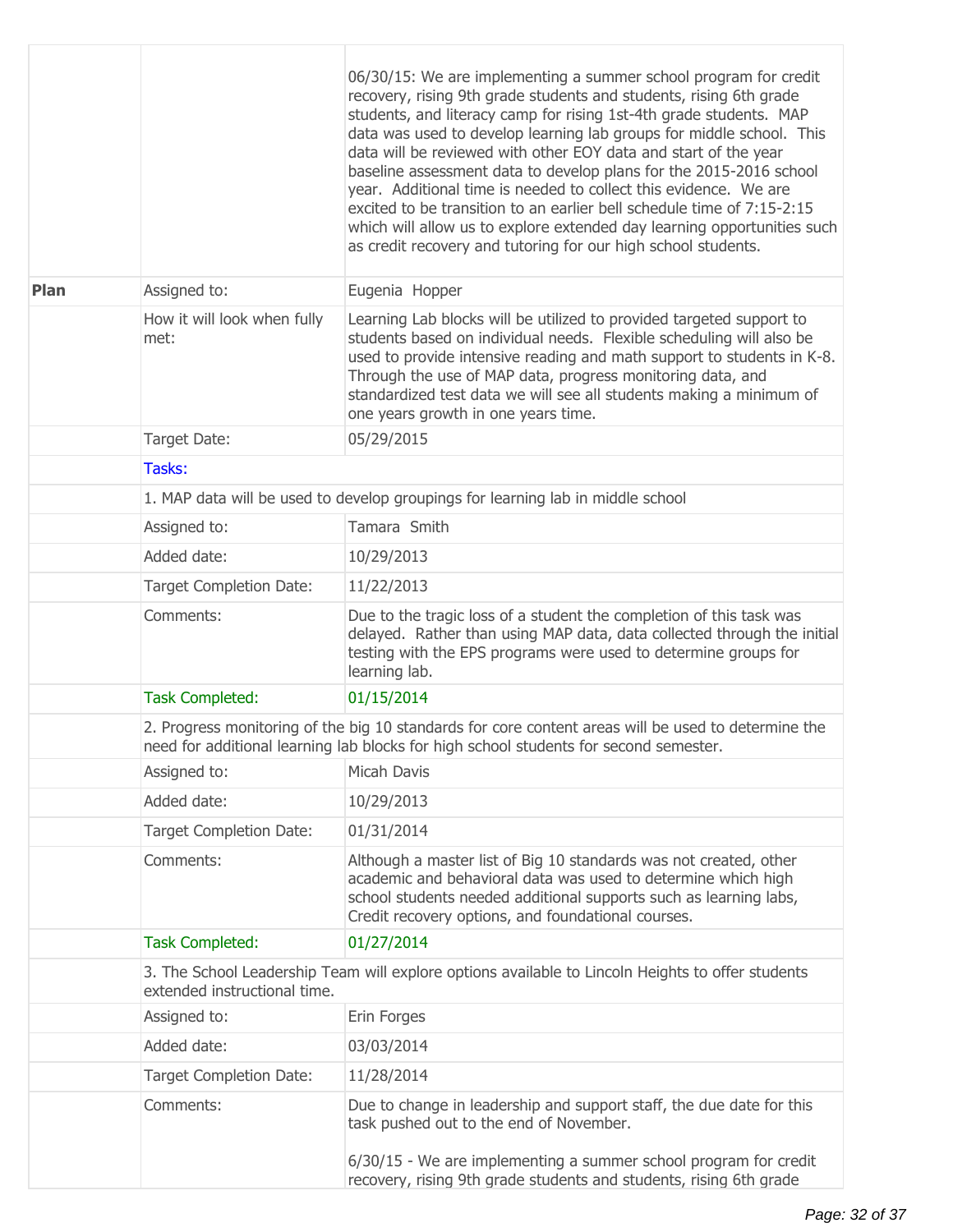|                                                                         |                                                                                                                                     |                | students, and literacy camp for rising 1st-4th grade students.                                                                                                                                                                                                                                                                                              |  |
|-------------------------------------------------------------------------|-------------------------------------------------------------------------------------------------------------------------------------|----------------|-------------------------------------------------------------------------------------------------------------------------------------------------------------------------------------------------------------------------------------------------------------------------------------------------------------------------------------------------------------|--|
|                                                                         | <b>Task Completed:</b>                                                                                                              | 06/30/2015     |                                                                                                                                                                                                                                                                                                                                                             |  |
|                                                                         | 4. MAP and EOG data will be utilized to develop plans for learning lab blocks for rising 9th graders as<br>well as for k-8 students |                |                                                                                                                                                                                                                                                                                                                                                             |  |
|                                                                         | Assigned to:                                                                                                                        | Melissa Melton |                                                                                                                                                                                                                                                                                                                                                             |  |
|                                                                         | Added date:                                                                                                                         | 02/14/2014     |                                                                                                                                                                                                                                                                                                                                                             |  |
|                                                                         | Target Completion Date:                                                                                                             | 09/25/2015     |                                                                                                                                                                                                                                                                                                                                                             |  |
|                                                                         | Comments:                                                                                                                           |                | 6/30/15 MAP data was used to develop learning lab groups for middle<br>school. This data will be reviewed with other EOY data and start of the<br>year baseline assessment data to develop plans for the 2015-2016<br>school year. Additional time is needed to collect this evidence.                                                                      |  |
|                                                                         | <b>Task Completed:</b>                                                                                                              | 09/22/2015     |                                                                                                                                                                                                                                                                                                                                                             |  |
| <b>Implement</b>                                                        | Percent Task Complete:                                                                                                              |                |                                                                                                                                                                                                                                                                                                                                                             |  |
|                                                                         | Objective Met:                                                                                                                      | 9/24/2015      |                                                                                                                                                                                                                                                                                                                                                             |  |
|                                                                         | Experience:<br>Sustain:                                                                                                             | 9/24/2015      | Due to the nature of our population, we have found success with<br>summer programing to address their needs. This summer (2015), we<br>offered several summer school options for our elementary students,<br>credit recovery and transitions from elementary to middle and middle<br>to high school. We will continue to offer these options going forward. |  |
|                                                                         |                                                                                                                                     | 9/24/2015      | We will continue to offer summer programs for our students to meet<br>their academic and behavioral needs.                                                                                                                                                                                                                                                  |  |
|                                                                         | Evidence:                                                                                                                           | 9/24/2015      | This summer (2015), we offered several summer school options for<br>our elementary students, credit recovery and transitions from<br>elementary to middle and middle to high school. We will continue to<br>offer these options going forward.                                                                                                              |  |
| <b>Increasing learning time and creating community-oriented schools</b> |                                                                                                                                     |                |                                                                                                                                                                                                                                                                                                                                                             |  |
|                                                                         |                                                                                                                                     |                | Federal Requirement: Provide ongoing mechanisms for family and community engagement.                                                                                                                                                                                                                                                                        |  |
| <b>Indicator</b>                                                        | K04 - The LEA/School has engaged parents and community in the transformation<br>process.(1649)(SchoolYR2)                           |                |                                                                                                                                                                                                                                                                                                                                                             |  |
| <b>Status</b>                                                           | Tasks completed: 3 of 5 (60%)                                                                                                       |                |                                                                                                                                                                                                                                                                                                                                                             |  |
| <b>Assessment</b>                                                       | Level of Development:                                                                                                               |                | Initial: Limited Development 10/24/2014                                                                                                                                                                                                                                                                                                                     |  |
|                                                                         | Index:                                                                                                                              | 4              | (Priority Score x Opportunity Score)                                                                                                                                                                                                                                                                                                                        |  |
|                                                                         | <b>Priority Score:</b>                                                                                                              | 2              | (3 - highest, 2 - medium, 1 - lowest)                                                                                                                                                                                                                                                                                                                       |  |
|                                                                         | <b>Opportunity Score:</b>                                                                                                           | 2              | (3 - relatively easy to address, 2 - accomplished within<br>current policy and budget conditions, 1 - requires<br>changes in current policy and budget conditions)                                                                                                                                                                                          |  |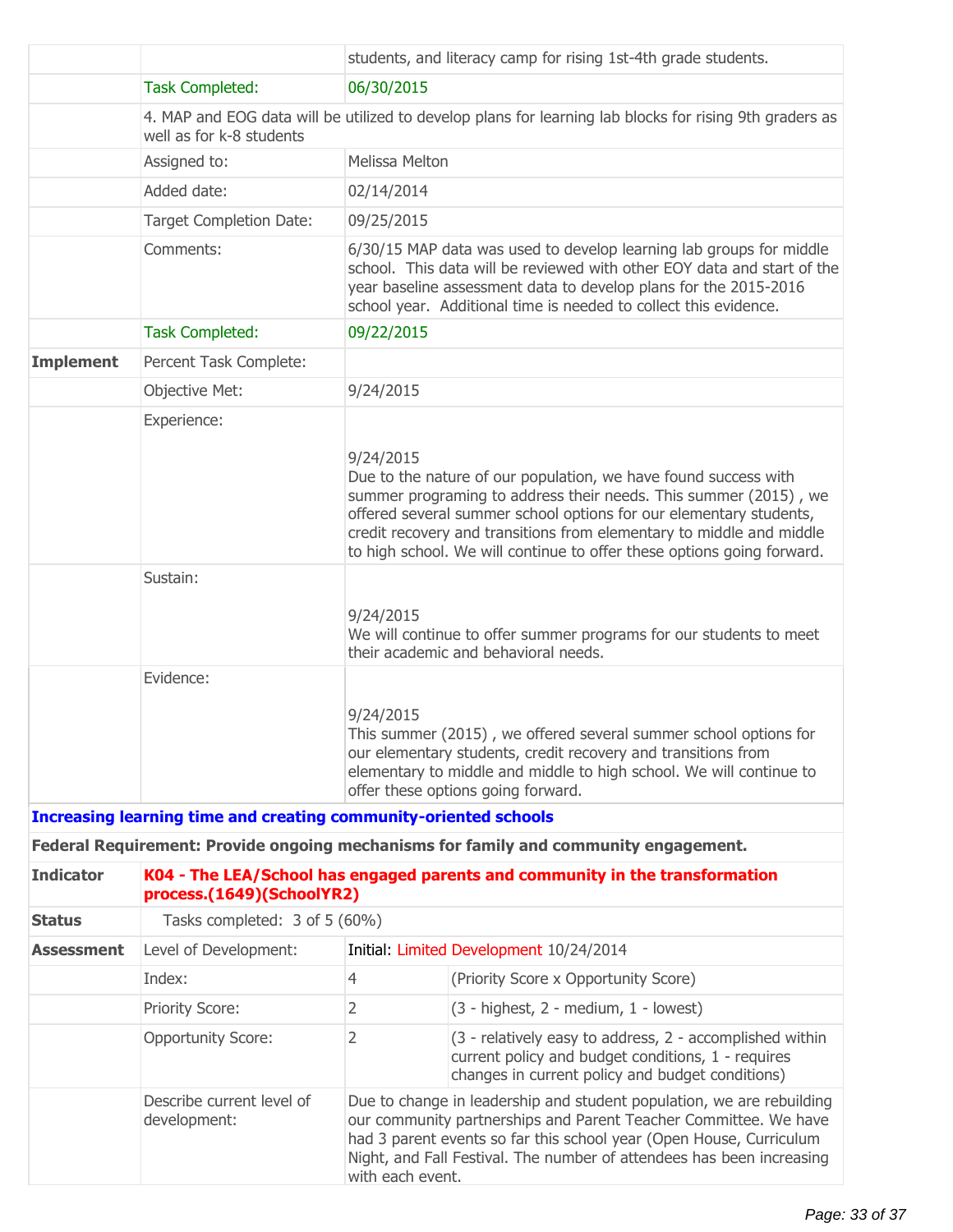|      |                                     | 10/26/15<br>We have had 2 parent events so far this year (Open House/Curriculum<br>Night and October Lunch and Learn). The attendees have been<br>increasing with each event. This year we have used Title I money for<br>food for the parents. 7 parents/significant adults came to the Lunch<br>and Learn to eat lunch with their children and participate in the<br>seminar. There are 3 more lunch and learns planned as well as 3 more<br>evening events. |  |  |  |
|------|-------------------------------------|----------------------------------------------------------------------------------------------------------------------------------------------------------------------------------------------------------------------------------------------------------------------------------------------------------------------------------------------------------------------------------------------------------------------------------------------------------------|--|--|--|
| Plan | Assigned to:                        | Cynthia Clayton                                                                                                                                                                                                                                                                                                                                                                                                                                                |  |  |  |
|      | How it will look when fully<br>met: | Parent involvement at events will increase as well as the number of<br>community partnerships.                                                                                                                                                                                                                                                                                                                                                                 |  |  |  |
|      | Target Date:                        | 05/24/2016                                                                                                                                                                                                                                                                                                                                                                                                                                                     |  |  |  |
|      | Tasks:                              |                                                                                                                                                                                                                                                                                                                                                                                                                                                                |  |  |  |
|      |                                     | 1. Community partnerships will be established with area businesses.                                                                                                                                                                                                                                                                                                                                                                                            |  |  |  |
|      | Assigned to:                        | Cynthia Clayton                                                                                                                                                                                                                                                                                                                                                                                                                                                |  |  |  |
|      | Added date:                         | 10/24/2014                                                                                                                                                                                                                                                                                                                                                                                                                                                     |  |  |  |
|      | <b>Target Completion Date:</b>      | 11/24/2015                                                                                                                                                                                                                                                                                                                                                                                                                                                     |  |  |  |
|      | Comments:                           | 2/3/15 As of this time, there are no new community partnerships.<br>There is one new volunteer partnership, Wells Fargo who has made us<br>their volunteer school.                                                                                                                                                                                                                                                                                             |  |  |  |
|      |                                     | 6/30/15 We have established a community partners with a few local<br>small businesses that are donating items to our school store. The<br>team agrees that additional time is needed to continue to work on<br>developing additional partnerships.                                                                                                                                                                                                             |  |  |  |
|      |                                     | 2. Boys town Social Skills video series will be ordered and presented at parent night nights to<br>support our classroom management system as well as our parents.                                                                                                                                                                                                                                                                                             |  |  |  |
|      | Assigned to:                        | Katherine Willenbrock                                                                                                                                                                                                                                                                                                                                                                                                                                          |  |  |  |
|      | Added date:                         | 10/24/2014                                                                                                                                                                                                                                                                                                                                                                                                                                                     |  |  |  |
|      | <b>Target Completion Date:</b>      | 08/28/2015                                                                                                                                                                                                                                                                                                                                                                                                                                                     |  |  |  |
|      | Comments:                           | 2/3/15 Due to unforeseen circumstances (parent death, students<br>death, one administrator on medical leave, and inclement weather),<br>they will be ordered this week through the Title I department by<br>3/17/15.                                                                                                                                                                                                                                           |  |  |  |
|      |                                     | 6/30/15 there were challenges in identifying the vendor for these<br>materials. This proved to be particularly challenging as the Financial<br>Secretary was out on medical leave. There are plans to order these<br>materials to run the parent lunch and learn meetings for the 2015-<br>2016 school year.                                                                                                                                                   |  |  |  |
|      | <b>Task Completed:</b>              | 08/28/2015                                                                                                                                                                                                                                                                                                                                                                                                                                                     |  |  |  |
|      | literacy.                           | 3. Lincoln Heights Academy will host a Family Literacy Night to engage our families and support                                                                                                                                                                                                                                                                                                                                                                |  |  |  |
|      | Assigned to:                        | Melissa Melton                                                                                                                                                                                                                                                                                                                                                                                                                                                 |  |  |  |
|      | Added date:                         | 10/24/2014                                                                                                                                                                                                                                                                                                                                                                                                                                                     |  |  |  |
|      | <b>Target Completion Date:</b>      | 12/31/2015                                                                                                                                                                                                                                                                                                                                                                                                                                                     |  |  |  |
|      | Comments:                           | 2/3 Due to unforseen circumstances (parent death, students death,<br>one adminstrator on medical leave, and inclement weather), this will<br>moved to March 19th.                                                                                                                                                                                                                                                                                              |  |  |  |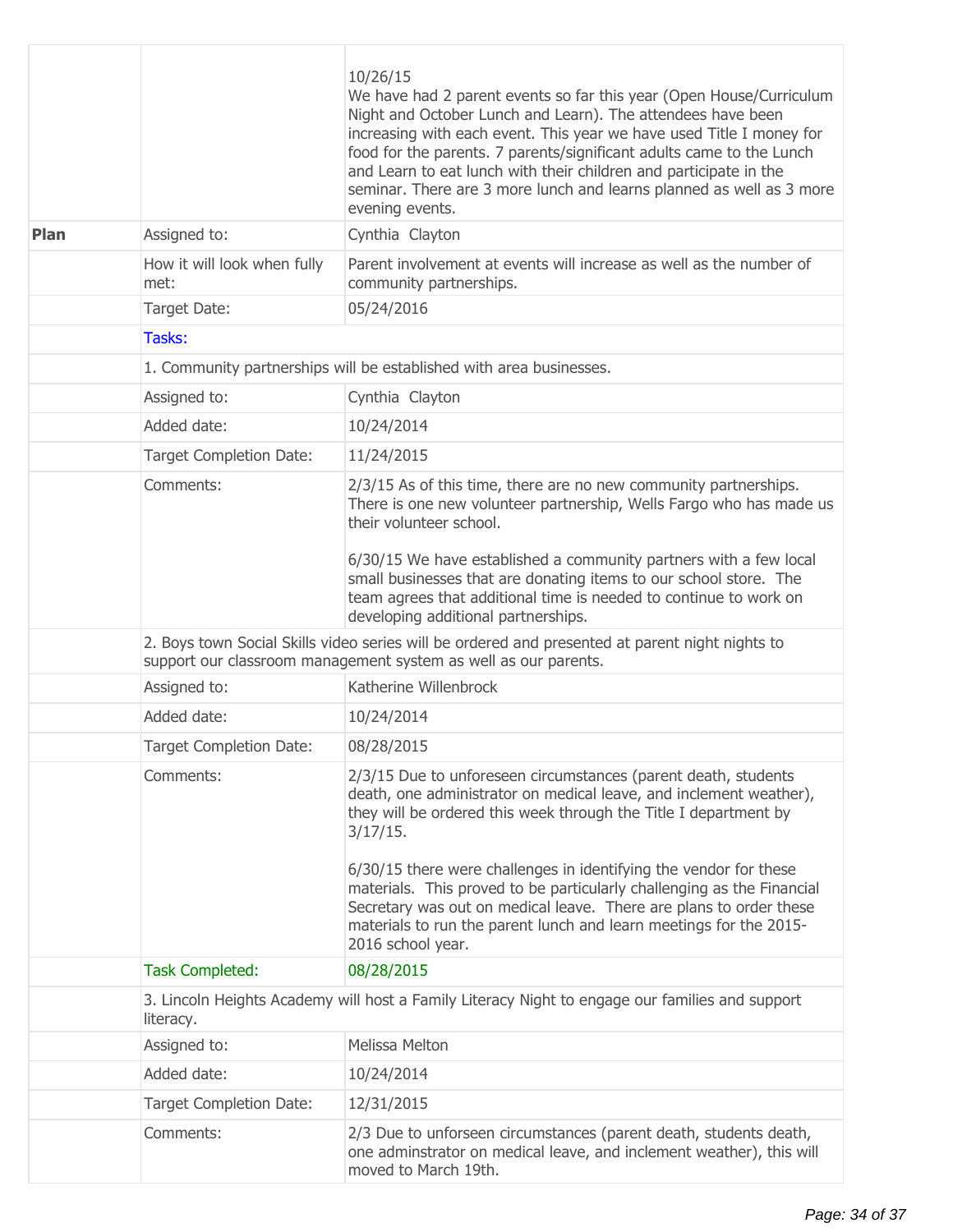|                   | <b>Task Completed:</b>                                                                                                                                                                                        | 03/20/2015                                                                                                                                                                                                                                                                                                                                                                                                                                                                                                                                                                                                                                                                                                                                                                                                                                                                                                                                                                                                                                                                                                                                                                                                                                                                                                                                                                                                                                                                                                                                                                                              |                                                                                                                                                                                                                                                                                                                                               |  |  |
|-------------------|---------------------------------------------------------------------------------------------------------------------------------------------------------------------------------------------------------------|---------------------------------------------------------------------------------------------------------------------------------------------------------------------------------------------------------------------------------------------------------------------------------------------------------------------------------------------------------------------------------------------------------------------------------------------------------------------------------------------------------------------------------------------------------------------------------------------------------------------------------------------------------------------------------------------------------------------------------------------------------------------------------------------------------------------------------------------------------------------------------------------------------------------------------------------------------------------------------------------------------------------------------------------------------------------------------------------------------------------------------------------------------------------------------------------------------------------------------------------------------------------------------------------------------------------------------------------------------------------------------------------------------------------------------------------------------------------------------------------------------------------------------------------------------------------------------------------------------|-----------------------------------------------------------------------------------------------------------------------------------------------------------------------------------------------------------------------------------------------------------------------------------------------------------------------------------------------|--|--|
|                   | 4. A new form letter will be created to facilitate community partnerships.                                                                                                                                    |                                                                                                                                                                                                                                                                                                                                                                                                                                                                                                                                                                                                                                                                                                                                                                                                                                                                                                                                                                                                                                                                                                                                                                                                                                                                                                                                                                                                                                                                                                                                                                                                         |                                                                                                                                                                                                                                                                                                                                               |  |  |
|                   | Assigned to:                                                                                                                                                                                                  | Cynthia Clayton                                                                                                                                                                                                                                                                                                                                                                                                                                                                                                                                                                                                                                                                                                                                                                                                                                                                                                                                                                                                                                                                                                                                                                                                                                                                                                                                                                                                                                                                                                                                                                                         |                                                                                                                                                                                                                                                                                                                                               |  |  |
|                   | Added date:                                                                                                                                                                                                   | 10/24/2014                                                                                                                                                                                                                                                                                                                                                                                                                                                                                                                                                                                                                                                                                                                                                                                                                                                                                                                                                                                                                                                                                                                                                                                                                                                                                                                                                                                                                                                                                                                                                                                              |                                                                                                                                                                                                                                                                                                                                               |  |  |
|                   | Target Completion Date:                                                                                                                                                                                       | 11/28/2014                                                                                                                                                                                                                                                                                                                                                                                                                                                                                                                                                                                                                                                                                                                                                                                                                                                                                                                                                                                                                                                                                                                                                                                                                                                                                                                                                                                                                                                                                                                                                                                              |                                                                                                                                                                                                                                                                                                                                               |  |  |
|                   | Comments:                                                                                                                                                                                                     |                                                                                                                                                                                                                                                                                                                                                                                                                                                                                                                                                                                                                                                                                                                                                                                                                                                                                                                                                                                                                                                                                                                                                                                                                                                                                                                                                                                                                                                                                                                                                                                                         | Ms. Clayton has completed the partner letter.                                                                                                                                                                                                                                                                                                 |  |  |
|                   | <b>Task Completed:</b>                                                                                                                                                                                        | 12/08/2014                                                                                                                                                                                                                                                                                                                                                                                                                                                                                                                                                                                                                                                                                                                                                                                                                                                                                                                                                                                                                                                                                                                                                                                                                                                                                                                                                                                                                                                                                                                                                                                              |                                                                                                                                                                                                                                                                                                                                               |  |  |
|                   | 5. We will identify which CMS feeder patterns that have the highest number of students that we<br>serve at Lincoln Heights to establish community partnerships and school partnerships within these<br>areas. |                                                                                                                                                                                                                                                                                                                                                                                                                                                                                                                                                                                                                                                                                                                                                                                                                                                                                                                                                                                                                                                                                                                                                                                                                                                                                                                                                                                                                                                                                                                                                                                                         |                                                                                                                                                                                                                                                                                                                                               |  |  |
|                   | Assigned to:                                                                                                                                                                                                  | Katherine Willenbrock                                                                                                                                                                                                                                                                                                                                                                                                                                                                                                                                                                                                                                                                                                                                                                                                                                                                                                                                                                                                                                                                                                                                                                                                                                                                                                                                                                                                                                                                                                                                                                                   |                                                                                                                                                                                                                                                                                                                                               |  |  |
|                   | Added date:                                                                                                                                                                                                   | 11/06/2014                                                                                                                                                                                                                                                                                                                                                                                                                                                                                                                                                                                                                                                                                                                                                                                                                                                                                                                                                                                                                                                                                                                                                                                                                                                                                                                                                                                                                                                                                                                                                                                              |                                                                                                                                                                                                                                                                                                                                               |  |  |
|                   | Target Completion Date:                                                                                                                                                                                       | 12/08/2015                                                                                                                                                                                                                                                                                                                                                                                                                                                                                                                                                                                                                                                                                                                                                                                                                                                                                                                                                                                                                                                                                                                                                                                                                                                                                                                                                                                                                                                                                                                                                                                              |                                                                                                                                                                                                                                                                                                                                               |  |  |
|                   | Comments:                                                                                                                                                                                                     |                                                                                                                                                                                                                                                                                                                                                                                                                                                                                                                                                                                                                                                                                                                                                                                                                                                                                                                                                                                                                                                                                                                                                                                                                                                                                                                                                                                                                                                                                                                                                                                                         | 2/3/15 Due to unforeseen circumstances (parent death, students<br>death, one administrator on medical leave, and inclement weather),<br>the date was pushed back to April 30th to accommodate the influx of<br>new students. This has also proven more difficult requiring<br>collaboration between the district and Lincoln Heights Academy. |  |  |
| <b>Implement</b>  | Percent Task Complete:                                                                                                                                                                                        |                                                                                                                                                                                                                                                                                                                                                                                                                                                                                                                                                                                                                                                                                                                                                                                                                                                                                                                                                                                                                                                                                                                                                                                                                                                                                                                                                                                                                                                                                                                                                                                                         | Tasks completed: 3 of 5 (60%)                                                                                                                                                                                                                                                                                                                 |  |  |
| <b>Indicator</b>  | K07 - The LEA/School has established a positive organizational<br>culture.(1651)(SchoolYR1)                                                                                                                   |                                                                                                                                                                                                                                                                                                                                                                                                                                                                                                                                                                                                                                                                                                                                                                                                                                                                                                                                                                                                                                                                                                                                                                                                                                                                                                                                                                                                                                                                                                                                                                                                         |                                                                                                                                                                                                                                                                                                                                               |  |  |
| <b>Status</b>     | Tasks completed: 5 of 7 (71%)                                                                                                                                                                                 |                                                                                                                                                                                                                                                                                                                                                                                                                                                                                                                                                                                                                                                                                                                                                                                                                                                                                                                                                                                                                                                                                                                                                                                                                                                                                                                                                                                                                                                                                                                                                                                                         |                                                                                                                                                                                                                                                                                                                                               |  |  |
| <b>Assessment</b> | Level of Development:                                                                                                                                                                                         |                                                                                                                                                                                                                                                                                                                                                                                                                                                                                                                                                                                                                                                                                                                                                                                                                                                                                                                                                                                                                                                                                                                                                                                                                                                                                                                                                                                                                                                                                                                                                                                                         | Initial: Limited Development 10/20/2013                                                                                                                                                                                                                                                                                                       |  |  |
|                   | Index:                                                                                                                                                                                                        | 6                                                                                                                                                                                                                                                                                                                                                                                                                                                                                                                                                                                                                                                                                                                                                                                                                                                                                                                                                                                                                                                                                                                                                                                                                                                                                                                                                                                                                                                                                                                                                                                                       | (Priority Score x Opportunity Score)                                                                                                                                                                                                                                                                                                          |  |  |
|                   | Priority Score:                                                                                                                                                                                               | 3                                                                                                                                                                                                                                                                                                                                                                                                                                                                                                                                                                                                                                                                                                                                                                                                                                                                                                                                                                                                                                                                                                                                                                                                                                                                                                                                                                                                                                                                                                                                                                                                       | $(3 - higher, 2 - medium, 1 - lowest)$                                                                                                                                                                                                                                                                                                        |  |  |
|                   | <b>Opportunity Score:</b>                                                                                                                                                                                     | 2                                                                                                                                                                                                                                                                                                                                                                                                                                                                                                                                                                                                                                                                                                                                                                                                                                                                                                                                                                                                                                                                                                                                                                                                                                                                                                                                                                                                                                                                                                                                                                                                       | (3 - relatively easy to address, 2 - accomplished within<br>current policy and budget conditions, 1 - requires<br>changes in current policy and budget conditions)                                                                                                                                                                            |  |  |
|                   | Describe current level of<br>development:                                                                                                                                                                     | According to the CMS teacher survey in 2012, Ms. Jones was rated<br>91% on setting high professional standards, however not all teachers<br>are taking responsibility to meet these standards. We have had a high<br>staff turn-over rate in the past three years which has negatively<br>impacted the school climate. We are experiencing growing pains as we<br>have made a great deal of changes in the last year. (Ex. Move to a<br>new facility, utilization of the Boys Town classroom management<br>program, and adoption of the Common Core State Standards).<br>LEA RESPONSE: CMS is working diligently to create a positive<br>organizational structure. In creating this environment several forums<br>for communication have been established. The Superintendent of CMS<br>is hosting several employee and community forums to hear concerns<br>and provide feedback in an effort to open up lines of communication.<br>In addition, there are several school surveys that are underway to<br>determine how the central office can better work to support schools.<br>On a yearly basis, the school environmental survey is completed by<br>staff that shares their feelings and impressions regarding morale and<br>culture. These surveys are reviewed by the principal to inform school<br>change. CMS is working to recognize the "irreplaceable" teachers by<br>giving principal the tools for how to encourage them and support them<br>in their work. Throughout the district initiatives to recognize leaders,<br>hard work and talent have been implemented to bring about a more |                                                                                                                                                                                                                                                                                                                                               |  |  |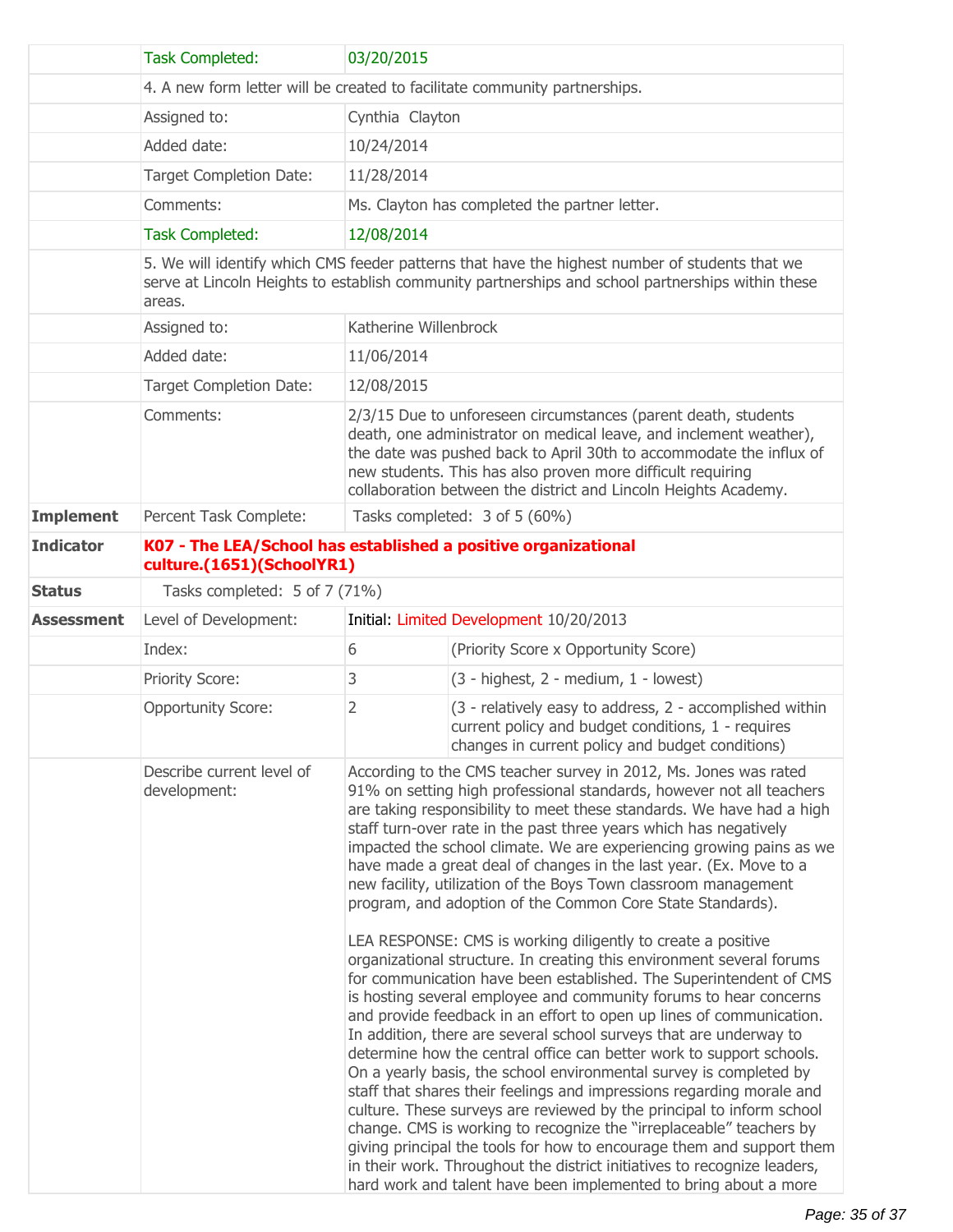|      |                                                                     | positive organizational culture. At the zone office level, staff support<br>teachers and principals by giving individual feedback and working<br>along- side teams to give them an expert lens in various areas. This<br>collaborative nature translates to a more positive environment for<br>everyone.<br>06/30/15: There has been a great deal of growth captured through<br>the CMS Insight Survey regarding our school culture. Our Cultural<br>Index Score is a 6.5 on a 10 point scale, which is 1.9 points higher<br>than the previous school year, but is still 2.4 points behind the top<br>quartile schools. The learning environment score is 6.5, 2 points<br>higher than the previous school year, but still 1.8 points behind top<br>quartile schools. The peer culture score is 6.3, 1.4 points higher than<br>the previous year, but still 2 points behind the top quartile schools. We<br>have rescheduled the Crucial Conversations Training (refresher for day<br>1 and completion of day 2 training) for August of 2015. |  |
|------|---------------------------------------------------------------------|-----------------------------------------------------------------------------------------------------------------------------------------------------------------------------------------------------------------------------------------------------------------------------------------------------------------------------------------------------------------------------------------------------------------------------------------------------------------------------------------------------------------------------------------------------------------------------------------------------------------------------------------------------------------------------------------------------------------------------------------------------------------------------------------------------------------------------------------------------------------------------------------------------------------------------------------------------------------------------------------------------------------------------------------------|--|
| Plan | Assigned to:                                                        | Katherine Willenbrock                                                                                                                                                                                                                                                                                                                                                                                                                                                                                                                                                                                                                                                                                                                                                                                                                                                                                                                                                                                                                         |  |
|      | How it will look when fully<br>met:                                 | All staff will take ownership of all students academically and<br>behaviorally. This includes all teachers enforcing the school wide<br>expectations and work collaboratively to make high student growth<br>academically and behaviorally.<br>6/30/15 There has been a great deal of growth captured through the<br>CMS Insight Survey to support our improvement in this area. We need<br>additional time to complete the crucial conversations training and<br>continue to work on the peer culture.                                                                                                                                                                                                                                                                                                                                                                                                                                                                                                                                       |  |
|      | Target Date:                                                        | 01/29/2016                                                                                                                                                                                                                                                                                                                                                                                                                                                                                                                                                                                                                                                                                                                                                                                                                                                                                                                                                                                                                                    |  |
|      | Tasks:                                                              |                                                                                                                                                                                                                                                                                                                                                                                                                                                                                                                                                                                                                                                                                                                                                                                                                                                                                                                                                                                                                                               |  |
|      |                                                                     | 1. School leadership team will explore activities to utilize for monthly staff team building.                                                                                                                                                                                                                                                                                                                                                                                                                                                                                                                                                                                                                                                                                                                                                                                                                                                                                                                                                 |  |
|      | Assigned to:                                                        | Natasha Boyd                                                                                                                                                                                                                                                                                                                                                                                                                                                                                                                                                                                                                                                                                                                                                                                                                                                                                                                                                                                                                                  |  |
|      | Added date:                                                         | 06/02/2014                                                                                                                                                                                                                                                                                                                                                                                                                                                                                                                                                                                                                                                                                                                                                                                                                                                                                                                                                                                                                                    |  |
|      | <b>Target Completion Date:</b>                                      | 08/29/2014                                                                                                                                                                                                                                                                                                                                                                                                                                                                                                                                                                                                                                                                                                                                                                                                                                                                                                                                                                                                                                    |  |
|      | Comments:                                                           | Ideas discussed - should occur both on and off campus; focus on<br>improving team work/ communication, stress and time management<br>and relationship building. Activities could include book study for crucial<br>conversations, bowling, yoga, ropes course, outside speakers, etc.                                                                                                                                                                                                                                                                                                                                                                                                                                                                                                                                                                                                                                                                                                                                                         |  |
|      | <b>Task Completed:</b>                                              | 10/16/2014                                                                                                                                                                                                                                                                                                                                                                                                                                                                                                                                                                                                                                                                                                                                                                                                                                                                                                                                                                                                                                    |  |
|      | 2. Administrative team will send out a monthly news letter to staff |                                                                                                                                                                                                                                                                                                                                                                                                                                                                                                                                                                                                                                                                                                                                                                                                                                                                                                                                                                                                                                               |  |
|      | Assigned to:                                                        | Katherine Willenbrock                                                                                                                                                                                                                                                                                                                                                                                                                                                                                                                                                                                                                                                                                                                                                                                                                                                                                                                                                                                                                         |  |
|      | Added date:                                                         | 06/02/2014                                                                                                                                                                                                                                                                                                                                                                                                                                                                                                                                                                                                                                                                                                                                                                                                                                                                                                                                                                                                                                    |  |
|      | <b>Target Completion Date:</b>                                      | 01/30/2015                                                                                                                                                                                                                                                                                                                                                                                                                                                                                                                                                                                                                                                                                                                                                                                                                                                                                                                                                                                                                                    |  |
|      | Comments:                                                           | Things to know, staff shout outs, academic and boys town focus for<br>the week, etc.<br>10/16/14 - SLT discussed and agreed that monthly is an obtainable<br>goal at this time.<br>2/3/15 - Due to Everyday Matters and feedback from staff,<br>communication has increased positively and there is no need for an<br>administrative newsletter at this time.                                                                                                                                                                                                                                                                                                                                                                                                                                                                                                                                                                                                                                                                                 |  |
|      | <b>Task Completed:</b>                                              | 03/03/2015                                                                                                                                                                                                                                                                                                                                                                                                                                                                                                                                                                                                                                                                                                                                                                                                                                                                                                                                                                                                                                    |  |
|      |                                                                     | 3. School leadership team will explore the validity of burn out surveys and compassion surveys                                                                                                                                                                                                                                                                                                                                                                                                                                                                                                                                                                                                                                                                                                                                                                                                                                                                                                                                                |  |